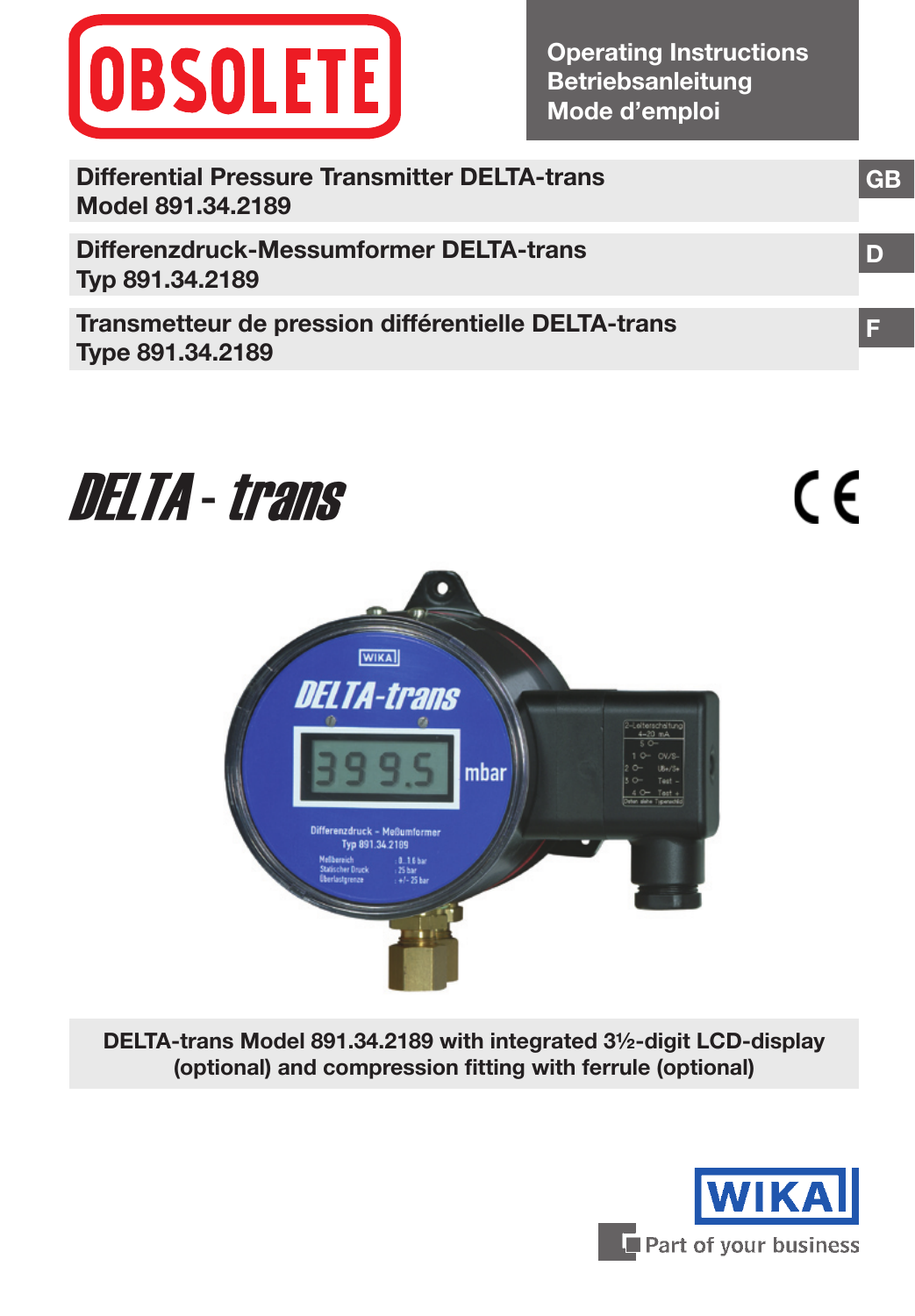|    | GB Operating Instructions Differential Pressure Transmitter<br>DELTA-trans Model 891.34.2189 | Page 3 - 15   |
|----|----------------------------------------------------------------------------------------------|---------------|
| D. | Betriebsanleitung Differenzdruck-Messumformer<br><b>DELTA-trans Typ 891.34.2189</b>          | Seite 17 - 29 |
|    | Mode d'emploi Transmetteur de pression différentielle<br>DELTA-trans Type 891.34.2189        | Page 31 - 43  |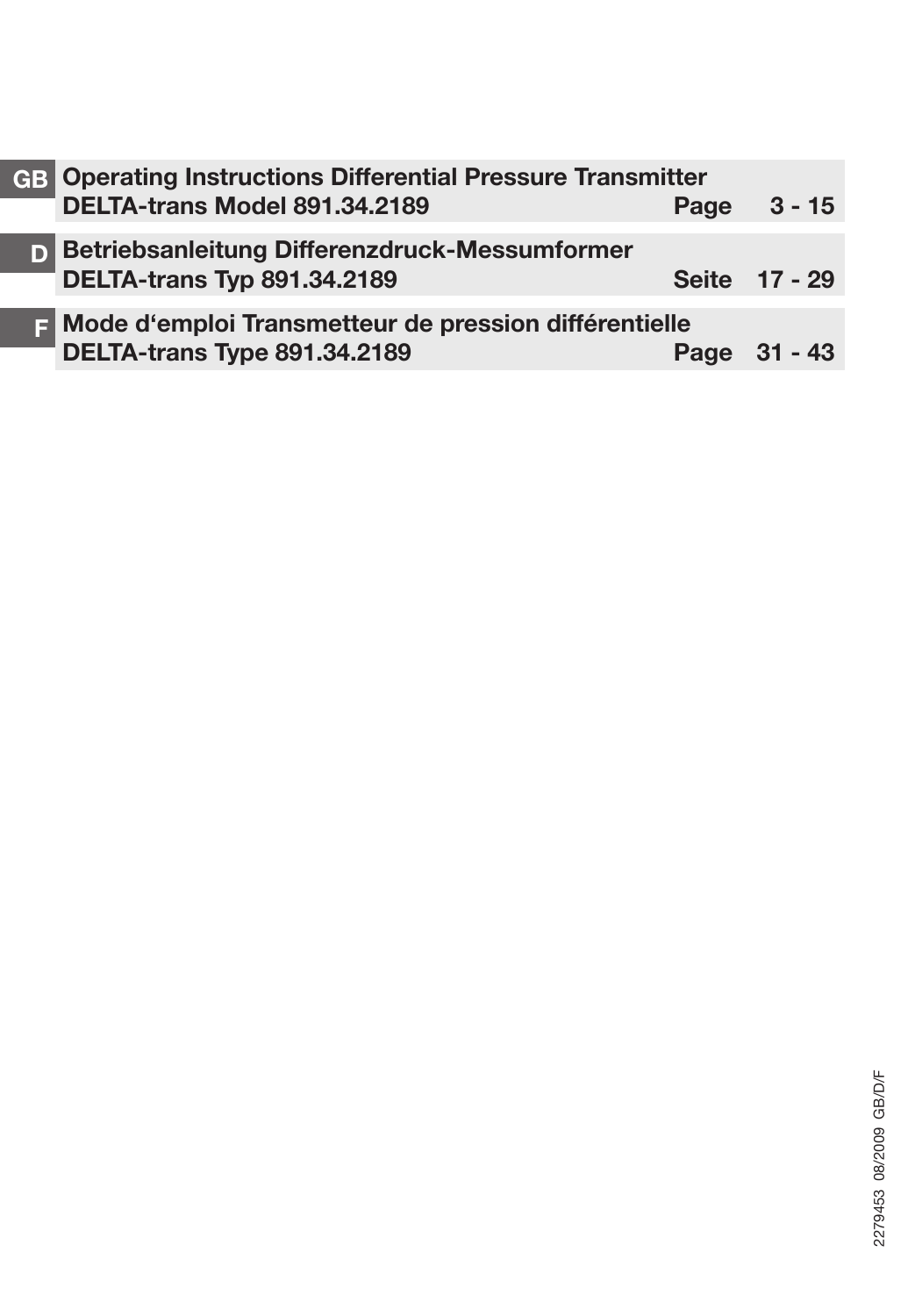# **Contents**

| 1.  | <b>Safety instructions</b>                                                               | 4              |
|-----|------------------------------------------------------------------------------------------|----------------|
| 2.  | <b>Operating principle</b>                                                               | 4              |
| 3.  | <b>Installation instructions</b>                                                         | 5              |
| 4.  | Installation and commissioning                                                           | 6              |
| 5.  | <b>Measuring arrangements</b>                                                            | $\overline{7}$ |
| 6.  | <b>Wiring details</b>                                                                    | $\overline{7}$ |
| 7.  | Version with LCD-display (optional extra)                                                | 8              |
| 8.  | <b>Technical data</b>                                                                    | 9              |
| 9.  | Service and maintenance                                                                  | 11             |
| 10. | Special instructions for integrated pressure equalising valve<br>or 4-way valve manifold | 12             |
| 11. | <b>Storage</b>                                                                           | 14             |
| 12. | Troubleshooting                                                                          | 14             |
| 13. | <b>Maintenance and servicing</b>                                                         | 15             |
| 14. | <b>Repairs</b>                                                                           | 15             |
| 15. | <b>Disposal</b>                                                                          | 15             |
|     |                                                                                          |                |



**Warning! This symbol warns you against actions that can cause injury to people or damage to the instrument.**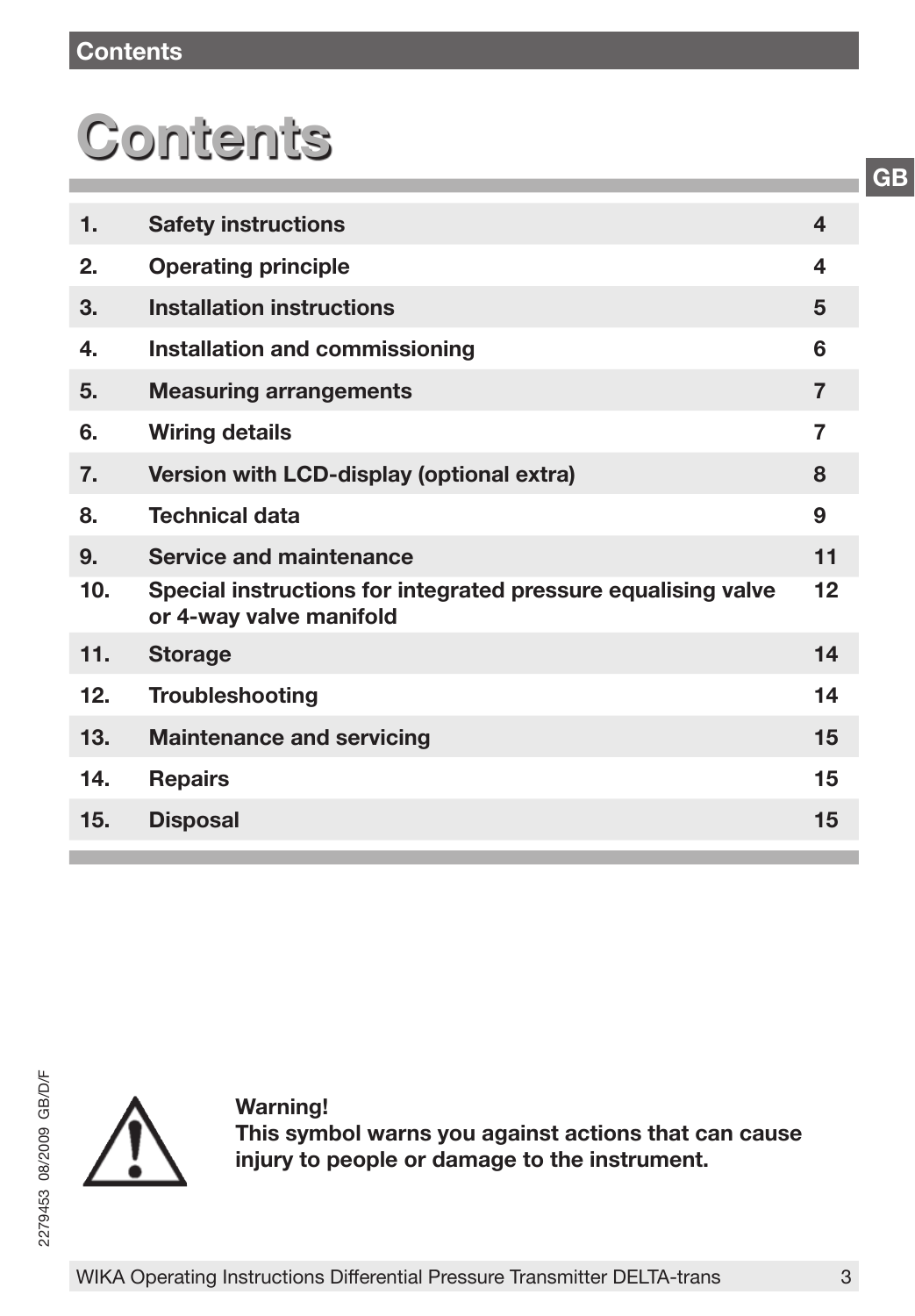# **1. Safety instructions**



The appropriate national safety regulations (i.e. VDE 0100 / EN 60 079-14 / EN 837-2) must be observed when installing, commissioning and operating these instruments.

- Do not work on the gauge while it is powered
- Serious injuries and/or damage can occur should the appropriate regulations not be observed
- Only appropriately qualified personnel should work on these instruments

# **2. Operating principle**

The differential pressure transmitter consists mainly of a mechanical measuring system (1) with an elastic pressure element (2), a Hall-effect sensor (3) with signal processing board (4) and a case with the connections for the electronics.

A magnet (5), rigidly coupled to the pressure element, influences the electromagnetic field of the HALLeffect sensor. The resulting signal is amplified to a standard output signal via the signal processing board.

For recalibration, zero and span can be adjusted by means of easily accessible potentiometers (6).

Pressure entries are identified by the symbols;  $\oplus$  high pressure and  $\ominus$  low pressure

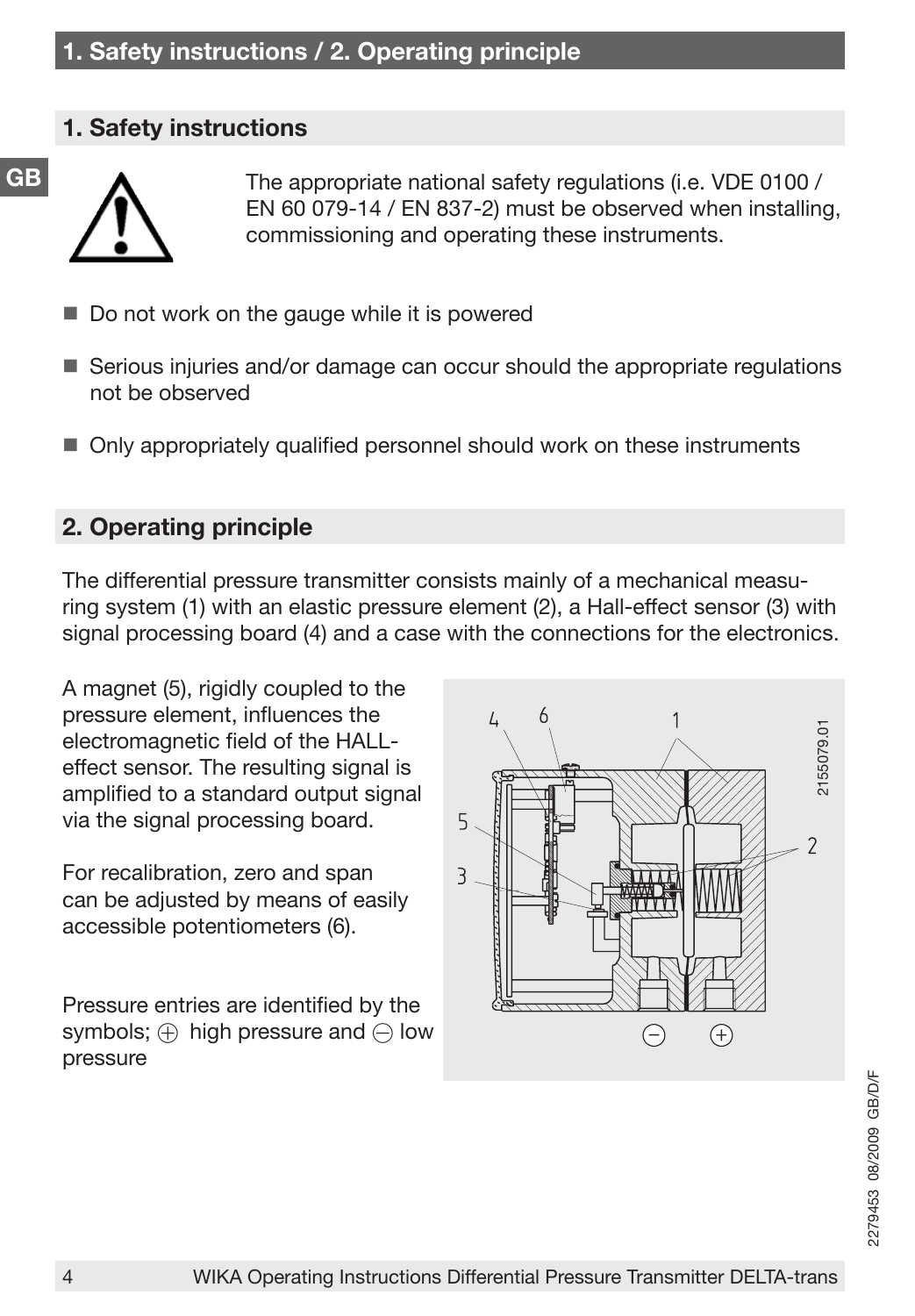# **3. Installation instructions**

#### **Installation arrangement**

The pressure transmitter should be installed and operated without exposure to vibration. It is common practise to install the pressure transmitter fitted to an isolating device to enable replacement while the system is pressurised and to isolate the transmitter when reading is not required.

#### **Test connector**

Local safety codes such as those for pressure or steam vessels may specify isolating devices to enable on-site testing of the pressure transmitter.

#### ■ Mounting provisions

If the pressure system or tailpipe is not rigid enough to accept the weight of the transmitter, or capable of withstanding any vibrations present, the transmitter should be wall-mounted using a suitable bracket.

#### **Effects of temperature**

The operating temperature of the pressure transmitter, resulting from the effects of the pressure medium, ambient temperatures and possible radiated heat, must not exceed the temperature range the pressure transmitter is intended for. Suitably shaped tailpipes or syphons with water filling may be used to separate the pressure transmitter and its isolating device from hot pressure media.

#### ■ Overload protection for pressure elements

Should the measuring media be subject to rapid pressure fluctuations or there is a possibility of pressure surges, these must not be allowed to act directly on the pressure element. The effect of any pressure surges must be restricted, for example, by fitting integral restrictor screws (to reduce the bore in the pressure connection) or by using adjustable snubber devices.

#### **Pressure test connection**

The pressure test connection, with a sufficiently large bore  $(\geq 6 \text{ mm diameter})$ ter), should be arranged, as far as possible, over a shut-off device, in a position where the accuracy of reading will not be affected by the flow of the media being measured. The piping between the pressure test connection and the pressure transmitter should have an inner diameter large enough to avoid blockages or delays in pressure transmission. It should also not have any sharp bends. It is recommended that it is laid with a continuous incline of approx. 1:15.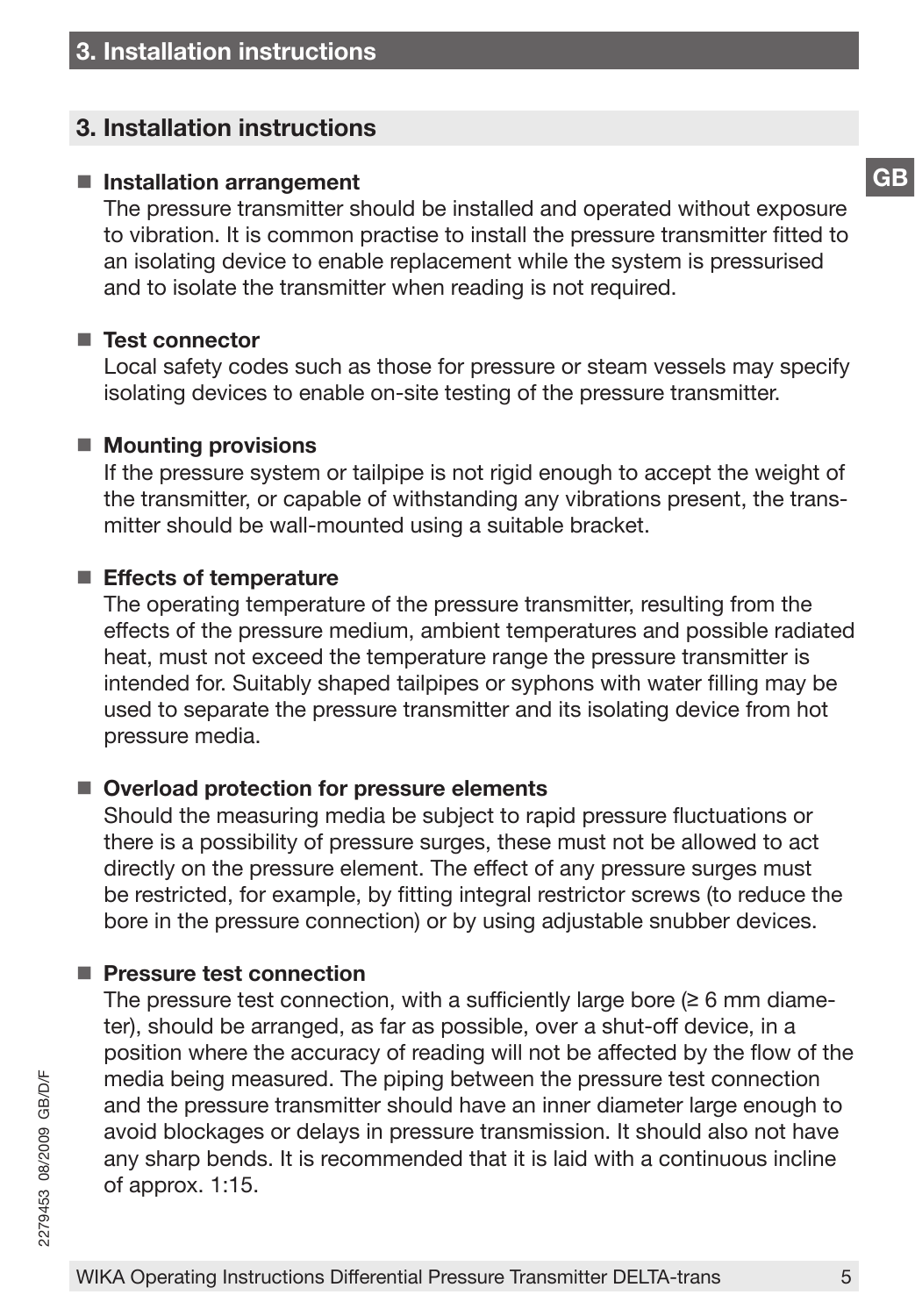#### **Piping**

The piping should be arranged and fitted so that it can withstand the stresses caused by expansion, vibration and the influence of heat. When the media is gaseous, a water drain point should be provided at the lowest point. For liquid pressure media, an air bleed should be provided at the highest point.

# **4. Installation and commissioning**

Correct sealing of pressure connections should be achieved by means of suitable sealing rings, sealing washers or WIKA profile seals.

If the pressure transmitter is positioned lower than the pressure test connection, the tailpipe should be thoroughly cleaned prior to fitting the transmitter.

Once the pressure and electrical connections have been made, the transmitters are ready for immediate use.

No attempt should be made to remove a pressurised transmitter. If the transmitter cannot be otherwise isolated, the pressure system must be fully vented.

Any residual pressure medium contained in the pressure element may be hazardous or toxic. This should be taken into account when handling and storing pressure gauges which have been removed.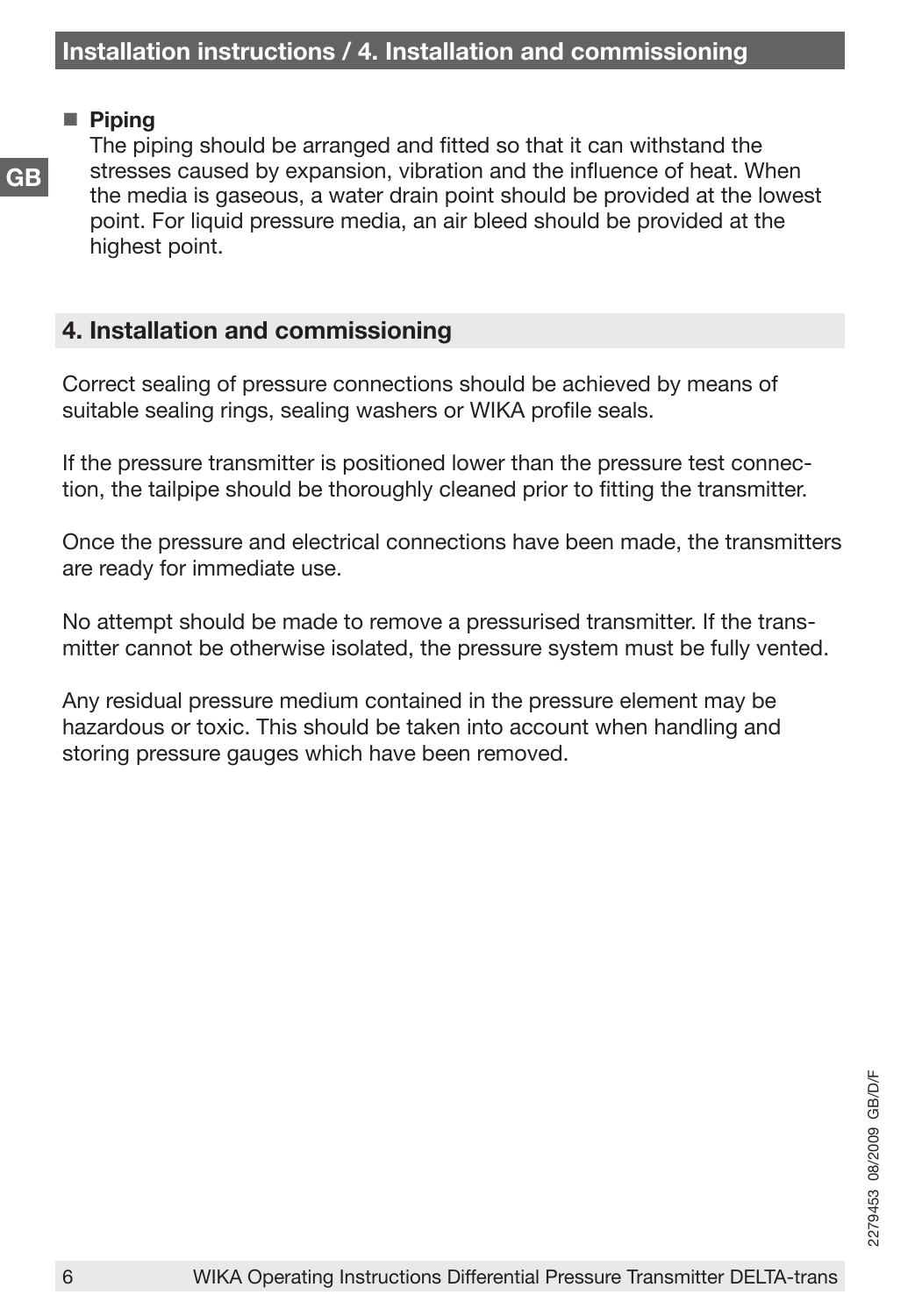# **5. Measuring arrangements**

Proven measuring arrangements for various types of media. The recommended arrangements for particular applications are shown below.

|                                                               |            | Liquid media                 | Gaseous media  |          |                        |                               |
|---------------------------------------------------------------|------------|------------------------------|----------------|----------|------------------------|-------------------------------|
| <b>Contents of</b><br>tailpipe                                | Liquid     | <b>Liquid with</b><br>vapour | Vapour<br>only | Gas only | Wet gas                | Liquid gas<br>conden-<br>sate |
| Typically                                                     | Condensate | <b>Boiling liquid</b>        | Liquefied gas  | Dry air  | Moist air.<br>Flue gas | Steam                         |
| <b>Pressure</b><br>instrument<br>higher than<br>tapping point |            |                              |                |          |                        |                               |
| <b>Pressure</b><br>instrument<br>lower than<br>tapping point  |            |                              |                |          |                        |                               |

# **6. Wiring details**

Electrical connection of this pressure transmitter is made by cable and connector. Precise wiring diagrams can be seen in the following drawings. In addition to the wiring details, output signal and required power supply are given on the rating plate.

#### **Description of terminal designations used:**

- UB+ Plus terminal for supply voltage
- 0 V Minus terminal for supply voltage
- S+ Plus terminal for output signal
- S- Minus terminal for output signal
- Test Test terminal

 $\blacksquare$  The instruments must be included within the plant's equipotential bonding

**GB**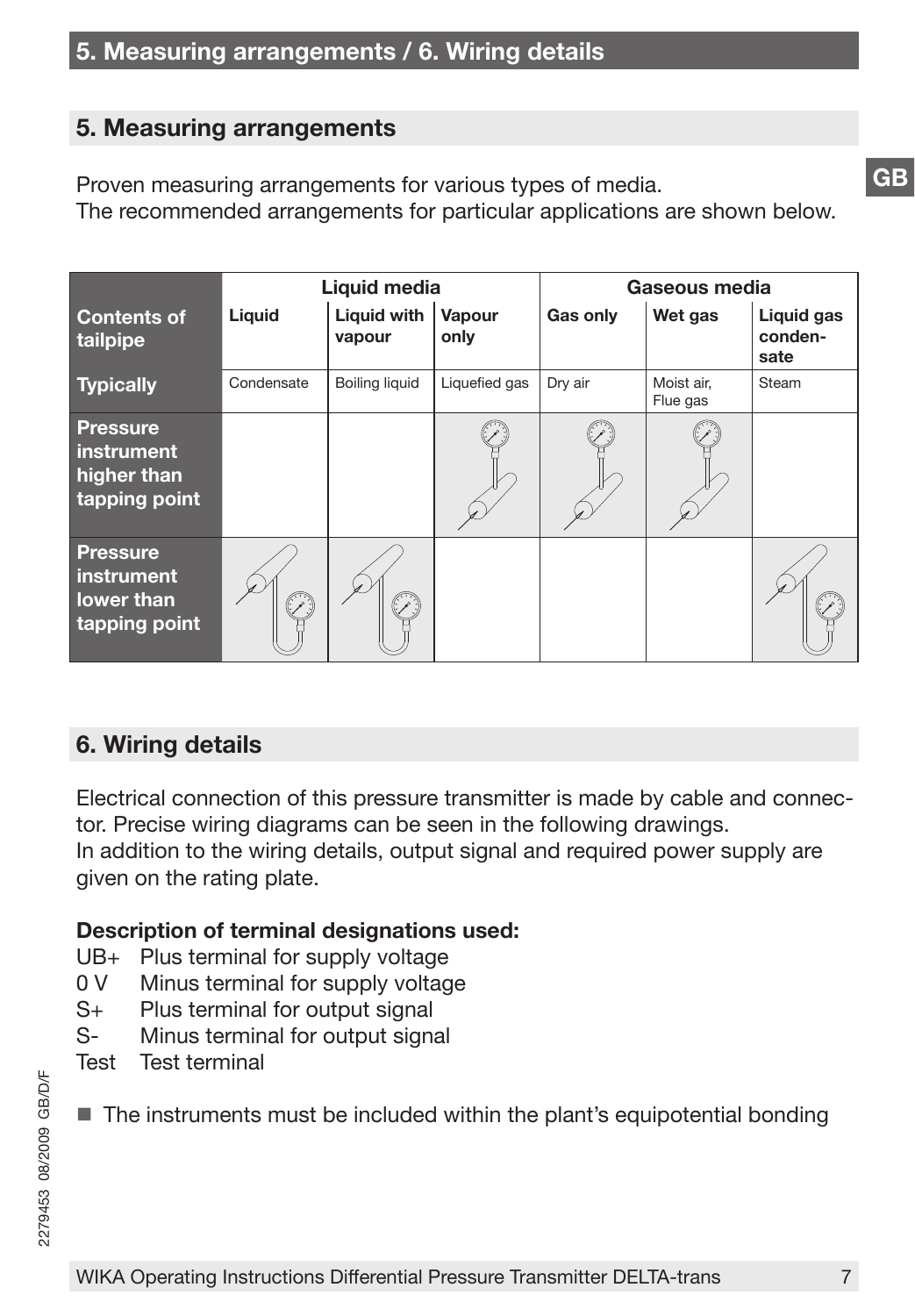#### **Terminal assignment**

**GB**

Terminals 1 and 5 are bridged internally within the connector, so that two terminals are available for the 0 V / S - connection.





The transmitter can operate using a non-stabilised supply voltage within the given limits, so long as the voltage available to the transmitter does not fall below 10 V, or below 14 V for the LCD-display version.

# **7. Version with LCD-display (optional)**

On integrated LCD-displays, for local pressure read-out, the output signal is 2 wire 4 ... 20 mA. For the required power supply for the integrated LCD display, please refer to Chapter 8, Technical Data.

#### **Limitation on zero point and span adjustment:**

If an LCD display is integrated, it must be noted that the zero point and span adjustment is only to be used for resetting the measuring range. Changes to the measuring range, made using the zero and span adjustment will not be shown on the display.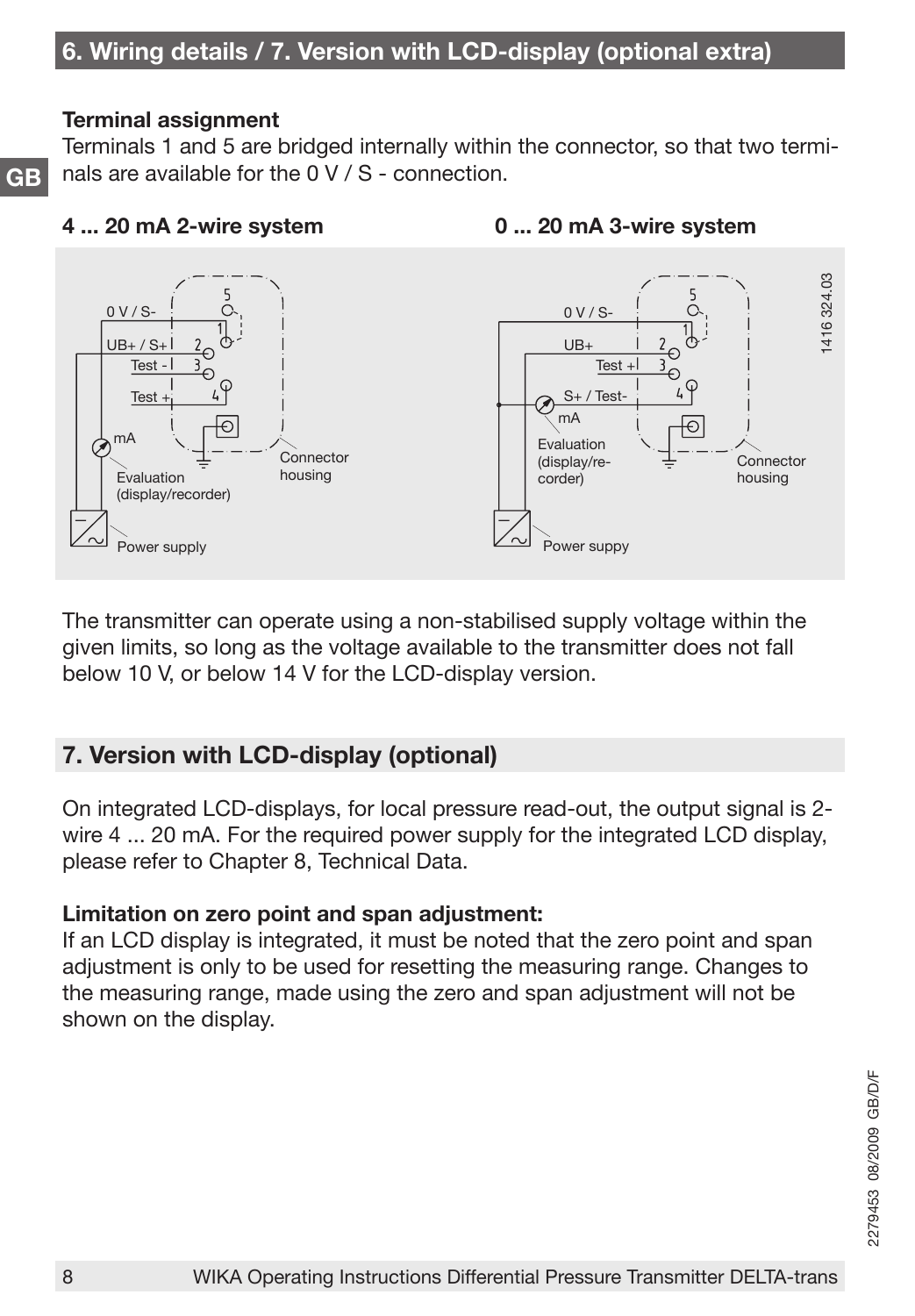# **8. Technical data**

| <b>Technical data</b>                                     |                      | DELTA-trans, Model 891.34.2189                                                                                                                                                                                                                                               |
|-----------------------------------------------------------|----------------------|------------------------------------------------------------------------------------------------------------------------------------------------------------------------------------------------------------------------------------------------------------------------------|
| Differential measuring range                              | bar                  | $00.16$ to $025$                                                                                                                                                                                                                                                             |
| Working pressure (stat.) max.                             | bar                  | 25                                                                                                                                                                                                                                                                           |
| Overload value either side max.                           | bar                  | 25                                                                                                                                                                                                                                                                           |
| Pressure connections                                      | exposed<br>to medium | 2 x G 1/4 female, bottom, in-line, centre distance 26 mm (optional: other<br>pressure connections male or female or compression fitting with ferrule for<br>pipe $\varnothing$ 6, 8 or 10 mm respectively)                                                                   |
| Pressure media chamber                                    |                      | GD-AISi 12 (Cu) 3.2982, black painted (optional GD-AISi 12 (Cu) HARD-COAT<br>surface protection or stainless steel)                                                                                                                                                          |
| Press. element comp. spring                               |                      | stainless steel 1.4310 or FD SiCr EN 10 270-2                                                                                                                                                                                                                                |
| Press. element separ. diaphr.                             |                      | FPM/FKM fabric back stay (optional NBR)                                                                                                                                                                                                                                      |
| Links                                                     |                      | stainless steel 1.4305, FPM/FKM (optional NBR)                                                                                                                                                                                                                               |
| Sealing rings                                             |                      | FPM/FKM (optional NBR)                                                                                                                                                                                                                                                       |
| Press. equalising valve<br>(optional)                     | exposed to medium    | stainless steel and FPM/FKM                                                                                                                                                                                                                                                  |
| 4-way valve manifold<br>(optional)                        |                      | Cu-alloy or stainless steel, 1x Press, equalising valve, 2 x gauge valve,<br>1 x valve for purging or air bleeding                                                                                                                                                           |
| Power supply $U_B$                                        | DC V                 | 10 < $U_B \le 30$ (optional LCD-display 14 < $U_B \le 30$ )                                                                                                                                                                                                                  |
| Permissible residual ripple                               |                      | $\leq$ 0.1 % of span/10 V                                                                                                                                                                                                                                                    |
| Supply voltage effect                                     | $%$ ss               | $\leq 10$                                                                                                                                                                                                                                                                    |
| Output signal and permissible<br>max. load $R_{\text{A}}$ |                      | 4  20 mA, 2-wire system R <sub>A</sub> $\leq$ (U <sub>B</sub> - 10 V) / 0.02 A with R <sub>A</sub> in Ohm and U <sub>B</sub> in Volt<br>0  20 mA, 3-wire system R <sub>A</sub> $\leq$ (U <sub>B</sub> - 10 V) / 0.02 A with R <sub>A</sub> in Ohm and U <sub>B</sub> in Volt |
| Effect of load                                            | % of span            | $\leq 0.1$                                                                                                                                                                                                                                                                   |
| Response time                                             | $\mathbb S$          | approx. 1 (optional approx. 50 ms)                                                                                                                                                                                                                                           |
| Output signal adjustment                                  |                      |                                                                                                                                                                                                                                                                              |
| ■ Zero point, electrical                                  | % of span            | ±15                                                                                                                                                                                                                                                                          |
| Span, electrical                                          | % of span            | ± 30                                                                                                                                                                                                                                                                         |
| Linearity                                                 | % of span            | 2.5 (limit point calibration)                                                                                                                                                                                                                                                |
| (including hysteresis)                                    |                      | optional 1.6 (limit point calibration)                                                                                                                                                                                                                                       |
| Permissible                                               |                      |                                                                                                                                                                                                                                                                              |
| ■ Medium temperature                                      | °C                   | +80 maximum                                                                                                                                                                                                                                                                  |
| Ambient temperature                                       | $^{\circ}C$          | $-10+60$ (optional LCD-display $050$ )                                                                                                                                                                                                                                       |
| Compensated temp. range                                   | °C                   | $-10+60$ (optional LCD-display $050$ )                                                                                                                                                                                                                                       |
| Temperature coefficient in<br>compensated temp. range     |                      |                                                                                                                                                                                                                                                                              |
| Average $T_k$ on zero point                               |                      | $\leq$ 0.4 % of span/10 K                                                                                                                                                                                                                                                    |
| Average T <sub><math>\kappa</math></sub> on span          |                      | $\leq$ 0.4 % of span/10 K                                                                                                                                                                                                                                                    |
| LCD-display (optional)                                    |                      |                                                                                                                                                                                                                                                                              |
| Voltage load                                              | DC V                 | 3.5                                                                                                                                                                                                                                                                          |
| Display                                                   |                      | 3 1/2-digit, height 12.7                                                                                                                                                                                                                                                     |
| ■ Ambient temperature                                     | $^{\circ}$ C         | 050                                                                                                                                                                                                                                                                          |
| ■ Storage temperature                                     | °C                   | $-10+80$                                                                                                                                                                                                                                                                     |
| Wiring                                                    |                      | Terminal box (screw terminals up tu 2.5 mm <sup>2</sup> )                                                                                                                                                                                                                    |
| Wiring protection                                         |                      | Protected against reverse polarity and overvoltage                                                                                                                                                                                                                           |
| EMC (electro-magnetic<br>compatibility)                   |                      | Interference emission per EN 50 081 - 1 (March 93) and EN 50 081 - 2 (March 94),<br>Interference immunity per EN 50 082 - 2 (March 95)                                                                                                                                       |
| Ingress protection                                        |                      | IP 54 (optional IP 65) according EN 60 529 / IEC 529                                                                                                                                                                                                                         |
| Weight                                                    | kg                   | approx. 1.3                                                                                                                                                                                                                                                                  |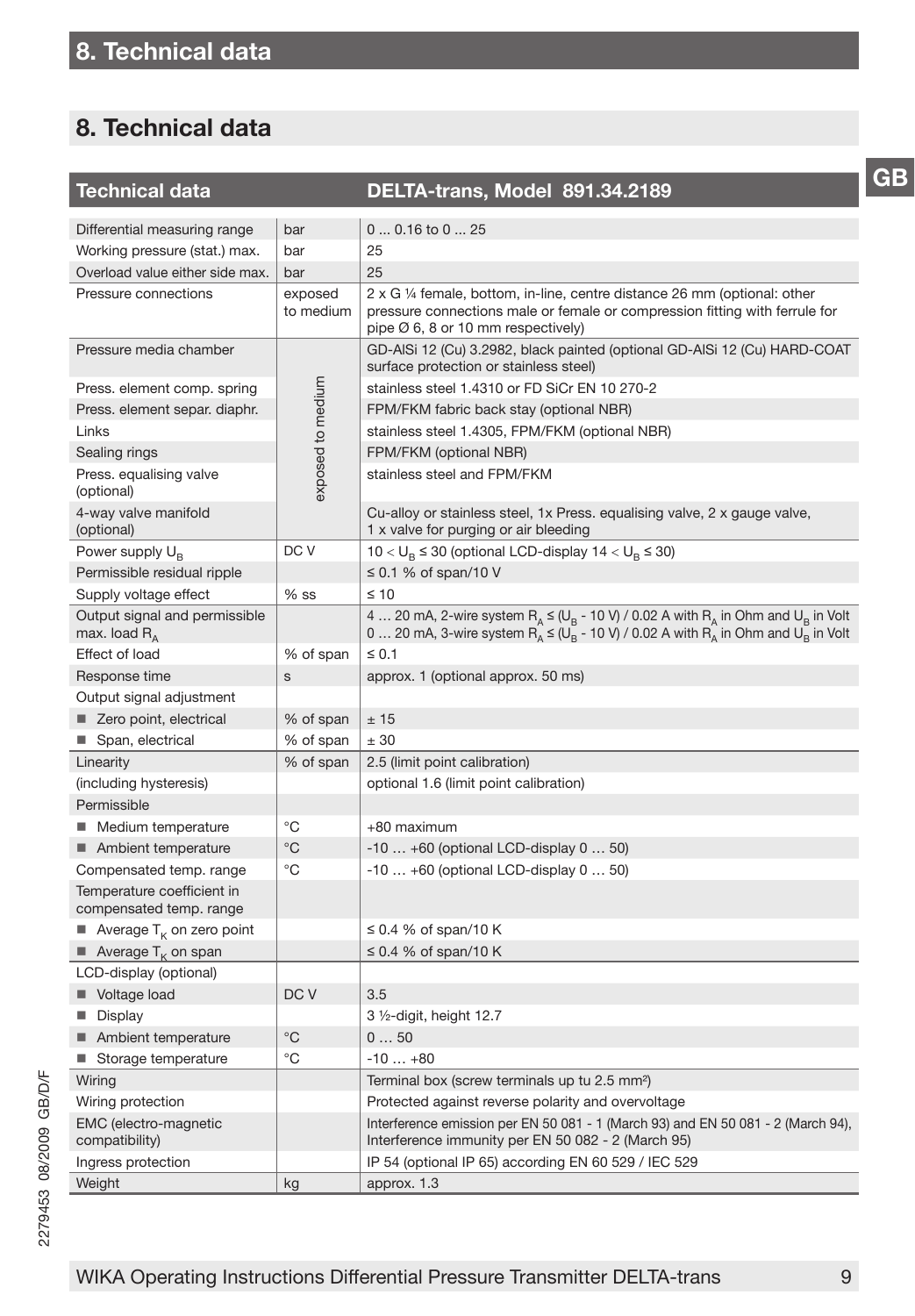# **Approval German Lloyd (optional)**

**GB**

# GI

| Additional or deviating technical data  |               |         |                                                                                                                              |                                                       |                |  |
|-----------------------------------------|---------------|---------|------------------------------------------------------------------------------------------------------------------------------|-------------------------------------------------------|----------------|--|
| Pressure ranges                         | bar           |         | $0 \dots 0.25$ to $0 \dots 10$                                                                                               |                                                       |                |  |
| Output signal                           |               |         | 4  20 mA, 2-wire or 0  20 mA, 3-wire current limit I < 32 mA                                                                 |                                                       |                |  |
| Permissible ambient<br>temperature      | $^{\circ}$ C  |         | $-10+70$                                                                                                                     |                                                       |                |  |
| EMC (electro-magnetic<br>compatibility) |               |         | Interference emission per                                                                                                    | EN 50 081-1 (March 93) and<br>EN 50 081-2 (March 94), |                |  |
|                                         |               |         | interference immunity per                                                                                                    | EN 50 082-2 (March 95)                                |                |  |
| <b>ESD</b>                              | kV            | $\pm 8$ | contact discharge                                                                                                            | IEC 1000-4-2                                          |                |  |
| Electromagnetic fields                  | V/m           | 10      | 80 % AM, 1 kHz, 0.01  1000 MHz                                                                                               |                                                       | IEC 1000-4-3   |  |
| <b>Burst</b>                            | kV            | $+2$    | coupling clamp                                                                                                               |                                                       | IEC 1000-4-4   |  |
| Conducted HF-disturbance                | $\vee$        | 3       | 80 % AM, 1 kHz, 0.01  100 MHz                                                                                                |                                                       | IEC 1000-4-6   |  |
| Surge                                   | kV            | ± 0.5   | symmetrically                                                                                                                |                                                       | IEC 1000-4-5   |  |
|                                         | kV            | ±1      | asymmetrically, $R i = 42$ Ohm                                                                                               |                                                       |                |  |
|                                         | kV            | $+1$    | symmetrically                                                                                                                |                                                       |                |  |
|                                         | kV            | $+2$    | asymmetrically, $R$ i = 42 Ohm, with surge<br>protection only e.g. model MM-DS/x-<br>NFE(L), firm Dehn & Söhne or equivalent |                                                       |                |  |
| Conducted NF-disturbance                | Veff          | 3       | 0.05  10 kHz                                                                                                                 |                                                       | <b>IEC 945</b> |  |
| Vibration test Fc                       |               |         |                                                                                                                              |                                                       |                |  |
| $225$ Hz, $+/$ - 1.6 mm                 | %             | < 2.5   | error                                                                                                                        |                                                       | IEC 68-2-6     |  |
| 25  100 Hz, 4 g                         | $\frac{0}{0}$ | < 2.5   | error                                                                                                                        |                                                       |                |  |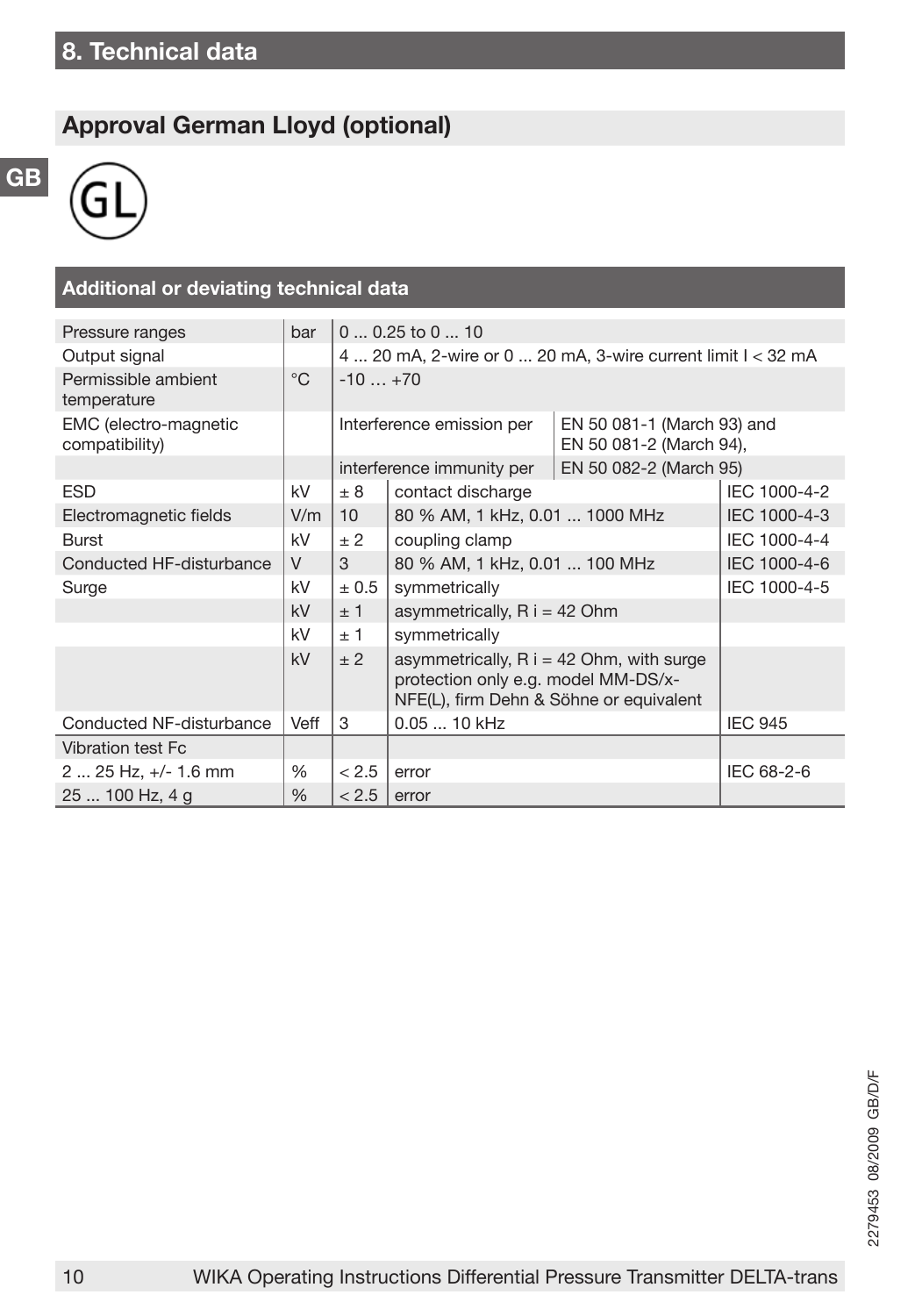#### **9. Service and maintenance**

**GB** Always open isolating devices gently, as abrupt opening may generate sudden pressure surges that may damage the transmitter.

The pressure transmitters require no maintenance or servicing and will give very long service when handled and operated correctly. It may well be necessary to check and readjust the zero point periodically. This depends on the working conditions.

#### ■ To check zero point

In general, the zero point should be checked and adjusted with the instrument in the unpressurised state.

With differential pressure transmitters the zero point should be checked and adjusted by opening the pressure equalising valve while under a static load.

The plug screw (NP), found on the top of the case, must be unscrewed to correct the zero point of the pressure transmitter. The zero point potentiometer can then be readjusted using a small screwdriver:

turning anticlockwise  $\Rightarrow$  reduces the output signal turning clockwise  $\Rightarrow$  increases the output signal

#### ■ To check measuring span

Checking and adjusting the measuring span is a little more complex and has to be carried out when the pressure transmitter is under pressure, up to the upper limit of the effective range.

A sufficiently-accurate pressure standard is necessary as a reference. Only when it is necessary to correct the measuring span should the plug screw (SP) in the top of the case be unscrewed, and the measuring span potentiometer can then be readjusted using a small screwdriver:

```
turning anticlockwise \Rightarrow reduces the output signal
turning clockwise \Rightarrow increases the output signal
```
Once this has been done, the zero point must be checked again and, if necessary, the zero point must be readjusted. This procedure should be repeated until the zero point and span are calibrated.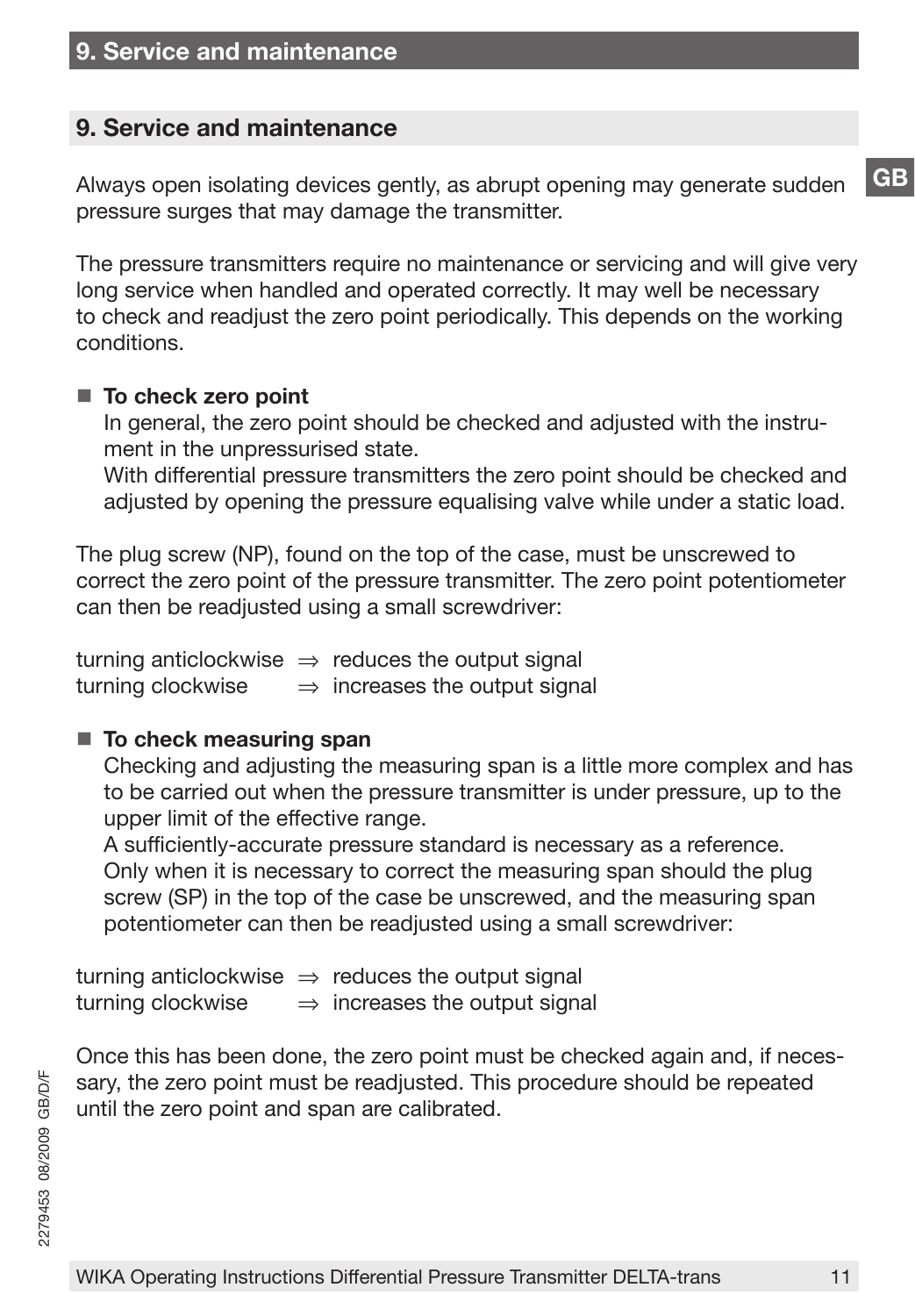#### **Position of potentiometers in the electronics case**



# **10. Special instructions for integrated pressure equalising valve or 4-way valve manifold**

#### **10.1 Integrated pressure equalising valve**

For zero point control on working processes. Offset errors can be adjusted using the zero point potentiometer (see Chapter 9. Service and Maintenance)



#### **Principle of operation**

When the button is pressed, the separation between the measuring chambers is released. The pressure is thus equalised in both chambers, and the differential pressure is zero. Releasing the button separates the chambers again and the current differential pressure is measured.



Differential pressure drops to zero



Measuring differential pressure again

release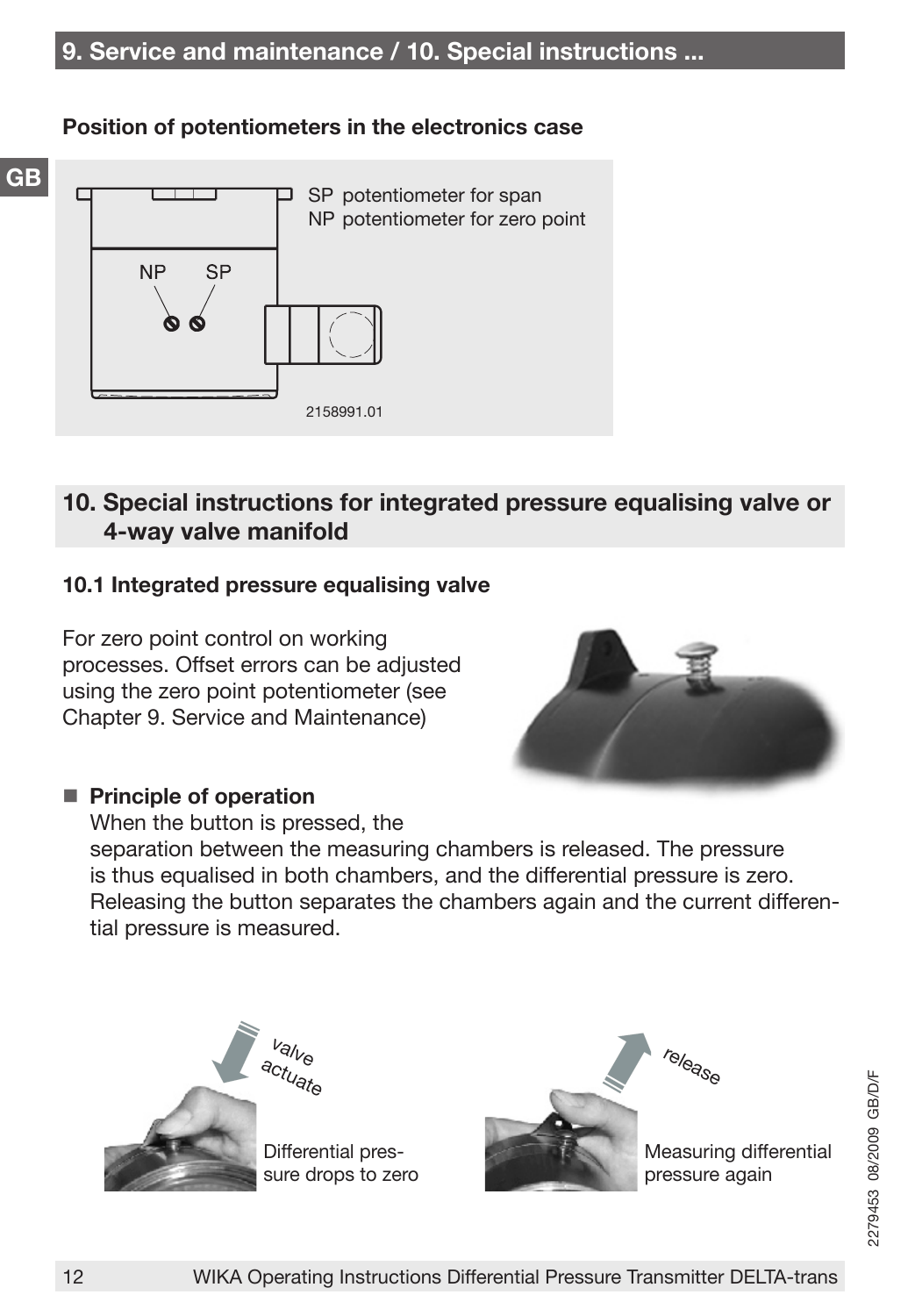#### **10.2 Four-way valve manifold**

#### **Functions**

- Shut off j- and i-process line for removing the transmitter from working processes
- **Peressure equalisation for zero point control on working processes**
- **Process line air bleeding**

#### **10.2.1 Handling instructions**

- Sequence of operations to **start measuring** 
	- 1. Open pressure equalising valve (middle valve)
	- 2. Open shut-off valve for the minus media chamber  $(\ominus)$  left valve
	- 3. Open shut-off valve for the plus media chamber  $(f)$  right valve
	- 4. Close pressure equalising valve
- Sequence of operations at the **end of the measuring operation** (also for partial shutdown of the system)
	- 1. Open pressure equalising valve
	- 2. Close shut-off valve for the minus media chamber  $(\ominus)$
	- 3. Close shut-off valve for the plus media chamber  $(\oplus)$

#### ■ Sequence of operations to **remove the transmitter** during working processes

- 1. Open pressure equalising valve
- 2. Close shut-off valve for the minus media chamber  $(\ominus)$
- 3. Close shut-off valve for the plus media chamber  $(\oplus)$
- 4. **Open valve for purging or air bleeding**

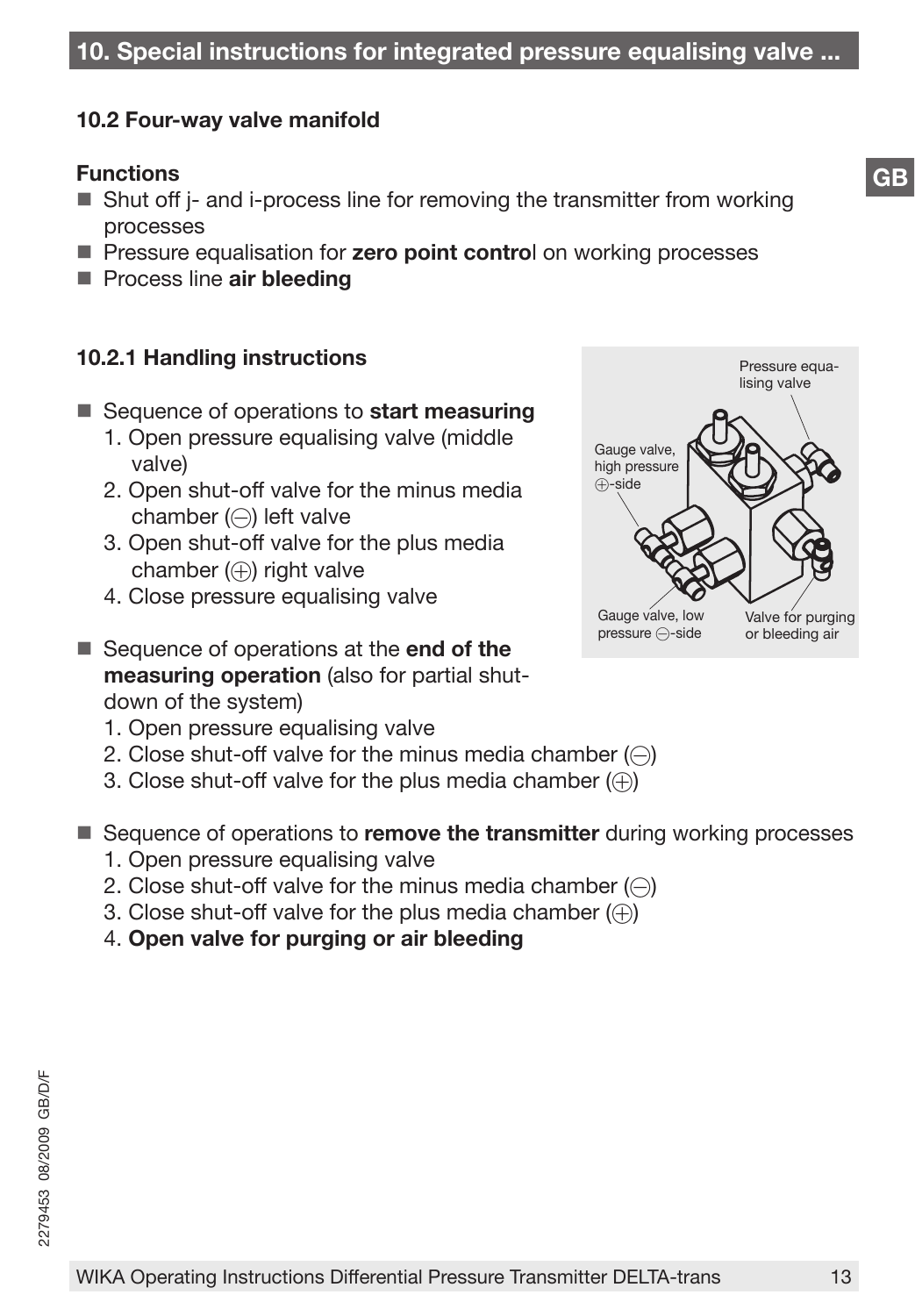# **11. Storage**

**GB**

- Before installation, in order to prevent damage to the transmitters, the following points should be observed:
	- The pressure transmitter should remain in its original packing until installation.
	- After taking out the transmitter (e.g. for tests), reuse the original packaging material.
	- $\blacksquare$  The storage temperature should not be less than -20 °C or more than +60 °C.
	- Transmitters should be protected against dust and humidity.

# **12. Troubleshooting**

| <b>Defect</b>                                                      | <b>Possible reason</b>                                                         | <b>Remedy</b>                                                                  |
|--------------------------------------------------------------------|--------------------------------------------------------------------------------|--------------------------------------------------------------------------------|
| No signal output                                                   | Failure of power supply or wiring<br>interrupted                               | Check power supply and wiring;<br>replace defective components                 |
|                                                                    | Transmitter miswired                                                           | Check wiring; if necessary<br>rectify it                                       |
|                                                                    | No pressure                                                                    | Check tailpipes                                                                |
|                                                                    | Electronic defect through incor-<br>rect supply voltage or external<br>voltage | Return transmitter to manufac-<br>turer for repair                             |
| Steady signal, despite pressure<br>changes                         | Pressure entry blocked                                                         | Check tailpipes and pressure<br>entry bore, if necessary clean it<br>carefully |
|                                                                    | Electronic defect through incor-<br>rect supply voltage or external<br>voltage | Return transmitter to manufac-<br>turer for repair                             |
|                                                                    | Transmitter failure through<br>overpressurisation                              | Return transmitter to manufac-<br>turer for repair                             |
| Steady and excessively high<br>signal, despite pressure<br>changes | Electronic defect through incor-<br>rect supply voltage or external<br>voltage | Return transmitter to manufac-<br>turer for repair                             |
| Full span reading too low                                          | Supply voltage too low                                                         | Adjust supply voltage                                                          |
|                                                                    | Load impedance too high                                                        | Consider permissible max. load                                                 |
|                                                                    | Span adjustment made incor-<br>rectly                                          | Re-calibrate transmitter                                                       |
| Zero signal too low                                                | Zero adjustment made incor-<br>rectly                                          | Re-calibrate transmitter                                                       |
| Zero signal too high                                               | Zero adjustment made incor-<br>rectly                                          | Re-calibrate transmitter                                                       |
|                                                                    | Transmitter over-pressurised                                                   | Return transmitter to manufac-<br>turer for repair                             |
| Non-linear signal output despite<br>correct zero adjustment        | Transmitter over-pressurised                                                   | Return transmitter to manufac-<br>turer for repair                             |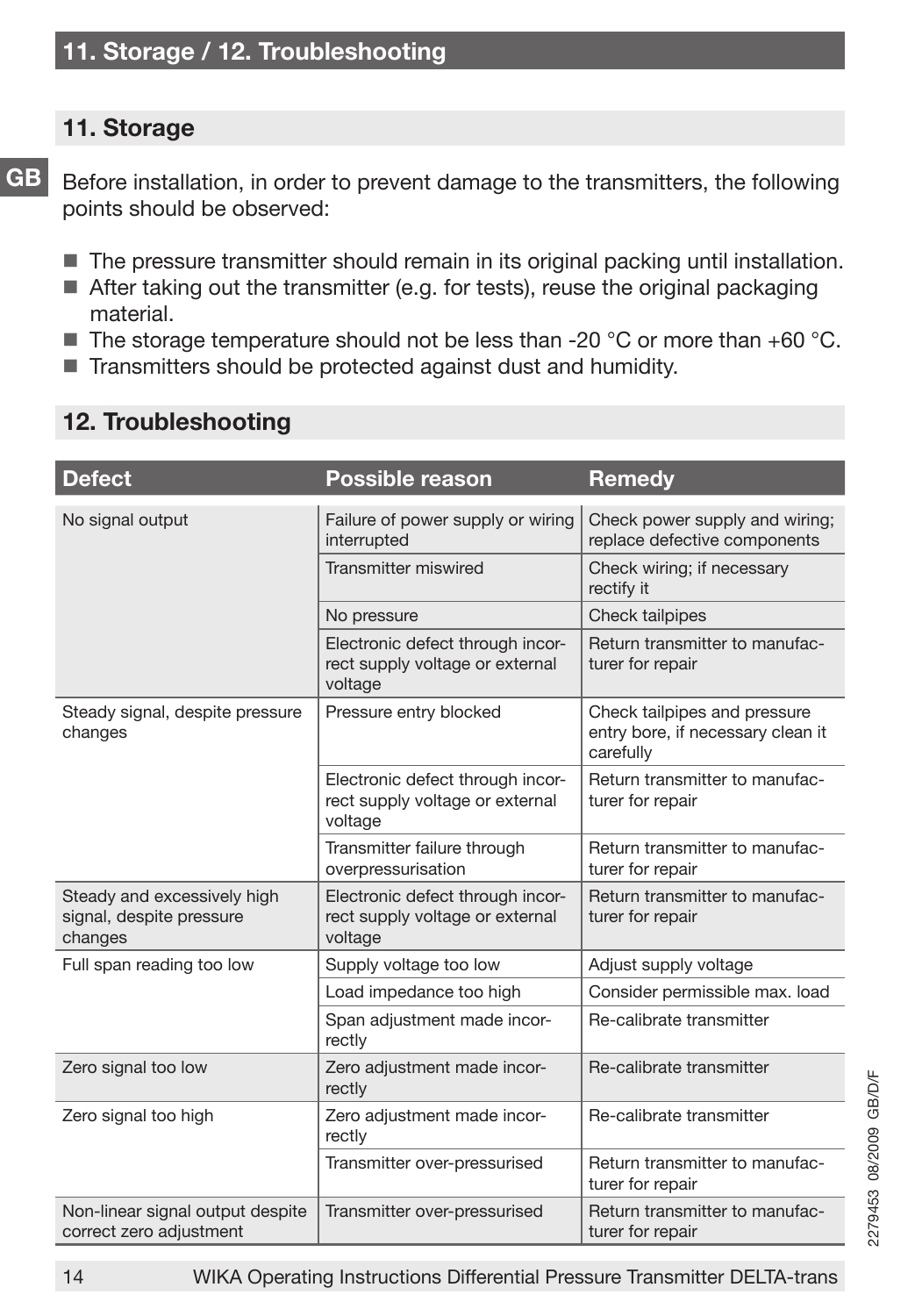# **13. Maintenance and servicing/cleaning**

The instruments require no maintenance or servicing and will give very long service when handled and operated properly.

The indicator and switching function should be checked once or twice every 12 months. The instrument must be disconnected from the process before being checked using pressure testing equipment.

The instruments should be cleaned with a damp cloth, moistened with soap solution. Ensure that all the parts are dry before the power is switched on again. Any residual pressure medium contained in the pressure element may be hazardous or toxic. This should be taken into account when handling and storing pressure gauges which have been removed.

# **14. Repairs**

Repairs are only to be carried out by the manufacturer or appropriately trained personnel.

For further details see the Data Sheet for the respective basic gauge PV 17.18.

# **15. Disposal**

Dispose of instrument components and packaging materials in accordance with the respective waste treatment and disposal regulations of the region or country to which the instrument is supplied.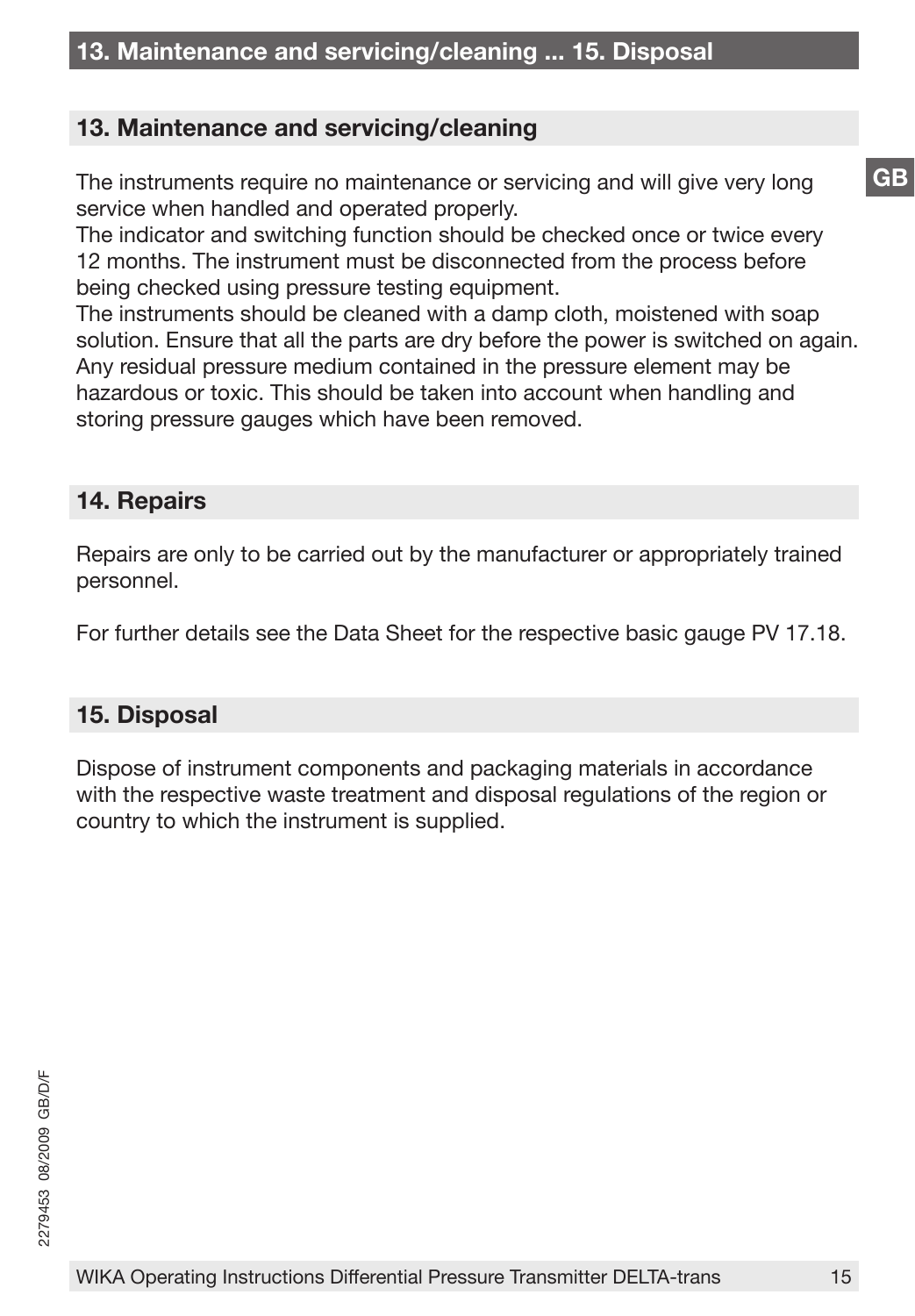**GB**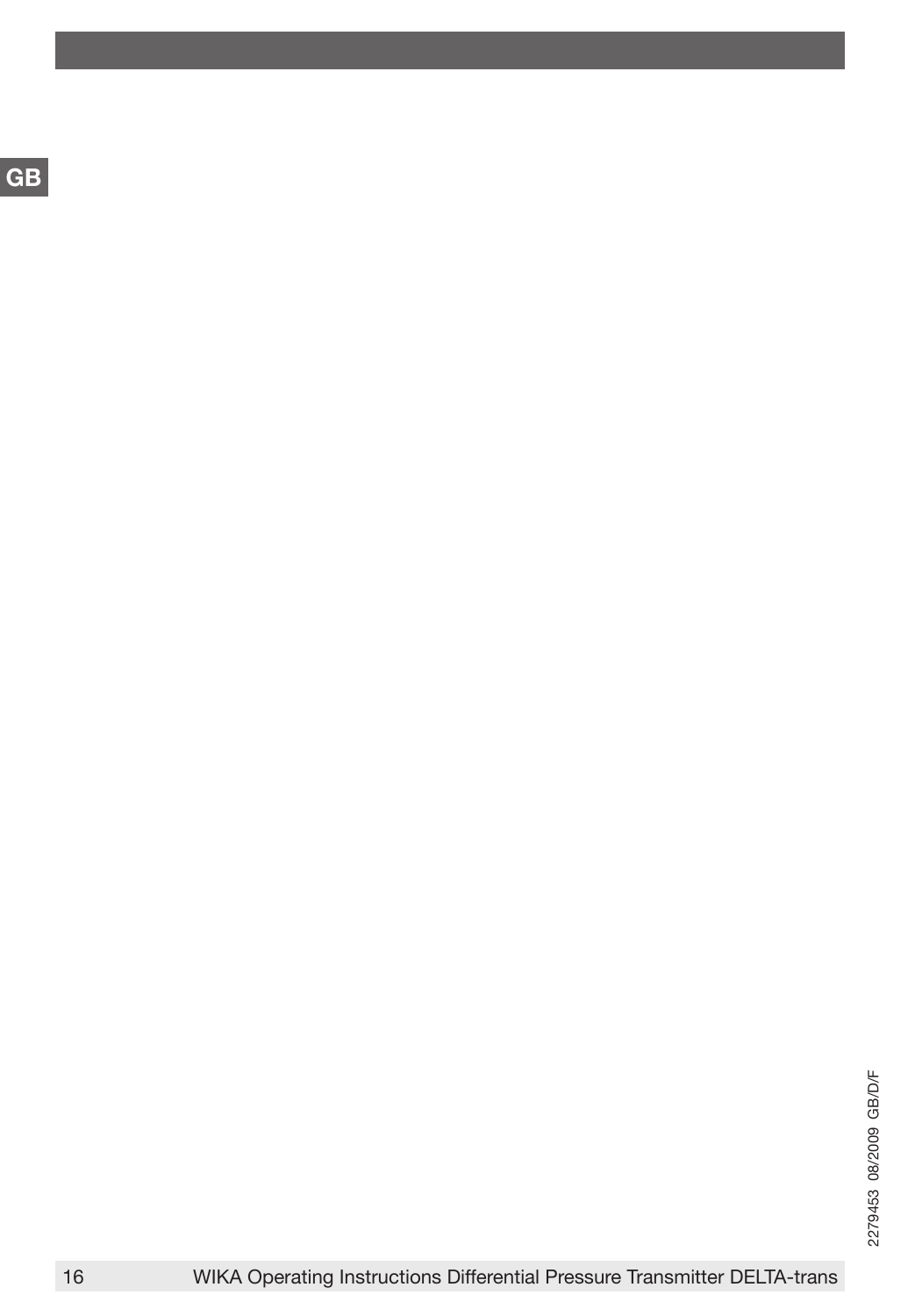# **Inhalt**

# **Inhalt**

| 1.  | <b>Sicherheitshinweise</b>                                                        | 18 |
|-----|-----------------------------------------------------------------------------------|----|
| 2.  | <b>Funktionsprinzip</b>                                                           | 18 |
| 3.  | <b>Montagehinweise</b>                                                            | 19 |
| 4.  | Montage und Inbetriebnahme                                                        | 20 |
| 5   | Messanordnung                                                                     | 21 |
| 6.  | <b>Elektrischer Anschluss</b>                                                     | 21 |
| 7.  | Ausführung mit LCD-Anzeige (Option)                                               | 22 |
| 8.  | <b>Technische Daten</b>                                                           | 23 |
| 9.  | <b>Bedienung und Wartung</b>                                                      | 25 |
| 10. | Besonderheiten bei integriertem Druckausgleichsventi oder<br>Vierfach-Ventilblock | 26 |
| 11. | Lagerung                                                                          | 28 |
| 12. | Maßnahmen bei Störungen                                                           | 28 |
| 13. | <b>Wartung und Reinigung</b>                                                      | 29 |
| 14. | Reparaturen                                                                       | 29 |
| 15. | <b>Entsorgung</b>                                                                 | 29 |
|     |                                                                                   |    |



**Warnung! Dieses Symbol warnt Sie vor Handlungen, die Schäden an Personen oder am Gerät verursachen können.**

**D**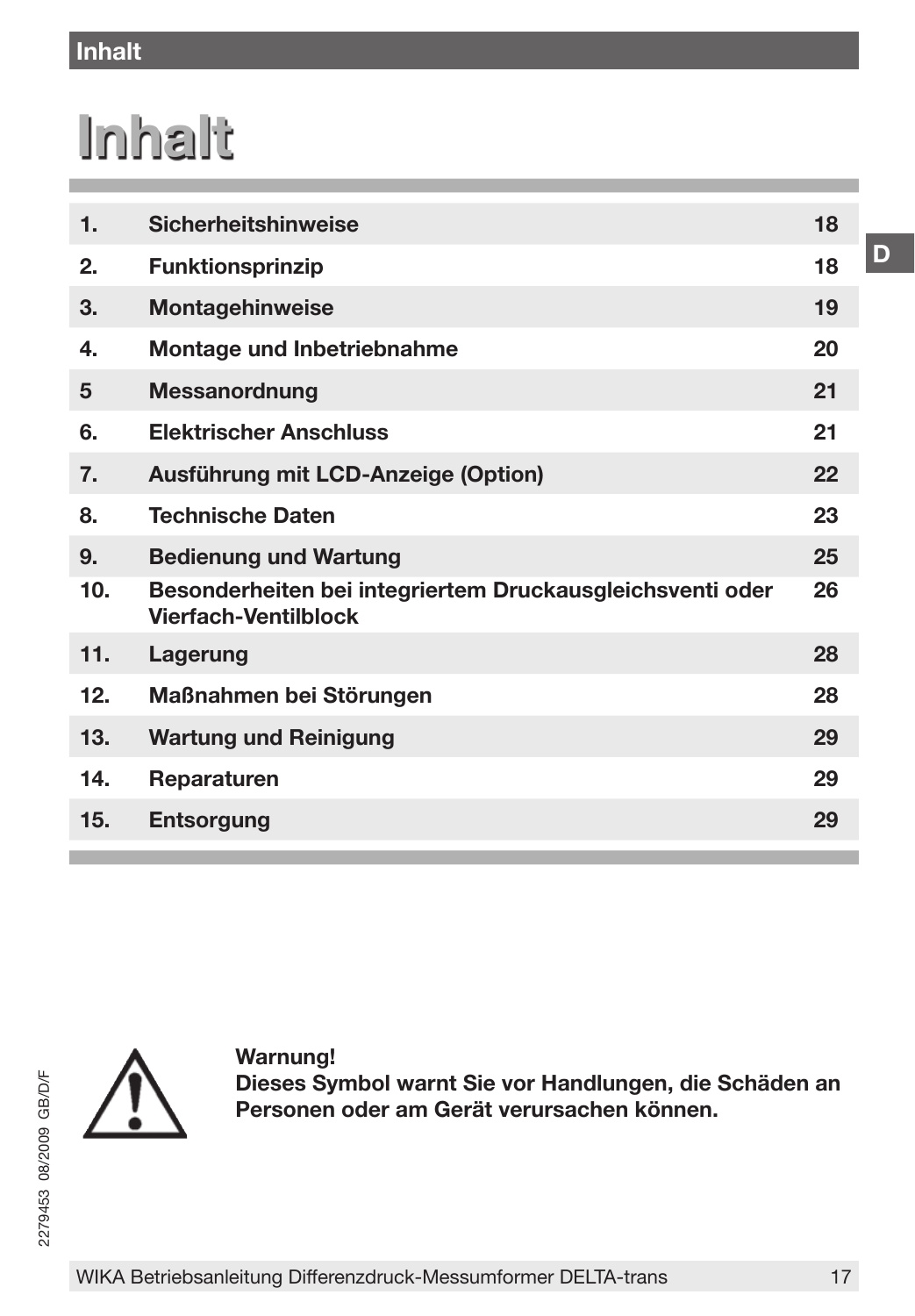### **1. Sicherheitshinweise**



**D**

 Beachten Sie unbedingt bei Montage, Inbetriebnahme und Betrieb dieser Geräte die entsprechenden nationalen Sicher heitsvorschriften (z. B. VDE 0100 / EN 60 079-14 / EN 837-2).

- Alle Arbeiten dürfen nur im spannungslosen Zustand erfolgen
- Bei Nichtbeachten der entsprechenden Vorschriften können schwere Körper verletzungen und / oder Sachschäden auftreten
- Nur entsprechend qualifiziertes Personal darf an diesen Geräten arbeiten

## **2. Funktionsprinzip**

Der Differenzdruck-Messumformer besteht im Wesentlichen aus den Funktionsgruppen mechanisches Messsystem (1) mit federelastischem Messglied (2), magnetfeldabhängiger Sensor (3) mit Signalverarbeitungsplatine (4) und Gehäuse mit den Anschlussteilen für die Elektronik.

Ein mit dem Messglied fest gekoppelter Magnet (5) beeinflusst das elektromagnetische Feld des HALL-Sensors.

Das dabei entstehende Signal wird durch die Signalverarbeitungsplatine in ein normiertes Stromausgangssignal verstärkt.

Zur Nachkalibrierung können Nullpunkt und Spanne über leicht zugängliche Potentiometer (6) eingestellt werden.

Montage nach angebrachten Symbolen,  $\oplus$  hoher Druck und  $\ominus$ niedriger Druck

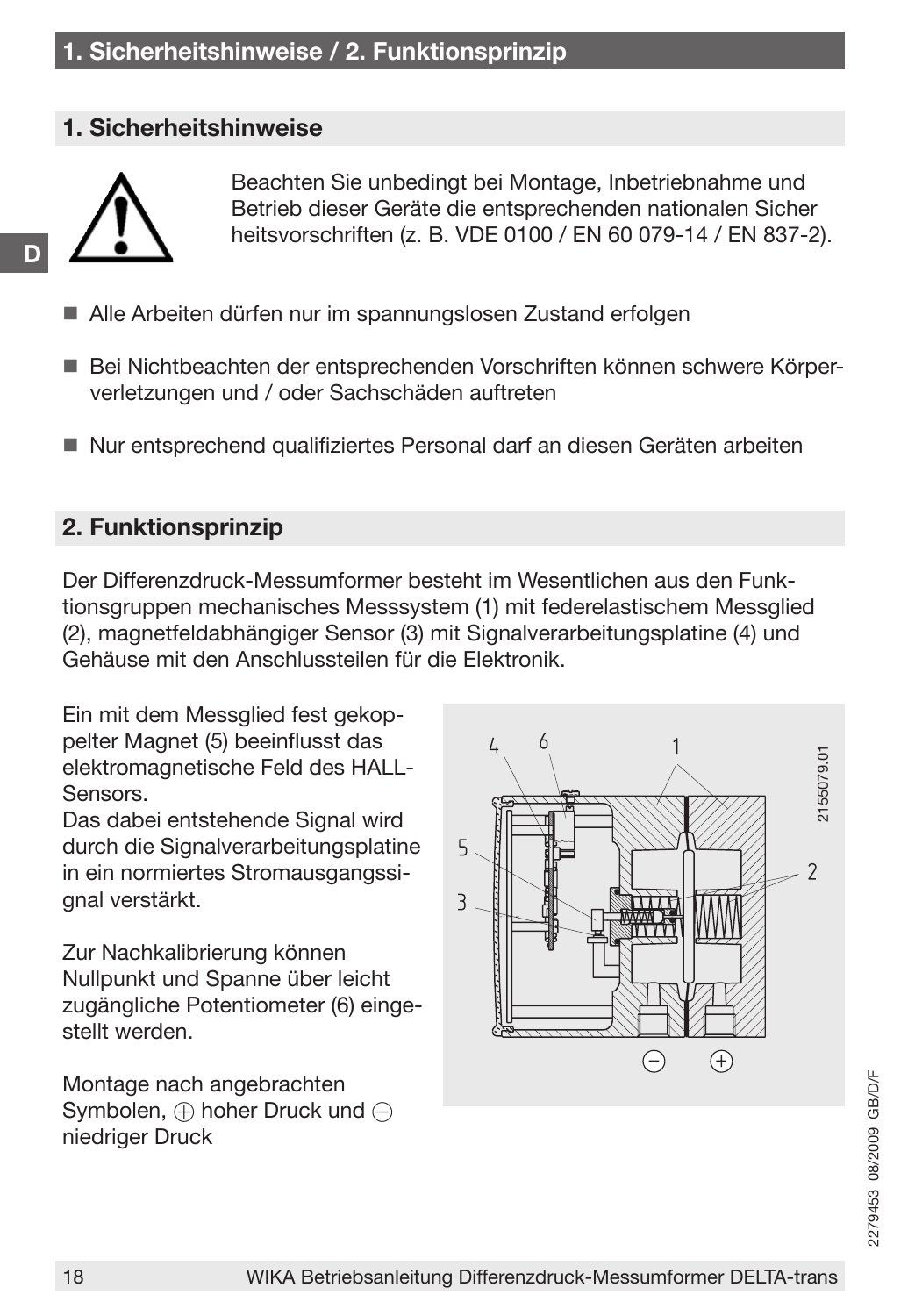### **3. Montagehinweise**

#### **Montageanordnung**

Der Druckmessumformer muss erschütterungsfrei befestigt und betrieben werden. Es empfiehlt sich, zwischen Druckentnahmestelle und Druckmessumformer eine Absperrvorrichtung zwischenzuschalten, die einen Austausch des Messgerätes und eine Nullpunktkontrolle bei laufender Anlage ermöglicht.

#### **Prüfanschluss**

Bei bestimmten Anwendungsfällen (z. B. Dampfkessel) müssen die Absperrarmaturen einen Prüfanschluss besitzen, damit der Druckmessumformer ohne Ausbau überprüft werden kann.

#### **Messgerätebefestigung**

Ist die Leitung zum Druckmessumformer für eine erschütterungsfreie Anbringung nicht stabil genug, so ist die Befestigung über die Befestigungslaschen zur Wandmontage vorzunehmen.

#### **Temperaturbelastung**

Die Anbringung des Druckmessumformers ist so auszuführen, dass die zulässigen Betriebstemperaturen (Umgebung, Messstoff), auch unter Berücksichtigung des Einflusses von Konvektion und Wärmestrahlung, weder unter noch überschritten werden. Druckmessumformer und gegebenenfalls angebaute Absperrarmaturen sind z. B. durch ausreichend lange Messleitungen zu schützen. Der Temperatureinfluss auf die Messgenauigkeit ist zu beachten.

#### ■ Schutz der Messglieder vor Überlastung

Unterliegt der Messstoff schnellen Druckänderungen oder ist mit Druckstößen zu rechnen, so dürfen diese nicht direkt auf das Messglied einwirken. Die Druckstöße müssen in ihrer Wirkung gedämpft werden, z. B. durch Einbau einer Drosselstrecke (Verringerung des Querschnittes im Druckkanal) oder durch Vorschaltung einer einstellbaren Drosselvorrichtung.

#### **Druckentnahmestutzen**

Der Druckentnahmestutzen soll mit einer genügend großen Bohrung (≥ 6 mm) möglichst über ein Absperrorgan so angeordnet werden, dass die Druckentnahme nicht durch eine Strömung des Messstoffes verfälscht wird. Die Messleitung zwischen Druckentnahmestutzen und Druckmessumformer soll zur Vermeidung von Verstopfung und Verzögerungen bei der Druckübertragung einen genügend großen Innendurchmesser besitzen und ohne scharfe Krümmung sein. Ihre Verlegung mit einer stetigen Neigung von ca. 1:15 ist zu empfehlen.

2279453 08/2009 GB/D/F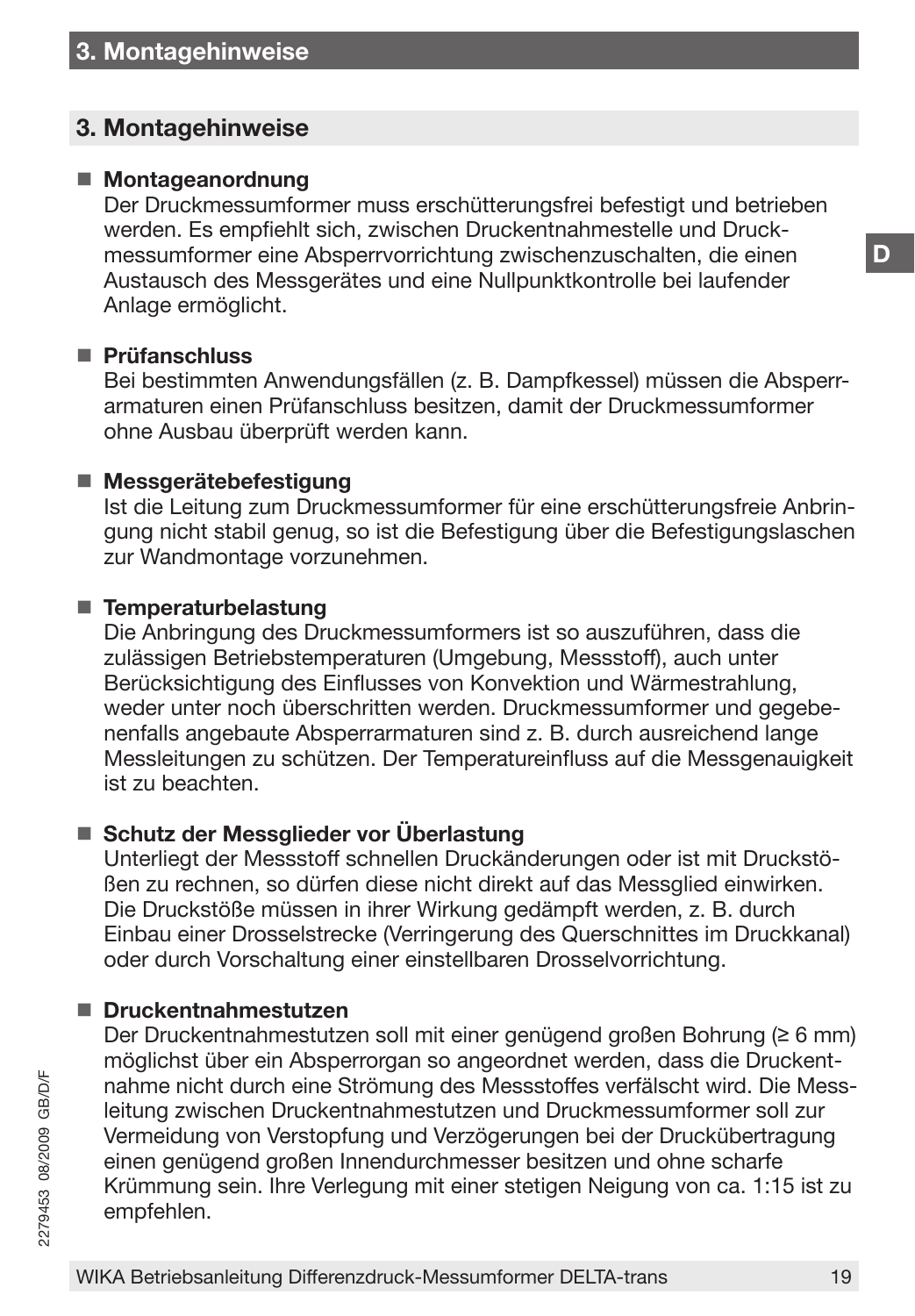#### **Messleitung**

Die Messleitung ist so auszuführen und zu montieren, dass sie die auftretenden Belastungen durch Dehnung, Schwingung und Wärmeeinwirkung aufnehmen kann. Bei Gasen als Messstoff ist an der tiefsten Stelle eine Entwässerung, bei flüssigen Messstoffen an der höchsten Stelle eine Entlüftung vorzusehen.

# **4. Montage und Inbetriebnahme**

Zur Abdichtung der Anschlüsse sind Flachdichtungen, Dichtlinsen oder WIKA-Profildichtungen einzusetzen.

Ist der Druckmessumformer tiefer als der Druckentnahmestutzen angeordnet, dann muss die Messleitung vor dem Anschließen gut durchgespült werden, um Fremdkörper zu beseitigen.

Nach Herstellen der Druckverbindung und der elektrischen Anschlüsse sind die Druckmessumformer sofort betriebsbereit.

Vor dem Ausbau des Druckmessumformers ist das Messglied drucklos zu machen. Gegebenenfalls muss die Messleitung entspannt werden.

Messstoffreste in ausgebauten Druckmessumformern können zur Gefährdung von Menschen, Umwelt und Einrichtung führen. Ausreichende Vorsichtsmaßnahmen sind zu ergreifen.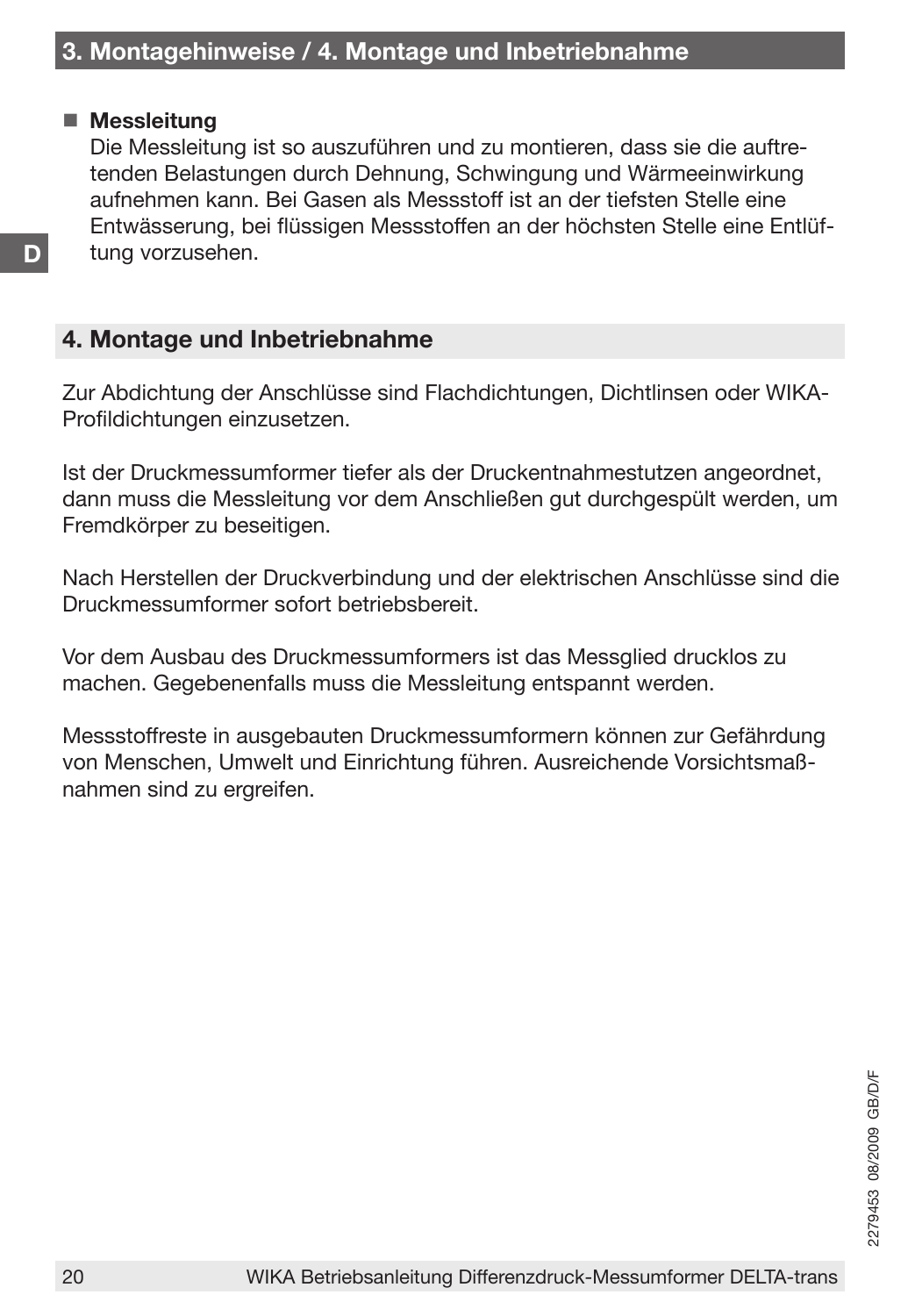# **5. Messanordnungen**

Bewährte Messanordnungen für verschiedene Messstoffarten. Die zur Anwendung besonders empfohlenen Anordnungen sind nachfolgend dargestellt.

|                                                                      |           | flüssige Messstoffe       |                          | gasförmige Messstoffe |                                    |                                 |
|----------------------------------------------------------------------|-----------|---------------------------|--------------------------|-----------------------|------------------------------------|---------------------------------|
| Füllung der<br><b>Messleitung</b>                                    | flüssig   | zum Teil<br>ausgasend     | vollständig<br>verdampft | gasförmig             | z. T. kon-<br>densiert<br>(feucht) | vollständig<br>konden-<br>siert |
| <b>Beispiele</b>                                                     | Kondensat | siedende<br>Flüssigkeiten | "Flüssiggase"            | trockene Luft         | feuchte Luft.<br>Rauchgase         | Wasserdampf                     |
| Druck-<br>messgerät<br>oberhalb des<br><b>Entnahme-</b><br>stutzens  |           |                           |                          |                       |                                    |                                 |
| Druck-<br>messgerät<br>unterhalb des<br><b>Entnahme-</b><br>stutzens |           |                           |                          |                       |                                    |                                 |

# **6. Elektrischer Anschluss**

Der elektrische Anschluss der Druckmessumformer wird über Kabeldose und Kabel hergestellt.

Die genauen Anschlussbelegungen können den nachfolgenden Zeichnungen entnommen werden. Zusätzlich sind Anschlussbelegung, Ausgangssignal und erforderliche Hilfsenergie auf dem Typenschild vermerkt.

#### **Bedeutung der verwendeten Klemmenbezeichnungen:**

- UB+ Plusklemme der Versorgungsspannung
- 0 V Minusklemme der Versorgungsspannung
- S+ Plusklemme des Ausgangssignals
- S- Minusklemme des Ausgangssignals
- Test Prüfklemmen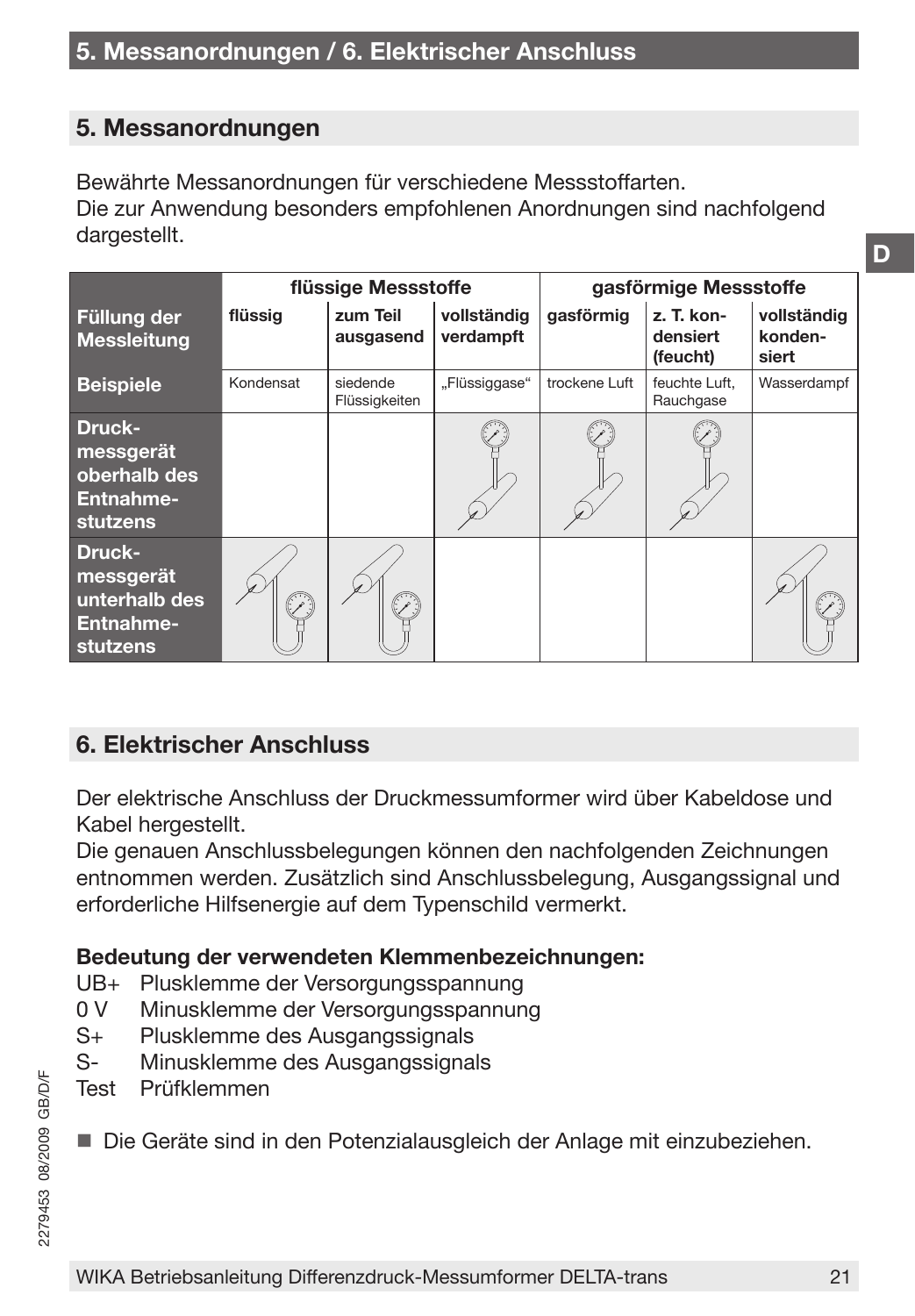# **6. Elektrischer Anschluss / 7. Ausführung mit LCD-Anzeige**

#### **Belegung der Anschlussklemmen**

Die Klemmen 1 und 5 sind in der Kabeldose intern gebrückt. Dadurch stehen für den Anschluss von 0 V / S- zwei Klemmen zur Verfügung.

#### **4 … 20 mA Zweileitersystem 0 … 20 mA Dreileitersystem**



Als Hilfsenergie genügt eine unstabilisierte Gleichspannung im Bereich der angegebenen Grenzen. Es ist darauf zu achten, dass die angelegte Versorgungsspannung um den Betrag höher ist als die maximal erforderliche Spannung, die an den externen Anzeige- und Auswertegeräten abfällt, d. h. dass die am Druckmessumformer anliegende Spannung nicht unter 10 V, bei Ausführung mit LCD-Anzeige nicht unter 14 V abfällt.

# **7. Ausführung mit LCD-Anzeige (Option)**

Bei werksseitig integrierten LCD-Anzeigen zur direkten Druckablesung ist das Ausgangssignal 4 ... 20 mA / Zweileiter. Die erforderliche Hilfsenergie bei eingebauter LCD-Anzeige entnehmen Sie bitte den technischen Daten unter Punkt 8.

#### **Einschränkung bei Nullpunkt- bzw. Spanneverstellung:**

Bei eingebauter LCD-Anzeige ist zubeachten, dass die Nullpunkt- und Spanneverstellmöglichkeit nur zur Nachjustage auf den Messbereich genutzt werden sollte.

Die Anzeige berücksichtigt keine vom Anwender mittels der Nullpunkt- und Spanneverstellung vorgenommene Messbereichsveränderung.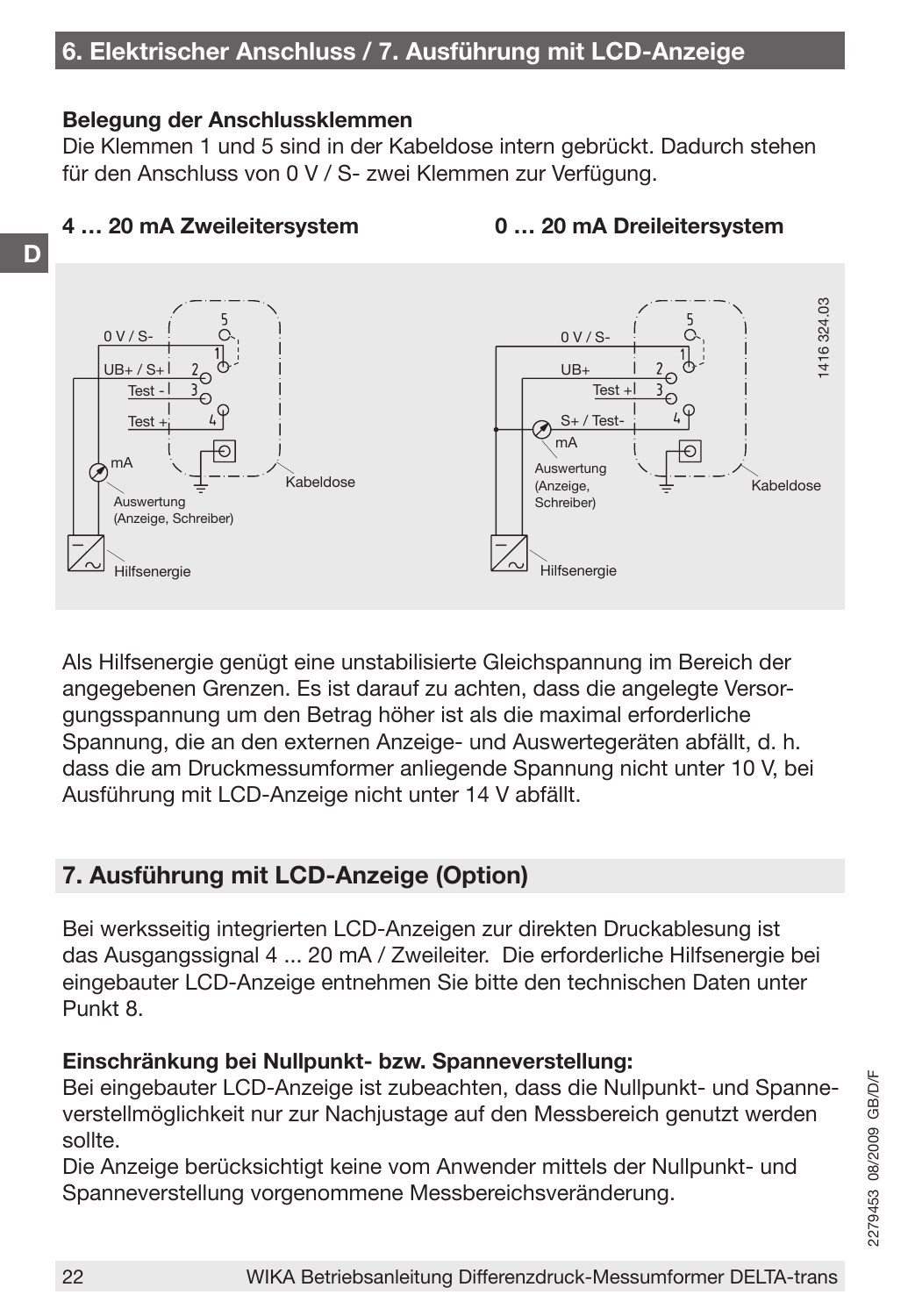# **8. Technische Daten**

| Technische Daten                                                          |                       | <b>DELTA-trans, Typ 891.34.2189</b>                                                                                                                                                                                  |
|---------------------------------------------------------------------------|-----------------------|----------------------------------------------------------------------------------------------------------------------------------------------------------------------------------------------------------------------|
| Differenzdruckmessbereich                                                 | bar                   | 0  0,16 bis 0  25                                                                                                                                                                                                    |
| max. Betriebsdruck (stat.)                                                | bar                   | 25                                                                                                                                                                                                                   |
| überdruckbelastbar ein-, beid-<br>u. wechselseitig max.                   | bar                   | 25                                                                                                                                                                                                                   |
| Druckanschlüsse                                                           | messstoffbe-<br>rührt | 2 x G 1/4 Innengewinde, unten, hintereinander, Achsabstand 26 mm<br>(Option: andere Druckanschlüsse für Innen- und Außengewinde bzw.<br>Schneid- oder Klemmringverschraubungen für Rohrdurchmesser 6, 8<br>und 10 mm |
| Messstoffkammer                                                           |                       | GD-AISi 12 (Cu) 3.2982, schwarz lackiert<br>(Option GD-AISi 12 (Cu) HART-COAT-Oberflächenschutz oder CrNi-Stahl)                                                                                                     |
| Messglied Druckfeder                                                      |                       | CrNi-Stahl 1.4310 oder FD SiCr EN 10 270-2                                                                                                                                                                           |
| Messglied Trennmembran                                                    |                       | FPM/FKM gewebeverstärkt (Option: NBR)                                                                                                                                                                                |
| Übertragungsteile                                                         | messstoffberührt      | CrNi-Stahl 1.4305, FPM/FKM (Option: NBR)                                                                                                                                                                             |
| Dichtungen                                                                |                       | FPM/FKM (Option: NBR)                                                                                                                                                                                                |
| Druckausgleichsventil (Option)                                            |                       | CrNi-Stahl, Dichtung FPM/FKM                                                                                                                                                                                         |
| 4-fach Ventilblock (Option)                                               |                       | 1x Druckausgleichsventil, 2x Absperrventil, 1x Spül- und Entlüftungsven-<br>til Kupferlegierung oder CrNi-Stahl                                                                                                      |
| Hilfsenergie U <sub>R</sub>                                               | DC V                  | 10 < $U_B \le 30$ (bei Option LCD-Anzeige 14 < $U_B \le 30$ )                                                                                                                                                        |
| Einfluss der Hilfsenergie                                                 |                       | ≤ 0,1 % d. Spanne/10 V                                                                                                                                                                                               |
| zulässige Restwelligkeit                                                  | % ss                  | $\leq 10$                                                                                                                                                                                                            |
| Ausgangssignal und                                                        |                       | 4  20 mA, Zweileiter R <sub>A</sub> $\leq$ (U <sub>R</sub> - 10 V) / 0,02 A mit R <sub>A</sub> in Ohm und U <sub>R</sub> in Volt                                                                                     |
| zulässige max. Bürde R <sub>a</sub>                                       |                       | 0  20 mA, Dreileiter R <sub>A</sub> $\leq$ (U <sub>B</sub> - 10 V) / 0,02 A mit R <sub>A</sub> in Ohm und U <sub>B</sub> in Volt                                                                                     |
| Bürdeneinfluss                                                            | % d. Spanne           | $\leq 0.1$                                                                                                                                                                                                           |
| Einstellzeit                                                              | s                     | ca. 1 (ca. 0,05 Option)                                                                                                                                                                                              |
| Einstellbarkeit                                                           |                       |                                                                                                                                                                                                                      |
| Nullpunkt, elektrisch                                                     | % d. Spanne           | ± 15                                                                                                                                                                                                                 |
| Spanne, elektrisch                                                        | % d. Spanne           | ± 30                                                                                                                                                                                                                 |
| Kennlinienabweichung<br>(einschließlich Hysterese)<br>zulässige           | % d. Spanne           | 2,5 (Grenzpunkteinstellung)<br>Option: 1,6 (Grenzpunkteinstellung)                                                                                                                                                   |
| ■ Messstofftemperatur                                                     | °C                    | $max.+80$                                                                                                                                                                                                            |
| ■ Umgebungstemperatur                                                     | °C                    | -10  +60 (bei Option LCD-Anzeige 0  50)                                                                                                                                                                              |
| Kompensierter Temp.-bereich                                               | °C                    | $-10+60$ (bei Option LCD-Anzeige $050$ )                                                                                                                                                                             |
| Temperaturkoeffizienten im<br>kom-pensierten Temperatur-<br>bereich       |                       |                                                                                                                                                                                                                      |
| $\blacksquare$ mittlerer T <sub><math>\kappa</math></sub> des Nullpunktes |                       | $\leq$ 0,4 % d. Spanne/10 K                                                                                                                                                                                          |
| $\blacksquare$ mittlerer T <sub><math>\kappa</math></sub> der Spanne      |                       | $\leq$ 0,4 % d. Spanne/10 K                                                                                                                                                                                          |
| LCD Anzeige (Option)                                                      |                       |                                                                                                                                                                                                                      |
| ■ Spannungslast                                                           | DC V                  | 3,5                                                                                                                                                                                                                  |
| Anzeige                                                                   |                       | 31/2-stellig, 12,7 mm hoch                                                                                                                                                                                           |
| <b>Betriebstemperatur</b>                                                 | $^{\circ}C$           | 050                                                                                                                                                                                                                  |
| Lagertemperatur                                                           | °C                    | $-10+80$                                                                                                                                                                                                             |
| <b>Elektrischer Anschluss</b>                                             |                       | Kabeldose (Schraubklemmen bis 2,5 mm <sup>2</sup> )                                                                                                                                                                  |
| Elektrische Schutzarten                                                   |                       | Verpolungs- und Überspannungsschutz                                                                                                                                                                                  |
| EMV (elektromagnetische<br>Verträglichkeit)                               |                       | Störemission nach EN 50 081 - 1 (März 93) und EN 50 081 - 2 (März 94),<br>Störfestigkeit nach EN 50 082 - 2 (März 95)                                                                                                |
| Schutzart                                                                 |                       | IP54 (Option: IP65) nach EN 60 529 / IEC 529                                                                                                                                                                         |
| Masse                                                                     | kg                    | ca. 1,3                                                                                                                                                                                                              |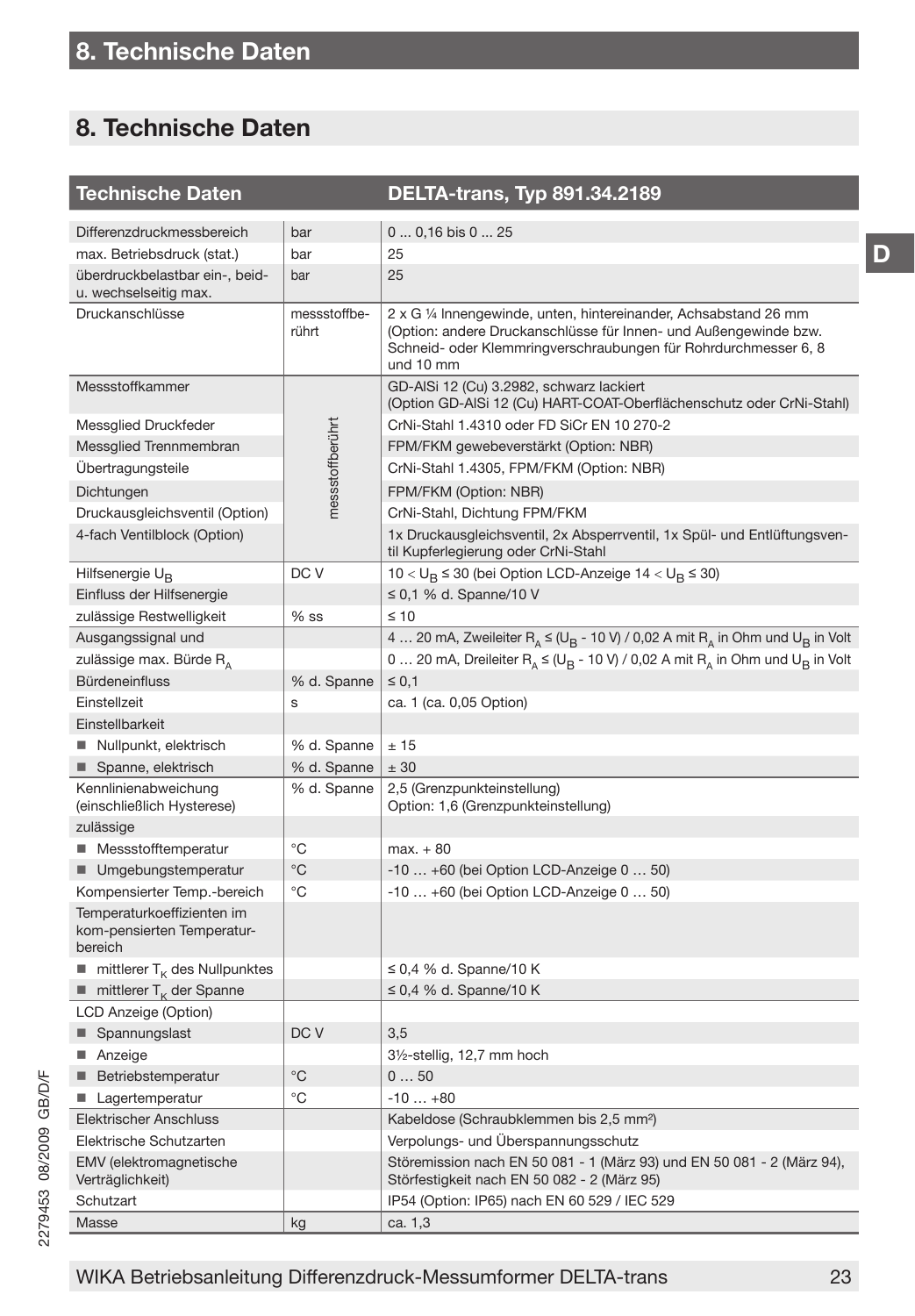# **8. Technische Daten**

# **Zulassung Germanischer Lloyd (Option)**



**D**

# **Ergänzende/abweichende technische Daten** Messbereiche  $\vert$  bar  $\vert$  0 ... 0,25 bis 0 ... 10

| Ausgangssignal                          |                  | 4  20 mA, Zweileiter oder 0  20 mA, Dreileiter<br>Strombegrenzung I < 32 mA |                                                                                                                                    |                |  |  |
|-----------------------------------------|------------------|-----------------------------------------------------------------------------|------------------------------------------------------------------------------------------------------------------------------------|----------------|--|--|
| zulässige                               |                  |                                                                             |                                                                                                                                    |                |  |  |
| Umgebungstemperatur                     | $^{\circ}$ C     | $-10+70$                                                                    |                                                                                                                                    |                |  |  |
| <b>EMV</b>                              |                  |                                                                             |                                                                                                                                    |                |  |  |
| (elektromagnetische<br>Verträglichkeit) |                  |                                                                             | Störemission nach<br>EN 50 081-1 (März 93) und<br>EN 50 081-2 (März 94),                                                           |                |  |  |
|                                         |                  |                                                                             | Störfestigkeit nach<br>EN 50 082-2 (März 95)                                                                                       |                |  |  |
| <b>ESD</b>                              | kV               | $+8$                                                                        | Kontaktentladung                                                                                                                   | IEC 1000-4-2   |  |  |
| elektromagnetische Felder               | V/m              | 10                                                                          | 80 % AM, 1 kHz, 0,01  1000 MHz                                                                                                     | IEC 1000-4-3   |  |  |
| <b>Burst</b>                            | kV               | $+2$                                                                        | Koppelzange                                                                                                                        | IEC 1000-4-4   |  |  |
| leitungsgebundene<br>HF-Störungen       | $\vee$           | 3                                                                           | 80 % AM, 1 kHz, 0,01  100 MHz                                                                                                      | IEC 1000-4-6   |  |  |
| Surge                                   | kV               | ± 0.5                                                                       | symmetrisch                                                                                                                        | IEC 1000-4-5   |  |  |
|                                         | kV               | ±1                                                                          | asymmetrisch, $R$ i = 42 Ohm                                                                                                       |                |  |  |
|                                         | kV               | $+1$                                                                        | symmetrisch                                                                                                                        |                |  |  |
|                                         | kV               | $+2$                                                                        | asymmetrisch, $R i = 42$ Ohm, nur mit<br>Überspannungsbegrenzer z. B. MM-<br>DS/x-NFE(L), Firma Dehn & Söhne, oder<br>gleichwertig |                |  |  |
| leitungsgebundene NF-<br>Störungen      | $V_{\text{eff}}$ | 3                                                                           | 0,05  10 kHz                                                                                                                       | <b>IEC 945</b> |  |  |
| Vibration Prüfung Fc                    |                  |                                                                             |                                                                                                                                    |                |  |  |
| $2 25$ Hz, $+/$ - 1,6 mm                | %                | < 2,5                                                                       | Fehler                                                                                                                             | IEC 68-2-6     |  |  |
| 25  100 Hz, 4 g                         | %                | < 2,5                                                                       | Fehler                                                                                                                             |                |  |  |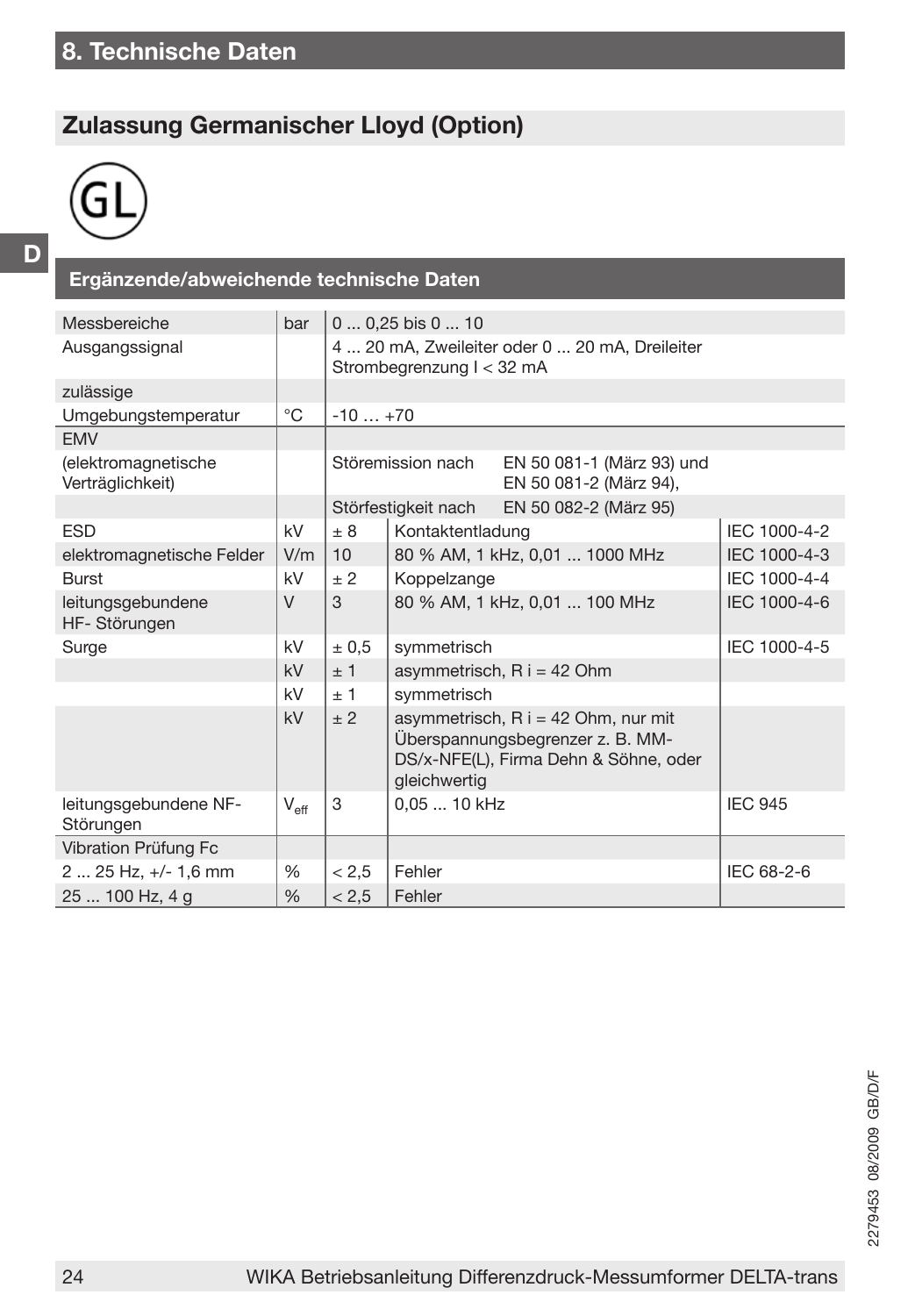# **9. Bedienung und Wartung**

Absperreinrichtungen dürfen zur Vermeidung von Druckstößen nur langsam geöffnet werden.

Die Druckmessumformer sind wartungsfrei und zeichnen sich bei sachgemäßer Behandlung und Bedienung durch eine hohe Lebensdauer aus. Durch mechanische Belastung je nach Einsatzbedingungen kann es notwendig werden, dass der Nullpunkt und die Messspanne überprüft und nachjustiert werden müssen:

#### **Nullpunktprüfung**

Im Allgemeinen erfolgt die Überprüfung und Einstellung des Nullpunktes im drucklosen Zustand. Bei Differenzdruck-Messumformern sollte die Überprüfung und Einstellung des Nullpunktes durch Öffnen des Druckausgleichsventiles unter statischer Last erfolgen.

Für die Nullpunktkorrektur des Druckmessumformers ist die Verschlussschraube (NP) auf der Gehäuseoberseite herauszudrehen und mit einem kleinen Schraubendreher lässt sich daraufhin an einem Potentiometer der Nullpunkt nachjustieren:

| linksdrehen  | $\Rightarrow$ | Ausgangssignal wird kleiner |
|--------------|---------------|-----------------------------|
| rechtsdrehen | $\Rightarrow$ | Ausgangssignal wird größer  |

#### **Spannenüberprüfung**

Die Überprüfung und Justage der Messspanne ist aufwendiger und darf nur erfolgen, wenn der Druckmessumformer bis zum Messbereichsendwert mit Druck beaufschlagt ist. Hierzu ist ein ausreichend genaues Drucknormal als Referenz erforderlich. Nur wenn eine Korrektur der Messspanne notwendig ist, sollte die Verschlussschraube (SP) auf der Gehäuseoberseite gelöst werden und mit einem kleinen Schraubendreher an dem Potentiometer die Messspanne nachjustiert werden:

| linksdrehen  | $\Rightarrow$ | Ausgangssignal wird kleiner |
|--------------|---------------|-----------------------------|
| rechtsdrehen | $\Rightarrow$ | Ausgangssignal wird größer  |

Anschließend muss auch die Nullpunktüberprüfung wiederholt werden und gegebenenfalls auch der Nullpunkt nachgeregelt werden. Dieser Vorgang ist so lange zu wiederholen, bis Nullpunkt und Spanne kalibriert sind.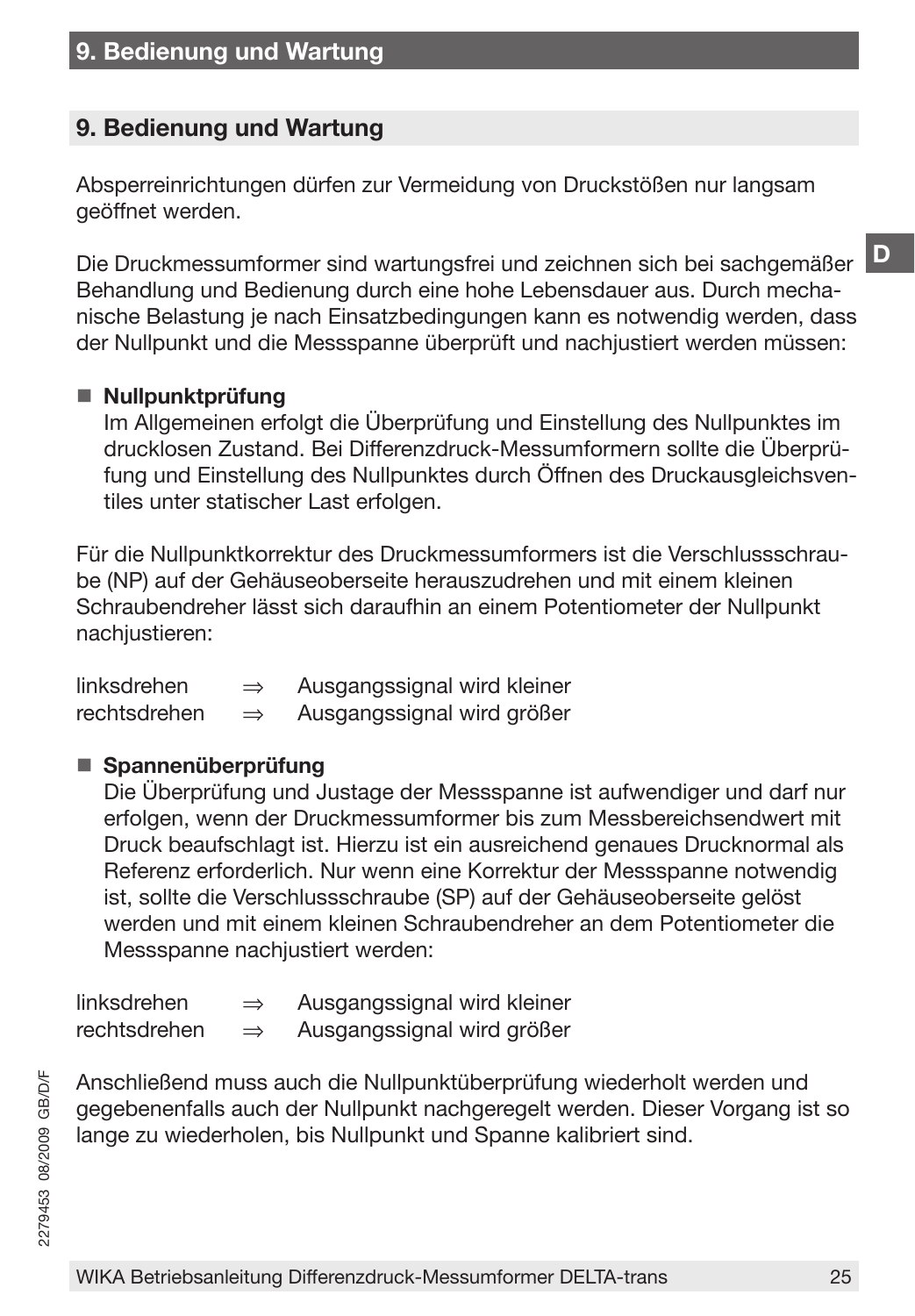#### **Lage der Potentiometer am Elektronikgehäuse**



# **10. Besonderheiten bei integriertem Druckausgleichsventil oder Vierfach-Ventilblock**

#### **10.1 Integriertes Druckausgleichsventil**

Zur Nullpunktkontrolle während des laufenden Prozesses. Nullpunktabweichungen können mittels Potentiometer für Nullpunkt (siehe Punkt 9. Bedienung und Wartung) korrigiert werden.



#### **Funktionsprinzip**

Durch Betätigen des Druckknopfes wird die Trennung der Messstoffkammern aufgehoben. In beiden Kammern liegt nun der gleiche Druck an, d. h. der Differenzdruck ist Null. Nach dem Loslassen des Druckausgleichsventils werden die Messstoffkammern wieder getrennt und der aktuelle Differenzdruck wird wieder gemessen.





Losgelassen

Differenzdruck wird wieder gemessen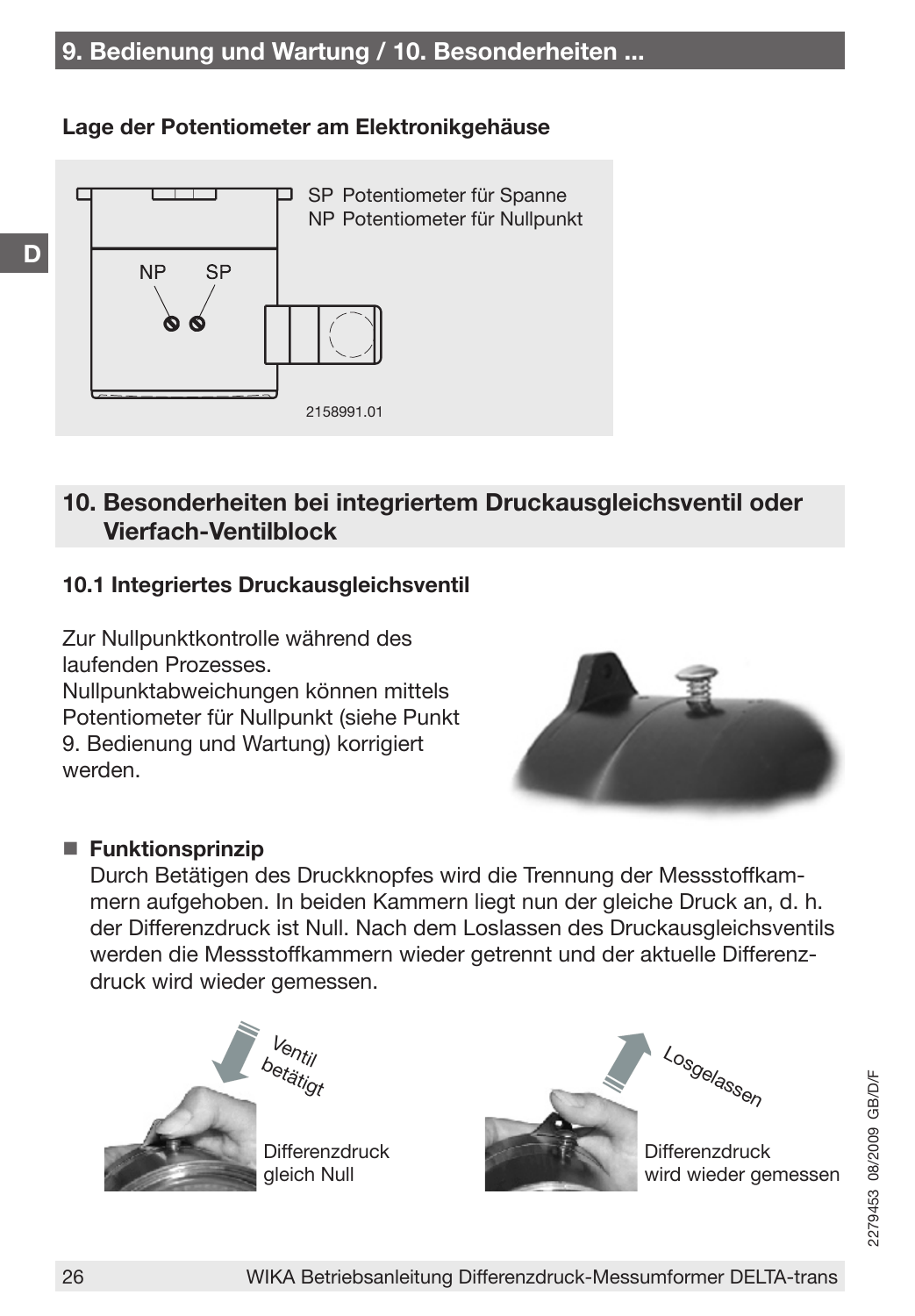#### **10.2 Vierfach-Ventilblock**

#### **Funktionen**

- Absperrung der **⊕** und  $\ominus$ -Prozessleitung zur Demontage des Messge**rätes** bei laufenden Prozess
- Druckausgleich zur **Nullpunktkontrolle** bei laufenden Prozess
- **Entlüftung** der Messleitungen

#### **10.2.1 Angaben zum Handling**

- Arbeitsgangfolge zum **Messanfang**
	- 1. Druckausgleichsventil (mittlere Ventilspindel) öffnen
	- 2. Absperrventil der Minus-Messstoffkammer  $($ <sup> $\ominus$ </sup>, rechtes Ventil) öffnen
	- 3. Absperrventil der Plus-Messstoffkammer ( $\oplus$ , linkes Ventil) öffnen
	- 4. Druckausgleichsventil schließen
- Arbeitsgangfolge zu **Messende** (auch zeitweise Stilllegung)
	- 1. Druckausgleichsventil öffnen
	- 2. Absperrventil der Minus-Messstoffkammer  $(\ominus)$  schließen
	- 3. Absperrventil der Plus-Messstoffkammer  $(\oplus)$  schließen



- Arbeitsgangfolge zur **Demontage des Messgerätes** bei laufenden Prozess
	- 1. Druckausgleichsventil öffnen
	- 2. Absperrventil der Minus-Messstoffkammer ( $\ominus$ ) schließen
	- 3. Absperrventil der Plus-Messstoffkammer ( $\oplus$ ) schließen
	- 4. **Entlüftungsventil öffnen**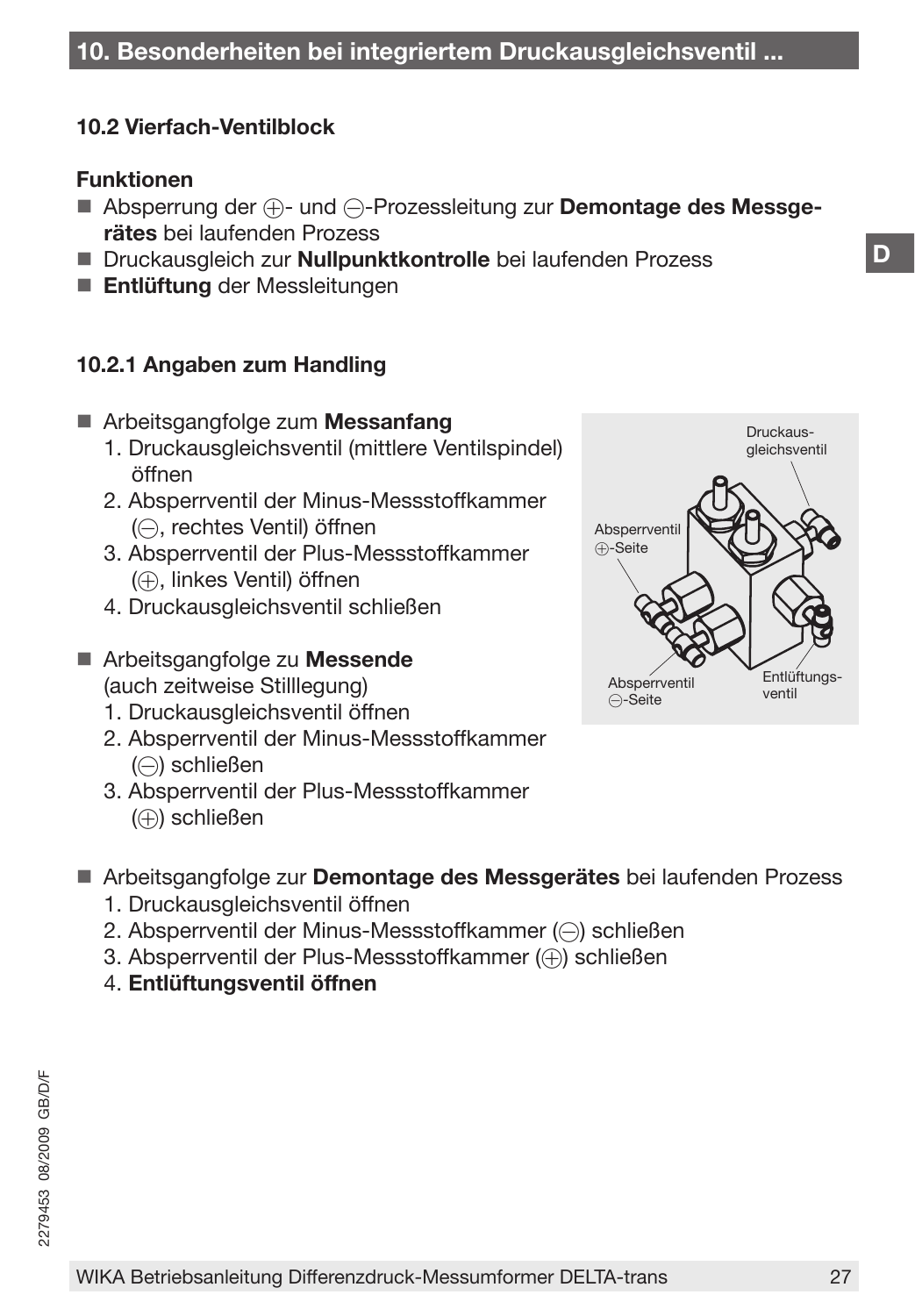# **11. Lagerung**

Für die Lagerung der Druckmessumformer bis zur Montage sind, um Schäden zu vermeiden, folgende Punkte zu beachten:

**D**

■ Druckmessumformer in der Originalverpackung belassen.

- Nach einer eventuellen Entnahme der Messgeräte (z. B. für Prüfungen) ist die Originalverpackung wieder zu verwenden.
- Lagertemperaturbereich -20 °C ... +60 °C
- Messgeräte vor Feuchtigkeit und Staub schützen.

# **12. Maßnahmen bei Störungen**

| <b>Störung</b>                                                      | mögliche Ursache                                                                   | <b>Maßnahme</b>                                                                    |
|---------------------------------------------------------------------|------------------------------------------------------------------------------------|------------------------------------------------------------------------------------|
| Kein Ausgangssignal                                                 | keine Versorgungsspannung<br>oder Leitungsbruch                                    | Spannungsversorgung und<br>Leitungen überprüfen. ggf.<br>defekte Teile austauschen |
|                                                                     | Messumformer falsch<br>angeschlossen                                               | Anschlüsse überprüfen;<br>Anschlüsse ggf. korrigieren                              |
|                                                                     | kein Eingansdruck                                                                  | Druckzuführung überprüfen                                                          |
|                                                                     | Elektronik defekt durch zu hohe<br>Versorgungsspannung oder<br>durch Fremdspannung | Messumformer zur Instandset-<br>zung an Hersteller zurück                          |
| gleichbleibendes Ausgangssi-<br>gnal bei Druckänderung              | Eingangskanal verstopft                                                            | Eingangskanal bzw. Drossel-<br>schraube reinigen                                   |
|                                                                     | Elektronik defekt durch zu hohe<br>Versorgungsspannung oder<br>durch Fremdspannung | Messumformer zur Instandset-<br>zung an Hersteller zurück                          |
|                                                                     | Messumformer defekt nach<br>mechanischer Überbelastung                             | Messumformer zur Instandset-<br>zung an Hersteller zurück                          |
| zu hohes, bei Druckänderung<br>gleichbleibendes Ausgangs-<br>signal | Elektronik defekt durch zu hohe<br>Versorgungsspannung oder<br>durch Fremdspannung | Messumformer zur Instandset-<br>zung an Hersteller zurück                          |
| Signalspanne zu klein                                               | Versorgungsspannung zu<br>niedrig                                                  | Versorgungsspannung korri-<br>gieren                                               |
|                                                                     | Bürde zu hoch                                                                      | max. zulässige Bürde beachten                                                      |
|                                                                     | Spannen-Potentiometer verstellt                                                    | Messumformer neu justieren                                                         |
| Nullpunktsignal zu klein                                            | Nullpunkt-Potentiometer<br>verstellt                                               | Messumformer neu justieren                                                         |
| Nullpunktsignal zu groß                                             | Nullpunkt-Potentiometer<br>verstellt                                               | Messumformer neu justieren                                                         |
|                                                                     | mechanische Überlastung                                                            | Messumformer zur Instandset-<br>zung an Hersteller                                 |
| Signalkennlinie unlinear nach<br>Nullpunktkorrektur                 | mechanische Überlastung                                                            | Messumformer zur Instandset-<br>zung an Hersteller                                 |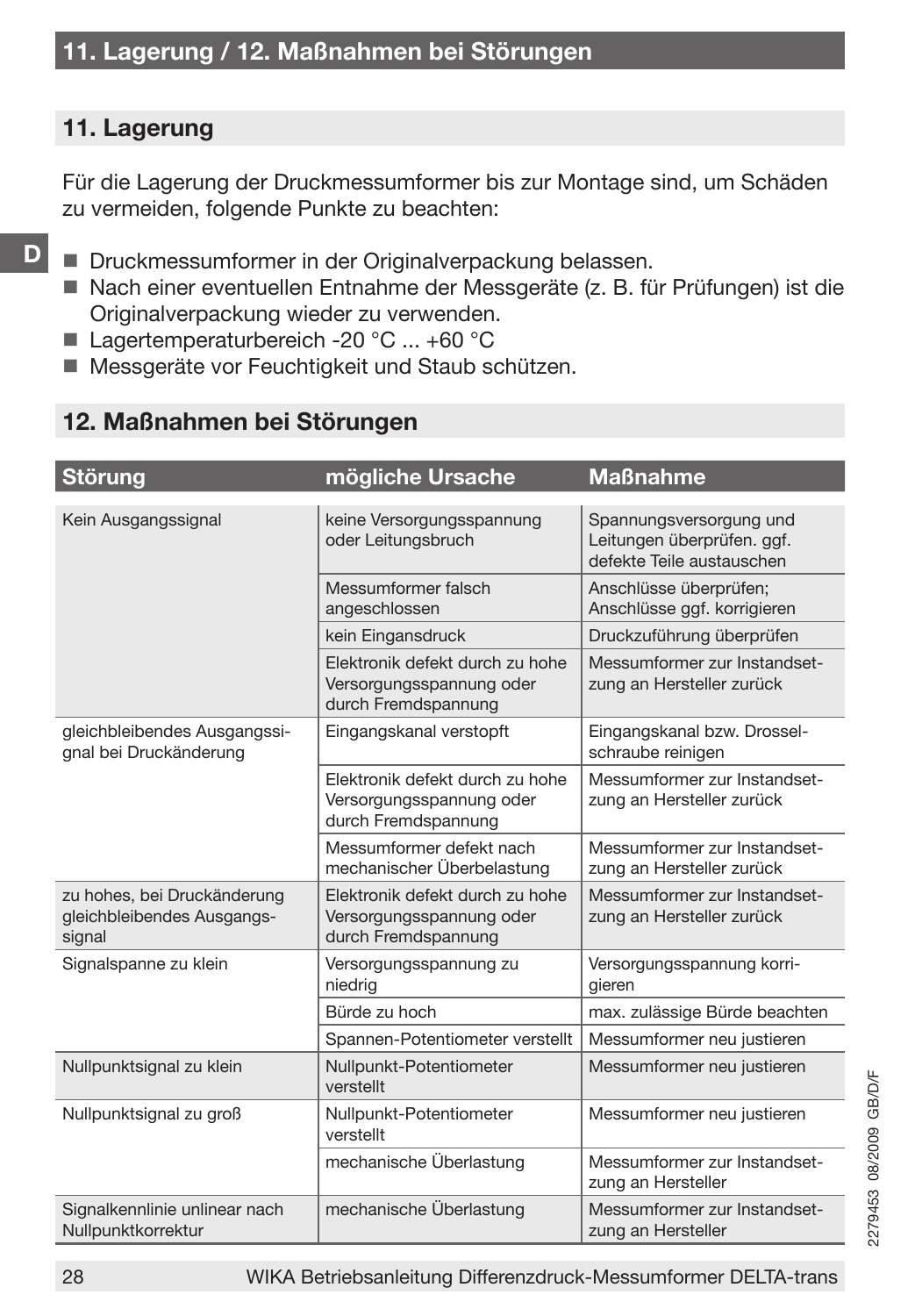# **13. Wartung und Reinigung ... 15. Entsorgung**

### **13. Wartung und Reinigung**

Die Geräte sind wartungsfrei und zeichnen sich bei sachgemäßer Behandlung und Bedienung durch eine hohe Lebensdauer aus.

Eine Überprüfung der Anzeige und der Schaltfunktion sollte etwa 1 bis 2 mal pro Jahr erfolgen. Dazu ist das Gerät vom Prozess zu trennen und mit einer Druckprüfvorrichtung zu kontrollieren.

Reinigen der Geräte mit einem (in Seifenlauge) angefeuchteten Tuch. Vor Wiedereinschalten des Stromes ist sicherzustellen, dass alle Teile abgetrocknet sind.

Messstoffreste in ausgebauten Druckmessgeräten können zu Gefährdung von Menschen, Umwelt und Einrichtungen führen. Ausreichende Vorsichtsmaßnahmen sind zu ergreifen.

#### **14. Reparaturen**

Reparaturen sind ausschließlich vom Hersteller oder entsprechend geschultem Personal durchzuführen.

Weitere technische Daten bitte dem Datenblatt PV 17.18 entnehmen.

#### **15. Entsorgung**

Entsorgen Sie Gerätekomponenten und Verpackungsmaterialien entsprechend den einschlägigen landesspezifischen Abfallbehandlungs- und Entsorgungsvorschriften des Anliefergebietes.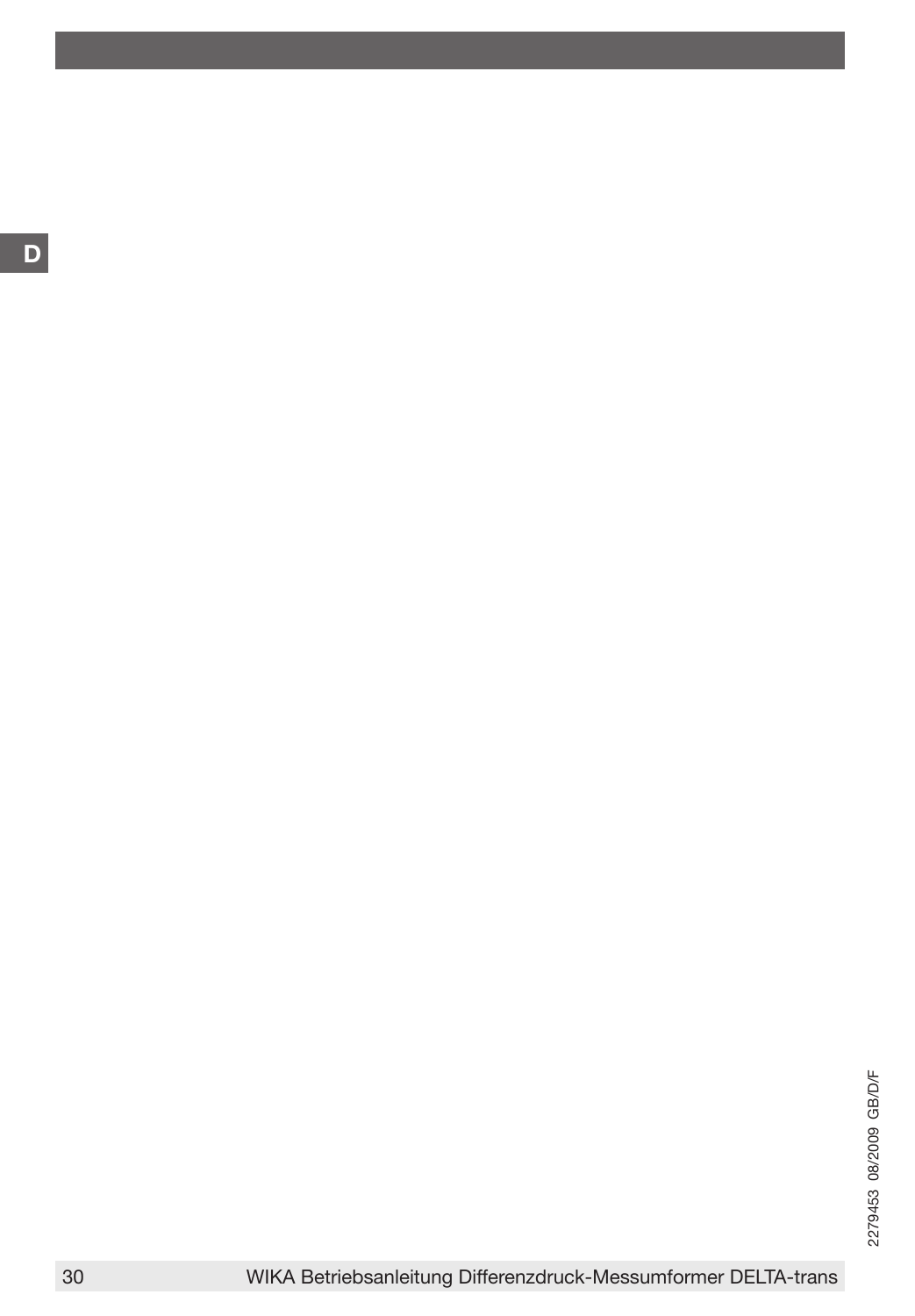# **Sommaire**

| 1.  | Consignes de sécurité                                                        | 32 |
|-----|------------------------------------------------------------------------------|----|
| 2.  | <b>Principe de fonctionnement</b>                                            | 32 |
| 3.  | Instructions de montage                                                      | 33 |
| 4.  | Installation et mise en service                                              | 34 |
| 5   | Installation sur le point de mesure                                          | 35 |
| 6.  | <b>Branchement électrique</b>                                                | 35 |
| 7.  | <b>Exécution avec afficheur LCD (option)</b>                                 | 36 |
| 8.  | Caractéristiques techniques                                                  | 37 |
| 9.  | <b>Exploitation et entretien</b>                                             | 39 |
| 10. | Particularités avec robinet d'équilibrage de pression ou<br>manifold 4 voies | 40 |
| 11. | <b>Stockage</b>                                                              | 42 |
| 12. | Mesures à prendre en cas de pannes                                           | 42 |
| 13. | <b>Entretien / Nettoyage</b>                                                 | 43 |
| 14. | <b>Réparations</b>                                                           | 43 |
| 15. | Mise au rebus                                                                | 43 |
|     |                                                                              |    |



**Attention!**

**Ce symbôle vous prévient contre les actions qui peuvent causer des blessures aux utilisateurs ou endommager les instruments.**

**F**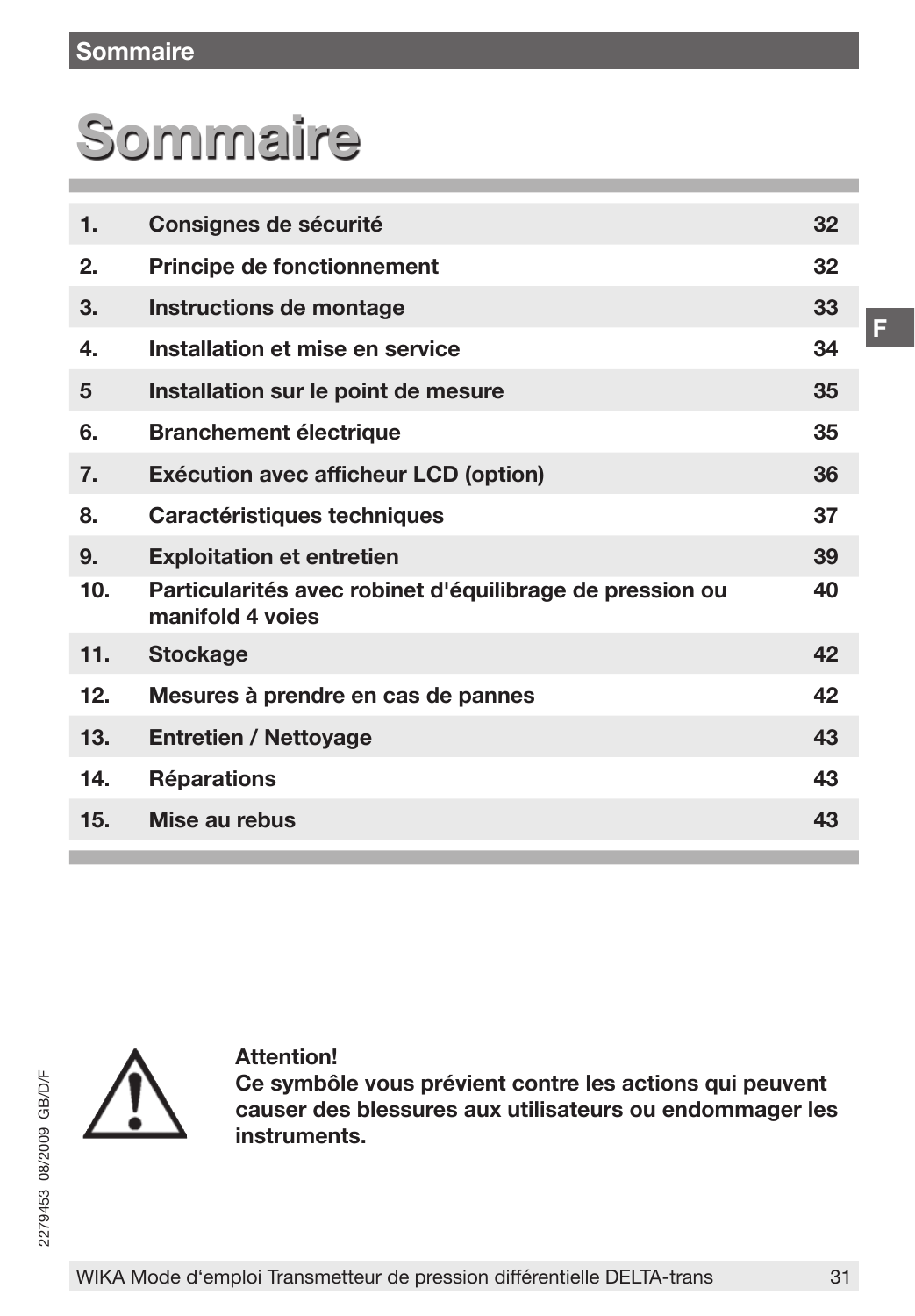# **1. Consignes de sécurité**



**F**

Les prescriptions de sécurité nationales en vigueur (par exemple VDE 0100 / EN 60 079-14 / EN 837-2) doivent absolument être respectées lors du montage, de la mise en service et de l'utilisation des instruments ici présentés.

- Toutes les interventions doivent être effectuées hors tension E.
- Le non-respect des instructions correspondantes est susceptible d'entraîner des risques de blessure et/ou des dégâts matériels
- Seul le personnel habilité et qualifié est autorisé à manipuler les instruments

# **2. Principe de fonctionnement**

Le transmetteur de pression différentielle est essentiellement constitué d'un système de mesure mécanique (1) avec élément de mesure élastique (2), un capteur à effet Hall (3) associé à une carte de traitement du signal (4) et un boîtier de raccordement électrique.

Un aimant (5) couplé à l'élément de mesure influe sur le champ électromagnétique du capteur à effect Hall. Le signal en résultant est amplifié par la carte de traitement de signal pour devenir signal de sortie normalisé.

Pour le réétalonnage, le zéro et l'étendue de mesure peuvent être réglés au moyen de potentiomètres facilement accessibles (6).

Identification des raccords:  $\oplus$  pression et  $\ominus$  pression

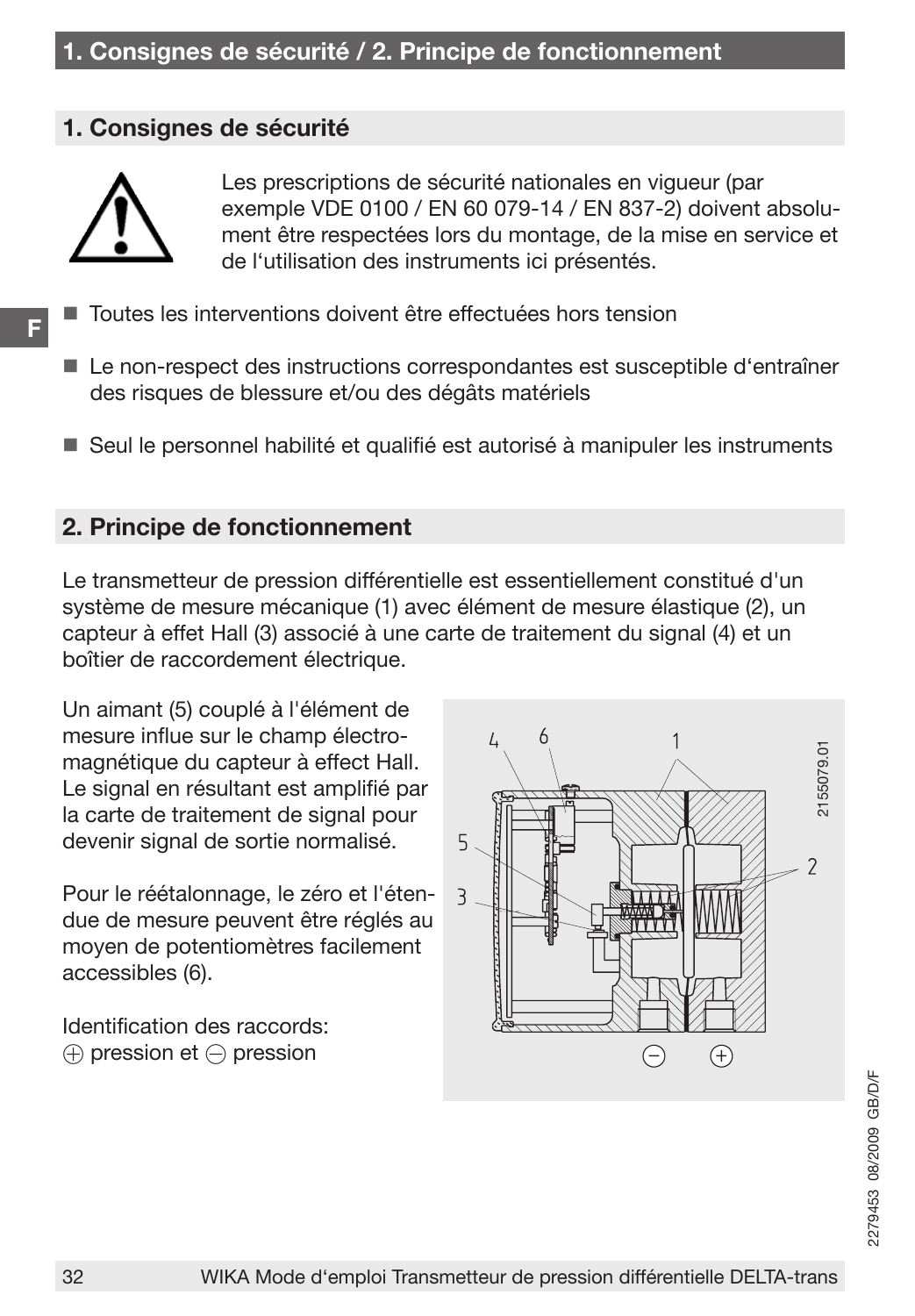# **3. Instructions de montage**

#### **Disposition**

Le transmetteur de pression doit être fixé exempt de vibrations mécaniques et sa position doit permettre une lecture facile. Il est utile de monter entre le transmetteur de pression et la prise de pression un robinet d'isolement, ce qui permet, en cas de nécessité et avec l'installation en service, de remplacer le transmetteur de pression ou d'en contrôler le zéro.

#### **Prise de contrôle**

Dans certains cas d'application (par exemple dans le cas de chaudières de vapeur) les organes de fermeture doivent être pourvus d'une prise de contrôle afin de pouvoir contrôler le transmetteur de pression sans démontage.

#### **Fixation des instruments de mesure**

Si la tuyauterie recevant le transmetteur de pression n'est pas assez stable pour garantir une pose sans vibration, la fixation de l'appareil doit être effectuée au moyen des pattes de fixation murale.

#### **Amortissement du système de mesure**

S'il est impossible, au moyen d'installations appropriées, d'éviter les vibrations, il faut alors utiliser des appareils à amortissement par remplissage de liquide.

#### **Contraintes thermiques**

La position du transmetteur de pression est à choisir en fonction de la température de service qui ne doit pas être dépassée, en tenant compte également de l'influence de la conduction et du rayonnement thermique. Pour ce faire on utilisera des tuyaux-raccord suffisamment longs ou des syphons placés avant le robinet et le transmetteur de pression. Prendre en considération l'influence de la température sur la précision de la mesure.

#### **Protection des organes moteur contre les surcharges**

Si le milieu de mesure est soumis à des fluctuations rapides de pression ou s'il faut s'attendre à des coups de bélier, il faut veiller à ce que ces phénomènes n'exercent aucun impact sur l'organe moteur de l'appareil. Les effets des coups de bélier doivent être amortis, par exemple par la mise en place d'une vis frein (diminution de la section du canal sous pression) ou par l'installation en amont de l'appareil d'un dispositif d'amortissement réglable.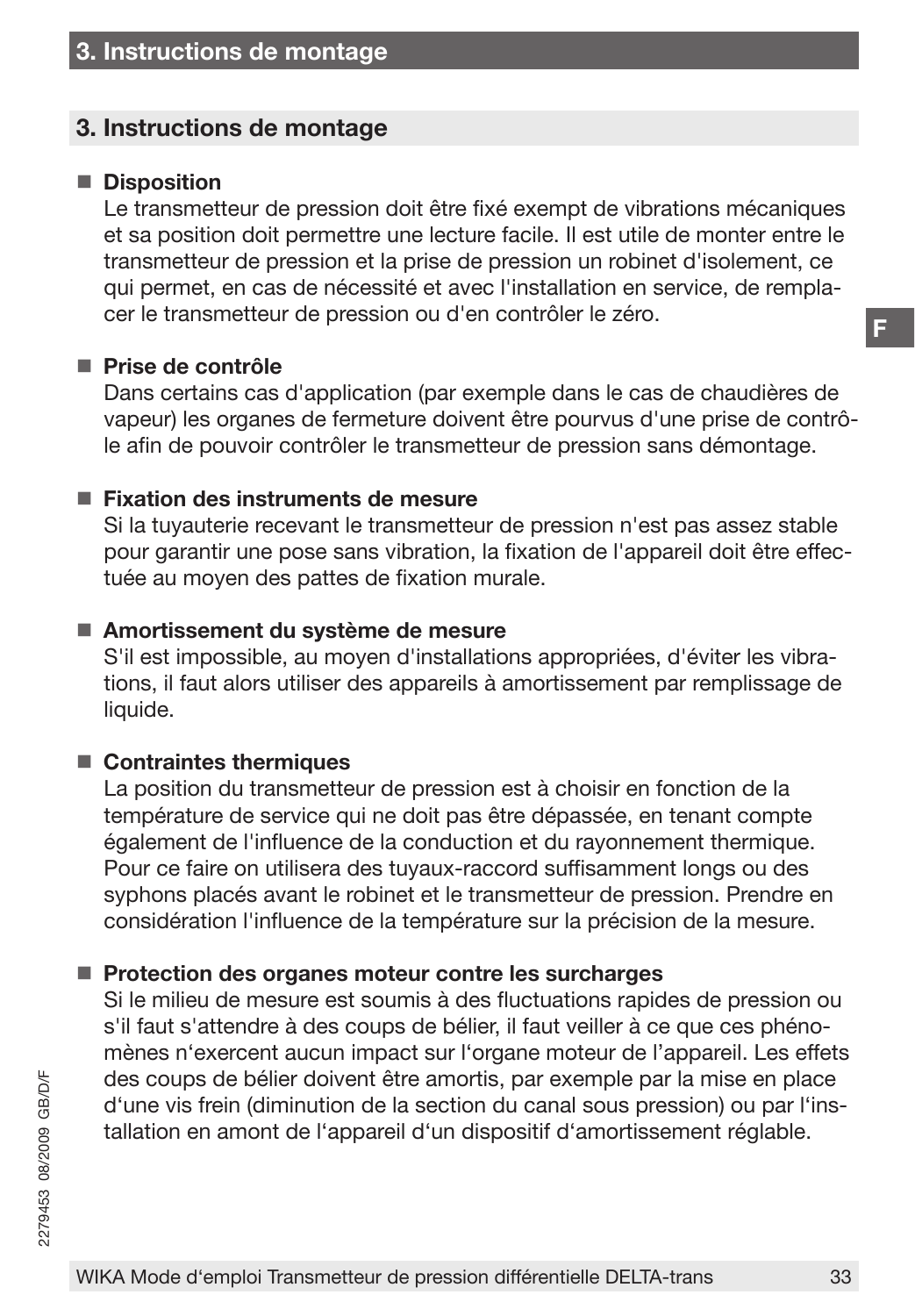#### ■ Raccord de la prise de pression

Le raccord de la prise de pression doit être pourvu d'un orifice suffisamment grand ( 6 mm), si possible posséder un robinet d'isolement et être installé de façon à ce que le débit du fluide ne perturbe pas la mesure. La tuyauterie entre le raccord de mesure et le transmetteur de pression doit avoir un diamètre suffisant afin d'en éviter son bouchage ou de provoquer des retards dans la transmission de la pression. On évitera également des courbures trop importantes. Il est recommandé d'installer la tuyauterie avec un rapport d'inclinaison de 1:15.

#### **Tuyauterie**

La tuyauterie est à concevoir et à installer de telle façon qu'elle supporte les contraintes dues á des dilatations, vibrations et influences thermiques. Pour la mesure de gaz, il faut prévoir une purge de condensat au point le plus bas de l'installation, et pour la mesure de liquides il faut une purge d'air au point le plus èlevé.

# **4. Installation et mise en service**

Pour l'étanchéité des raccords, il faut utiliser des joints plats, des lentilles d'étanchéité ou des joints profilés WIKA.

En cas d'installation du transmetteur de pression au-dessous du point de mesure, il faut nettoyer soigneusement la tuyauterie afin d'éviter que des particules pénètrent à l'intérieur de l'appareil.

Après réalisation du raccord de pression et des branchements électriques, les transmetteurs sont prêts à fonctionner.

La pression sur le transmetteur de pression doit être à zéro avant de le démonter. Si nécessaire vider la tuyauterie.

Les résidus de fluide se trouvant à l'intérieur des transmetteurs de pression démontés peuvent présenter des dangers pour les personnes, l'environnement et les installations. Il faut prendre toutes les précautions nécessaires pour en assurer la sécurité.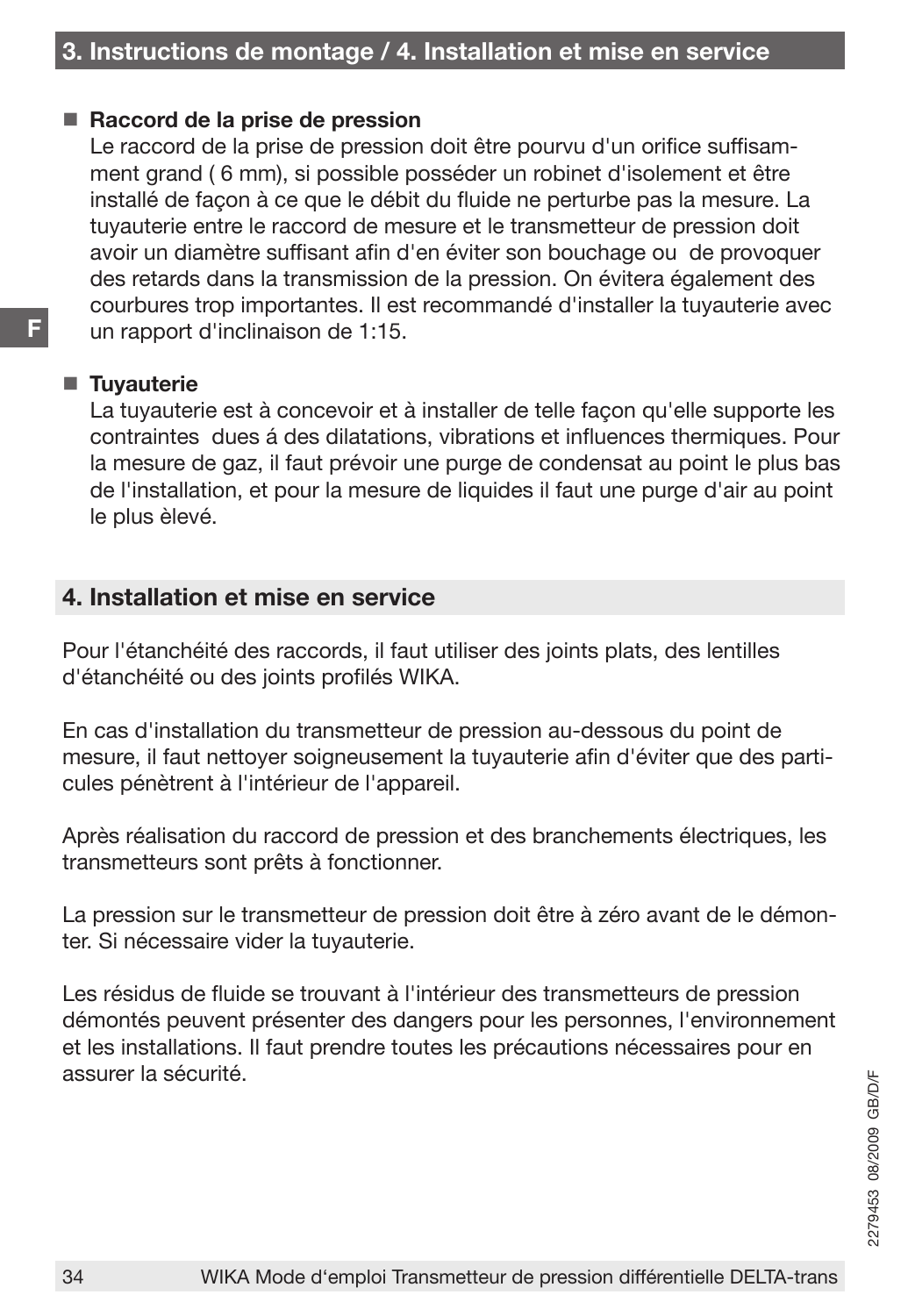# **5. Installation sur le point de mesure**

Dispositions éprouvées pour les différents types de matériaux. Les différentes dispositions recommandées pour application sont représentées ci-après.

|                                                         | fluides liquides |                           |                               | fluides gazeux   |                                     |                              |   |
|---------------------------------------------------------|------------------|---------------------------|-------------------------------|------------------|-------------------------------------|------------------------------|---|
| Remplissage<br>de la conduite<br>de mesure              | liquides         | en partie<br>gazeux       | complète-<br>ment<br>évaporés | fluide<br>gazeux | en partie<br>condensés<br>(humides) | entière-<br>ment<br>condensé | F |
| <b>Exemples</b>                                         | condensat        | liquides en<br>ébullition | "gaz liquides"                | air sec          | air humide,<br>gaz de<br>combustion | vapeur d'eau                 |   |
| <b>Manomètre</b><br>au-dessus<br>du point de<br>mesure  |                  |                           |                               |                  |                                     |                              |   |
| <b>Manomètre</b><br>au-dessous<br>du point de<br>mesure |                  |                           |                               |                  |                                     |                              |   |

# **6. Branchement électrique**

Le raccordement électrique des transmetteurs de pression s'effectue à l'aide d'un boîtier de raccordement et d'un câble. La disposition exacte des connections est donnée sur les dessins présentés ci-après. En outre, la disposition des connections, le signal de sortie et l'alimentation auxiliaire nécessaires sont notés sur la plaque de signalisation de l'appareil.

#### **Signification des différents symboles de borne utilisés:**

- UB+ Borne positive de la tension d'alimentation
- 0 V Borne négative de la tension d'alimentation
- S+ Borne positive du signal de sortie
- S- Borne négative du signal de sortie
- Test Bornes de contrôle
- Les appareils doivent être intégrés dans la compensation de potentiel du site.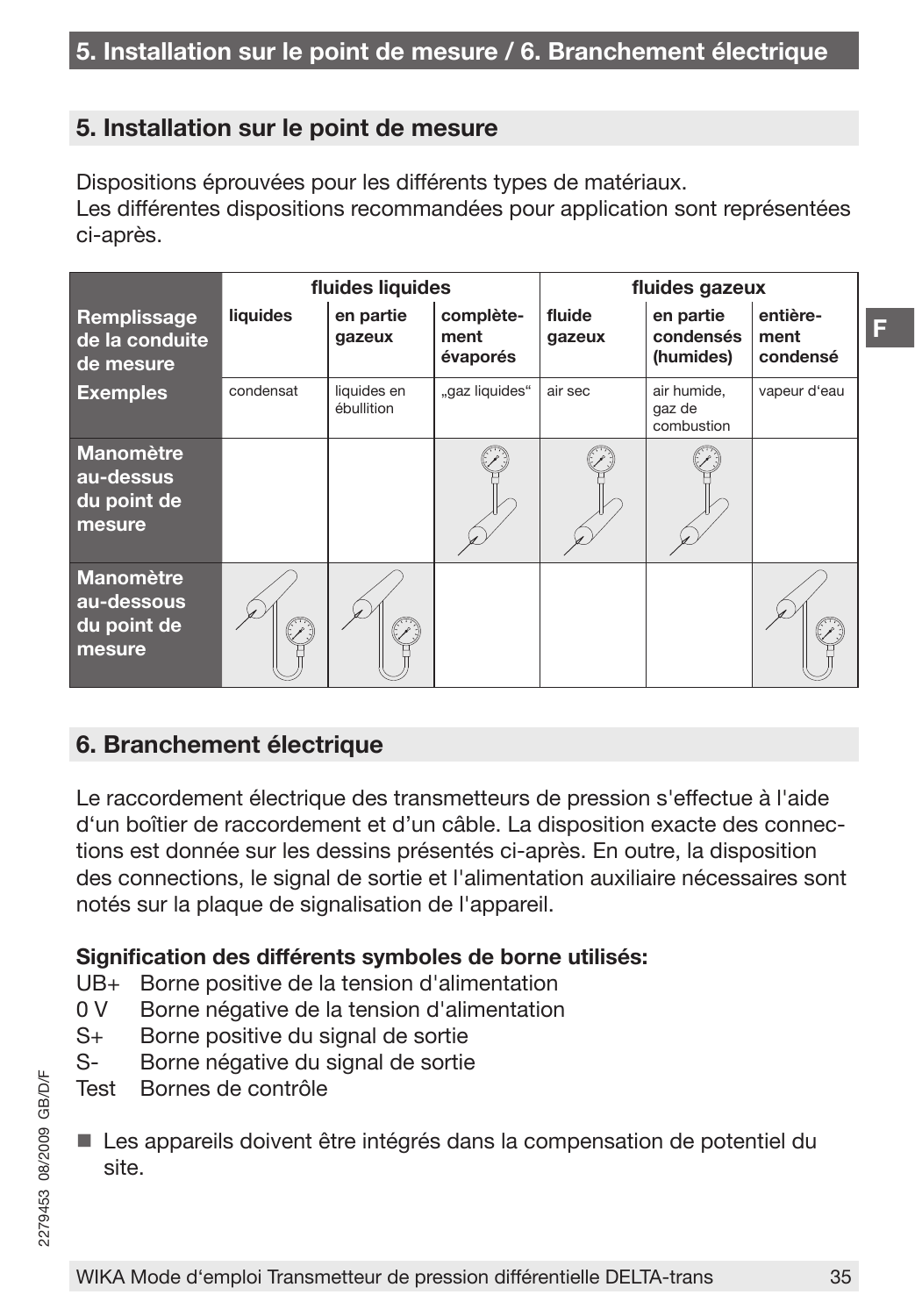#### **Détail des connections**

Les bornes 1 et 5 sont shuntées à l'intérieur du boîtier de raccordement pour fournir 2 bornes pour la connexion 0 V / S.





En tant qu'alimentation auxiliaire, une tension continue non-stabilisée dans les limites indiquées est suffisante. Il est indispensable de veiller à ce que la tension d'alimentation appliquée présente une valeur supérieure à la tension maximale requise au droit des appareils d'affichage et d'évaluation externes, c'est-à-dire que la tension appliquée au droit du transmetteur de pression ne doit pas être inférieure à 10 V; dans le cas des modèles avec afficheur à cristaux liquides (LCD), elle ne doit pas être inférieure à 14 V.

# **7. Exécution avec afficheur LCD (option)**

Avec l'afficheur LCD intégré pour indication locale de la pression, le signal de sortie est de 4 ... 20 mA / deux fils. L'énergie auxiliaire nécessaire à l'afficheur LCD intégré est indiquée au tableau des caractéristiques techniques, point 8.

# **Conditions limitatives pour le réglage du point zéro et de l'écart:**

Si l'appareil est équipé d'un afficheur LCD intégré, il faut tenir compte du fait que la possibilité de réglage du point zéro et de l'écart ne doit être utilisée que pour l'ajustement sur l'étendue de mesure. L'affichage ignore toute modification de l'étendue de mesure que l'utilisateur effectuerait par réglage du point zéro et de l'écart.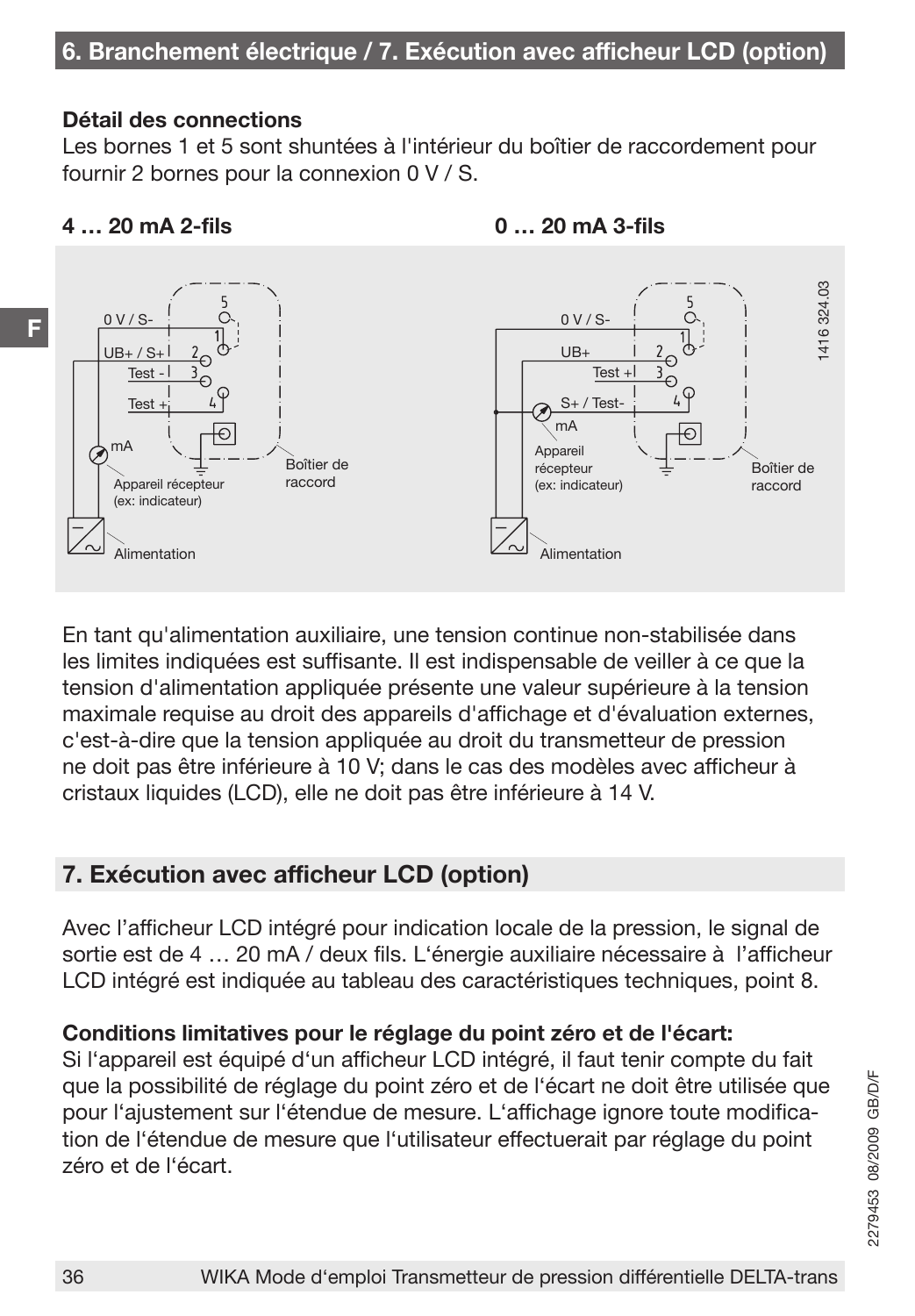# **8. Caractéristiques techniques**

# **Caractéristiques techniques DELTA-trans, Type 891.34.2189**

| Etendue de mesure                                                | bar                             | $00.16$ à $025$                                                                                                                                                                    |
|------------------------------------------------------------------|---------------------------------|------------------------------------------------------------------------------------------------------------------------------------------------------------------------------------|
| Pression de service maxi<br>(pression statique)                  | bar                             | 25                                                                                                                                                                                 |
| Surcharge admissible                                             | bar                             | 25 (de chaque côte)                                                                                                                                                                |
| Raccords                                                         | en contact<br>avec le<br>fluide | 2 x G 1/4 femelle, en bas, espacement axial 26 mm<br>(en option: autres raccords filetées mâle ou femelle, raccords pour<br>tuyaux souples ou rigides $\varnothing$ 6, 8 ou 10 mm) |
| Chambre de mesure                                                | contact avec le fluide          | alliage d'aluminium peint en noir (en option: alliage d'aluminium avec<br>revêtement HART-COAT, inox)                                                                              |
| Ressort                                                          |                                 | acier inox 1.4310 (304H) ou FD SiCr EN 10 270-2                                                                                                                                    |
| Membrane                                                         |                                 | FPM/FKM renforcé par textile (option: NBR)                                                                                                                                         |
| Pièces de liaison                                                |                                 | acier inox 1.4305 (303), FPM/FKM (option: NBR)                                                                                                                                     |
| Joints d'étanchéité                                              |                                 | FPM/FKM (option: NBR)                                                                                                                                                              |
| Robinet d'équil. de pression                                     |                                 | acier inox ou FPM/FKM                                                                                                                                                              |
| Manifold 4 voies                                                 | 5                               | en option: 1 x rob. équil. pres., 2 x rob. mano., 1 x purge/mise à l'air                                                                                                           |
| Alimentation $U_{R}$                                             | DC V                            | 10 < $U_B \le 30$ (option afficheur LCD 14 < $U_B \le 30$ )                                                                                                                        |
| Influence d'alimentation                                         |                                 | $\leq$ 0,1 % d'échelle/10 V                                                                                                                                                        |
| Ondulation résiduelle admis.                                     | $%$ ss                          | $\leq 10$                                                                                                                                                                          |
| Signal de sortie et résis-                                       |                                 | 4  20 mA, 2 fils $R_A \leq (U_B - 10 V) / 0.02 A$ avec $R_A$ en Ohm et $U_B$ en Volt                                                                                               |
| tance de charge $R_{\text{A}}$                                   |                                 | 0  20 mA, 3 fils $R_A \leq (U_B - 10 V) / 0.02 A$ avec $R_A$ en Ohm et $U_B$ en Volt                                                                                               |
| Déviation due à la charge                                        | % d'échelle                     | $\leq 0.1$                                                                                                                                                                         |
| Temps du réponse                                                 | S                               | environ 1 (option: environ 0,05)                                                                                                                                                   |
| Réglage du signal de sortie:                                     |                                 |                                                                                                                                                                                    |
| point zéro                                                       | % d'échelle                     | ±15                                                                                                                                                                                |
| $\blacksquare$ gain                                              | % d'échelle                     | ± 30                                                                                                                                                                               |
| Précision                                                        | % d'échelle                     | 2,5 (méthode des points extrêmes)                                                                                                                                                  |
| (incluant l'hystérésis)                                          |                                 | option: 1,6 (méthode des points extrêmes)                                                                                                                                          |
| Températures autorisées:                                         |                                 |                                                                                                                                                                                    |
| $\blacksquare$ fluide                                            | $^{\circ}$ C                    | +80 maximum                                                                                                                                                                        |
| ambiante                                                         | °C                              | $-10 +60$ (option afficheur LCD $0 50$ )                                                                                                                                           |
| plage de tem. Compensée                                          | °C                              | -10  +60 (option afficheur LCD 0  50)                                                                                                                                              |
| Coefficient de température sur<br>plage compensée:               |                                 |                                                                                                                                                                                    |
| $\blacksquare$ T <sub>K</sub> coef. de temp. moy. du<br>pt. zéro |                                 | $\leq$ 0,4 % d'échelle/10 V                                                                                                                                                        |
| $\blacksquare$ T <sub>K</sub> coef. de temp. moy. du<br>gain     |                                 | $\leq$ 0,4 % d'échelle/10 V                                                                                                                                                        |
| Afficheur LCD (option)                                           |                                 |                                                                                                                                                                                    |
| chute de tension                                                 | DC V                            | 3.5                                                                                                                                                                                |
| afficheur                                                        |                                 | 31/2 digits, hauteur 12,7 mm                                                                                                                                                       |
| ■ température ambiante                                           | $^{\circ}C$                     | 050                                                                                                                                                                                |
| ■ température de stockage                                        | °C                              | $-10+80$                                                                                                                                                                           |
| Câblage                                                          |                                 | Boîtier presse-étoupe (section des vis jusqu'à 2,5 mm <sup>2</sup> )                                                                                                               |
| Protection électrique                                            |                                 | Protégé contre l'inversion de polarité et la surtension                                                                                                                            |
| <b>CEM</b>                                                       |                                 | Emission de perturbation selon EN 50 081-1 (Mars 93) et EN 50 081-2<br>(Mars 94), Immunité aux perturbations EN 50 082-2 (Mars 95)                                                 |
| Degré de protection                                              |                                 | IP 54 (IP 65 en option) (selon EN 60529 / IEC 529)                                                                                                                                 |
| Poids                                                            | kg                              | env. 1,3 kgs                                                                                                                                                                       |

**F**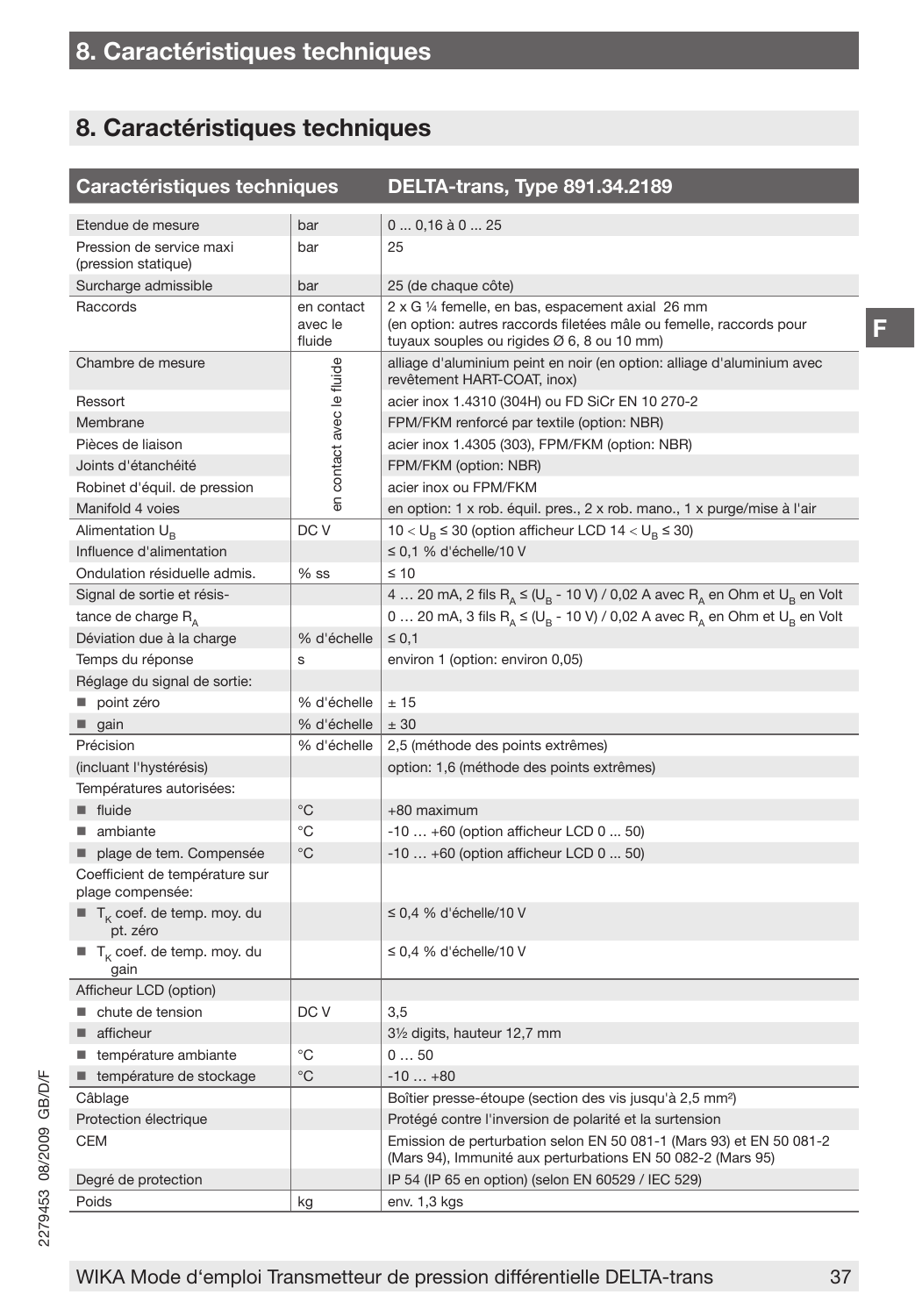# **Homologation GL (option)**



| Données techniques supplémentaires/differentes |                  |                                                                                           |                                                                                                                                |                                |                |  |
|------------------------------------------------|------------------|-------------------------------------------------------------------------------------------|--------------------------------------------------------------------------------------------------------------------------------|--------------------------------|----------------|--|
| Etendue de mesure                              | bar              |                                                                                           | $00.25$ à $010$                                                                                                                |                                |                |  |
| Signal de sortie                               |                  |                                                                                           | 4  20 mA, 2 fils ou 0  20 mA, 3 fils<br>Limitation du courant $l < 32$ mA                                                      |                                |                |  |
| Températures autorisées<br>ambiante            | $^{\circ}$ C     |                                                                                           | $-10+70$                                                                                                                       |                                |                |  |
| <b>CEM</b>                                     |                  |                                                                                           |                                                                                                                                |                                |                |  |
|                                                |                  | EN 50 081-1 (Mars 93) et<br>Emission de pertur-<br>bation selon<br>EN 50 081-2 (Mars 94), |                                                                                                                                |                                |                |  |
|                                                |                  |                                                                                           | Immunité aux<br>perturbations                                                                                                  | EN 50 082-2 (Mars 95)          |                |  |
| Déchargé electro-statique                      | kV               | $+8$                                                                                      | Décharge aux contacts                                                                                                          |                                | IEC 1000-4-2   |  |
| Champ électromagnétique                        | V/m              | 10                                                                                        |                                                                                                                                | 80 % AM, 1 kHz, 0,01  1000 MHz | IEC 1000-4-3   |  |
| Transitoires rapides                           | kV               | $+2$                                                                                      | Couplage direct<br>IEC 1000-4-4                                                                                                |                                |                |  |
| <b>HF</b>                                      | V                | 3<br>80 % AM, 1 kHz, 0,01  100 MHz                                                        |                                                                                                                                |                                | IEC 1000-4-6   |  |
| Onde hybride                                   | kV               | ± 0.5                                                                                     | symétrique<br>IEC 1000-4-5                                                                                                     |                                |                |  |
|                                                | kV               | $+1$                                                                                      | asymétrique, R i = 42 Ohm                                                                                                      |                                |                |  |
|                                                | kV               | ±1                                                                                        | symétrique                                                                                                                     |                                |                |  |
|                                                | kV               | $+2$                                                                                      | asymétrique, R i = 42 Ohm,<br>seulement avec limitateur de tension<br>par exemple MM-DS/x-NFE(L),<br>Dehn & Söhne ou identique |                                |                |  |
| leitungsgebundene NF-<br>Störungen             | $V_{\text{eff}}$ | 3                                                                                         | 0,05  10 kHz                                                                                                                   |                                | <b>IEC 945</b> |  |
| Vibration test Fc                              |                  |                                                                                           |                                                                                                                                |                                |                |  |
| 2  25 Hz, +/- 1,6 mm                           | %                | < 2,5                                                                                     | Erreur                                                                                                                         |                                | IEC 68-2-6     |  |
| 25  100 Hz, 4 g                                | $\frac{0}{0}$    | < 2.5                                                                                     | Erreur                                                                                                                         |                                |                |  |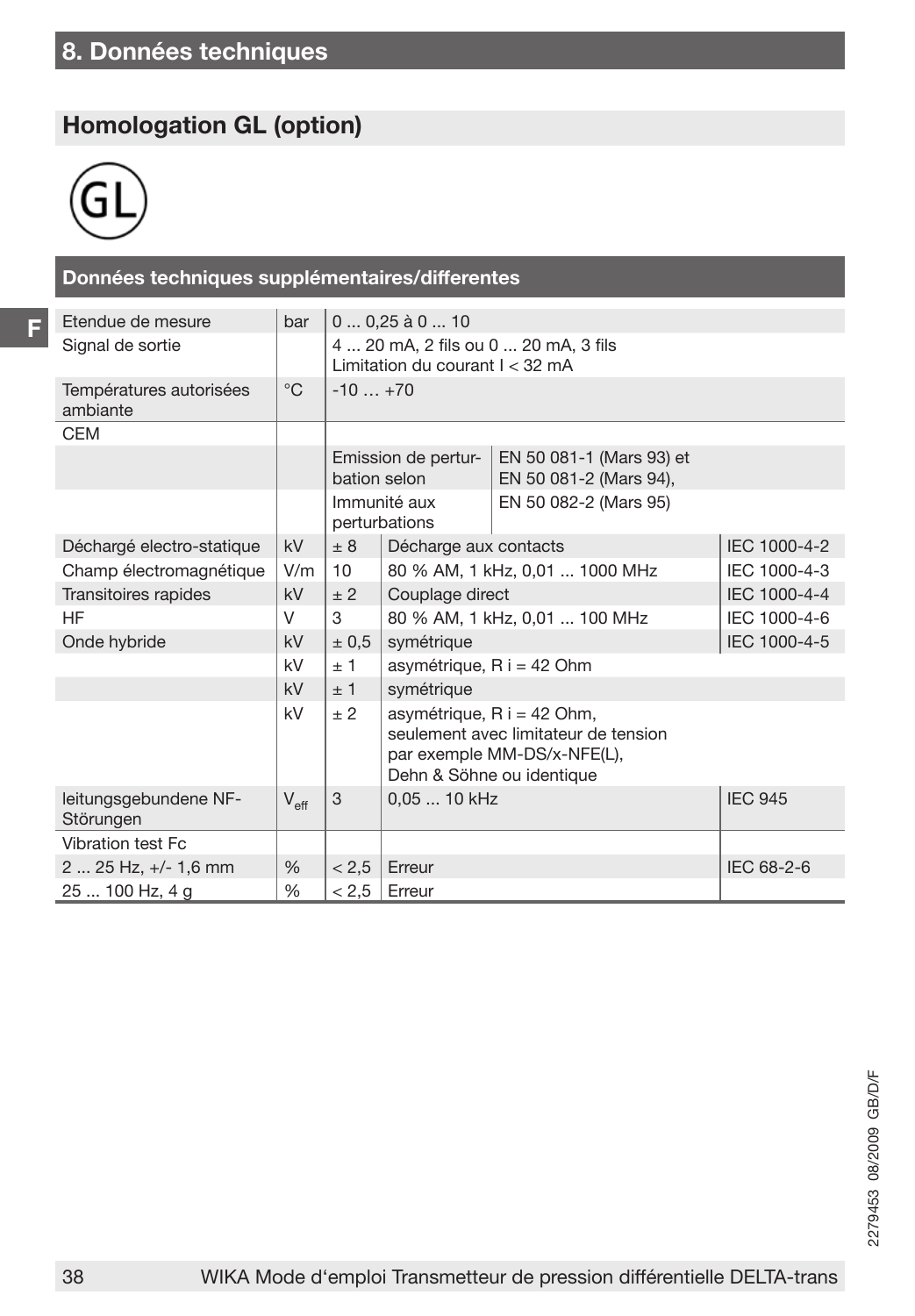# **9. Exploitation et entretien Homologation GL (option)**

Les dispositifs d'ouverture/fermeture ne doivent être ouverts que lentement pour éviter les coups de bélier.

Les transmetteurs de pression ne nécessitent aucun entretien et sont caractérisés par une grande longévité, sous réserve d'une manipulation et exploitation correctes.

#### **Contrôle du point zéro**

En règle générale, le contrôle et le réglage du point zéro s'effectuent l'appareil hors pression. Dans le cas des transmetteurs de pression différentielle, le contrôle et le réglage du point zéro doivent s'effectuer en ouvrant la soupape de compensation de pression sous charge statique.

Pour la correction du point zéro du transmetteur, il faut dévisser la vis de fermeture (NP) qui se trouve sur le dessus du boîtier. Ensuite, le point zéro peut être réajusté sur un potentiomètre, au moyen d'un petit tournevis:

| En tournant vers la gauche $\Rightarrow$ Signal de sortie diminue |                                         |
|-------------------------------------------------------------------|-----------------------------------------|
| En tournant vers la droite                                        | $\Rightarrow$ Signal de sortie augmente |

#### **Contrôle de la plage de mesure**

Le contrôle et l'ajustage de la plage de mesure est une opération complexe qui ne doit être effectuée que si le transmetteur de pression est soumis à une pression atteignant la valeur maximale de l'étendue de mesure. Dans ce contexte, une normale de pression suffisamment exacte est nécessaire en tant que référence.

Dans le cas où une correction de la plage de mesure s'avère nécessaire, il faut dévisser la vis de fermeture (SP) qui se trouve sur la partie supérieure du boîtier et réajuster la plage de mesure sur le potentiomètre avec un petit tournevis:

| En tournant vers la gauche $\Rightarrow$ Signal de sortie diminue |                                         |
|-------------------------------------------------------------------|-----------------------------------------|
| En tournant vers la droite                                        | $\Rightarrow$ Signal de sortie augmente |

Enuite, il faut également réitérer le contrôle du point zéro et, le cas échéant, le réajuster. Cette opération est à répéter jusqu'à ce que le point zéro et l'étendue de mesure soient réétalonnés.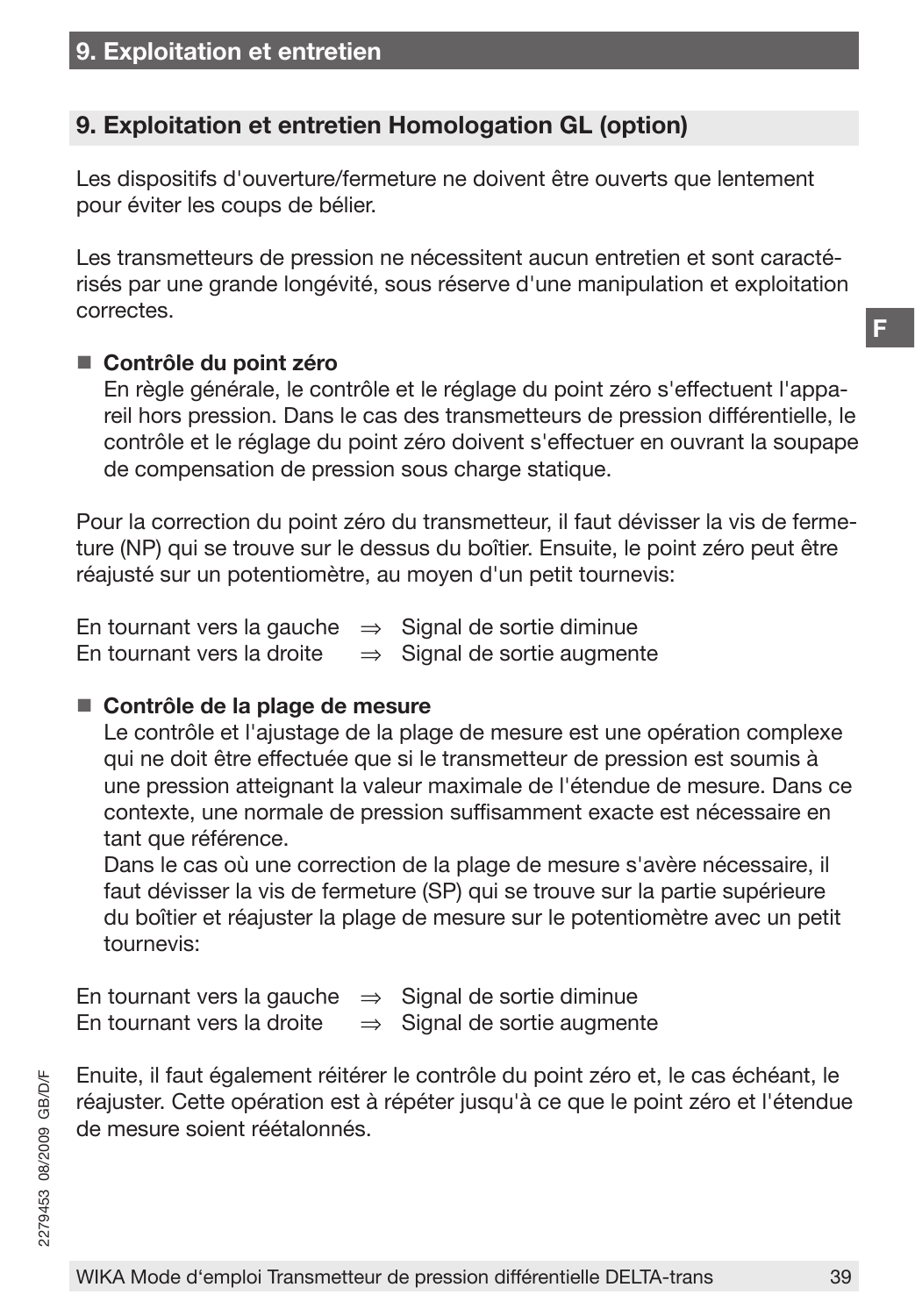#### **Position du potentiomètre sur le boîtier électronique**



# **10. Particularités avec robinet d'équilibrage de pression ou manifold 4 voies**

### **10.1 Robinet d'équilibrage de pression intégré**

Pour le contrôle du point zéro en fonctionnement. Les écarts du point zéro peuvent être corrigés au moyen du potentiomètre pour point zéro (voir point 8: Exploitation et entretien)

#### **Principe de fonctionnement**

En appuyant sur le bouton-poussoir, on ouvre la séparation entre les



chambres du système de mesure. Il y a alors égalisation de la pression dans chacune des deux chambres, c'est-à-dire que la pression différentielle est alors égale à zéro. En relâchant la soupape d'équilibre de pression, on rétablit la séparation entre les chambres et la pression différentielle peut alors être à nouveau mesurée.





Relâchement de la soupape

La pression différentielle est à nouveau mesurée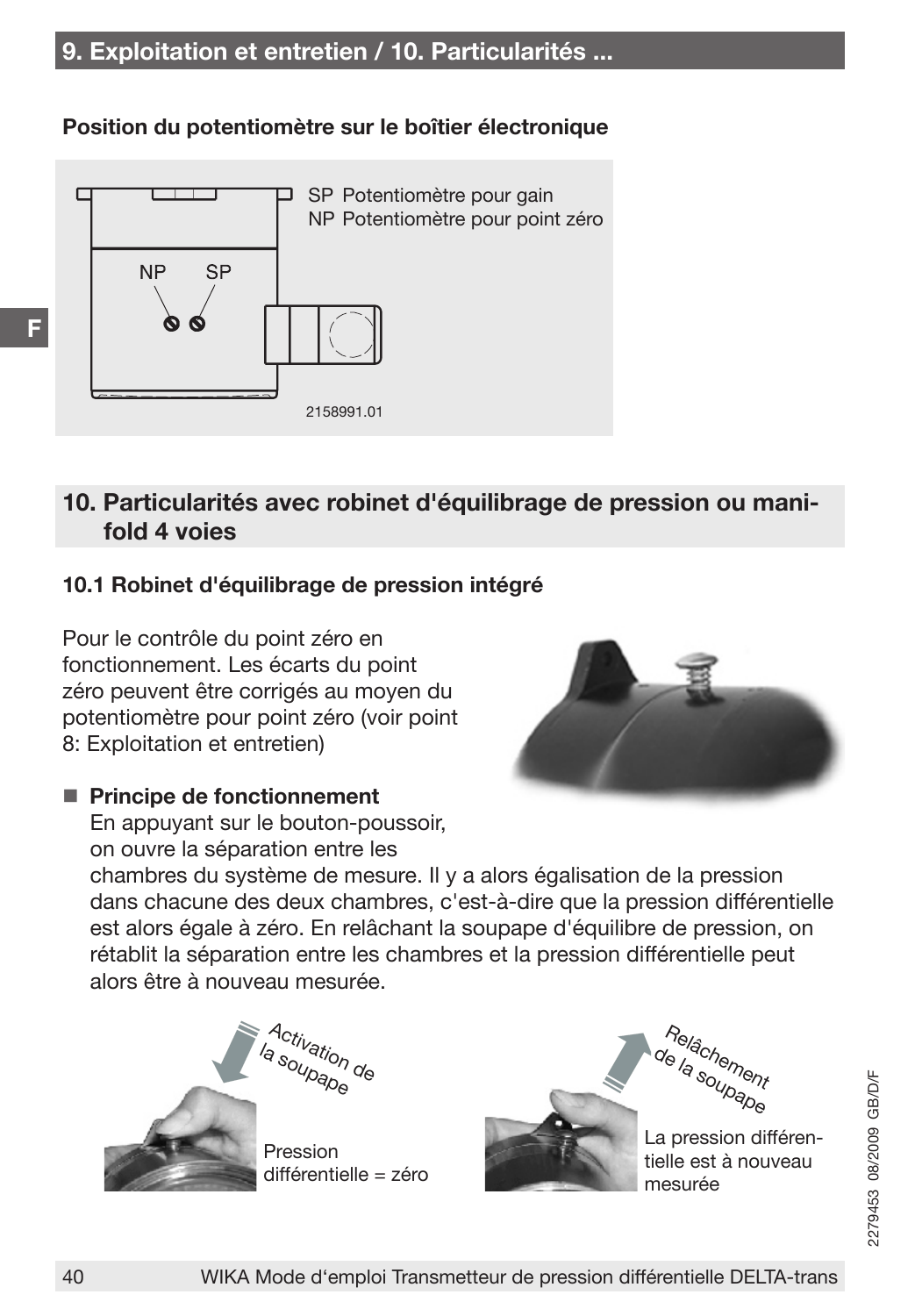#### **10.2 Manifold 4 voies**

#### **Fonctions**

- Isolement de la conduite du circuit pour **démontage de l'appareil de mesure** en cours de fonctionnement
- Egalisation de la pression pour **contrôle du point zéro** en cours de fonction nement
- **Purge de l'air** des conduites de mesure

#### **10.2.1 Informations pour la manipulation de l'appareil**

- Séquence des opérations avant démarrage des mesures
	- 1. Ouvrir robinet d'équilibrage de pression (tige de soupape médiane)
	- 2. Ouvrir robinet à pointeau de la chambre moins du système de mesure (soupape droite, côté moins  $\ominus$ )
	- 3. Ouvrir robinet à pointeau de la chambre plus du système de mesure (soupape gauche, côté plus  $\oplus$ )
	- 4. Fermer robinet d'équilibre de pression
- Séquence des opérations avant la fin des mesures (également en cas de mise hors service temporaire)
	- 1. Ouvrir robinet d'équilibrage de pression
	- 2. Fermer robinet à pointeau de la chambre moins du système de mesure  $(\ominus)$
	- 3. Fermer robinet à pointeau de la chambre plus du système de mesure  $(\oplus)$
- Séquence des opérations avant démontage de l'appareil de mesure en cours de fonctionnement
	- 1. Ouvrir robinet d'équilibrage de pression
	- 2. Fermer robinet à pointeau de la chambre moins du système de mesure  $(\ominus)$
	- 3. Fermer robinet à pointeau de la chambre plus du système de mesure  $(\oplus)$
	- 4. Ouvrir la soupape de purge d'air

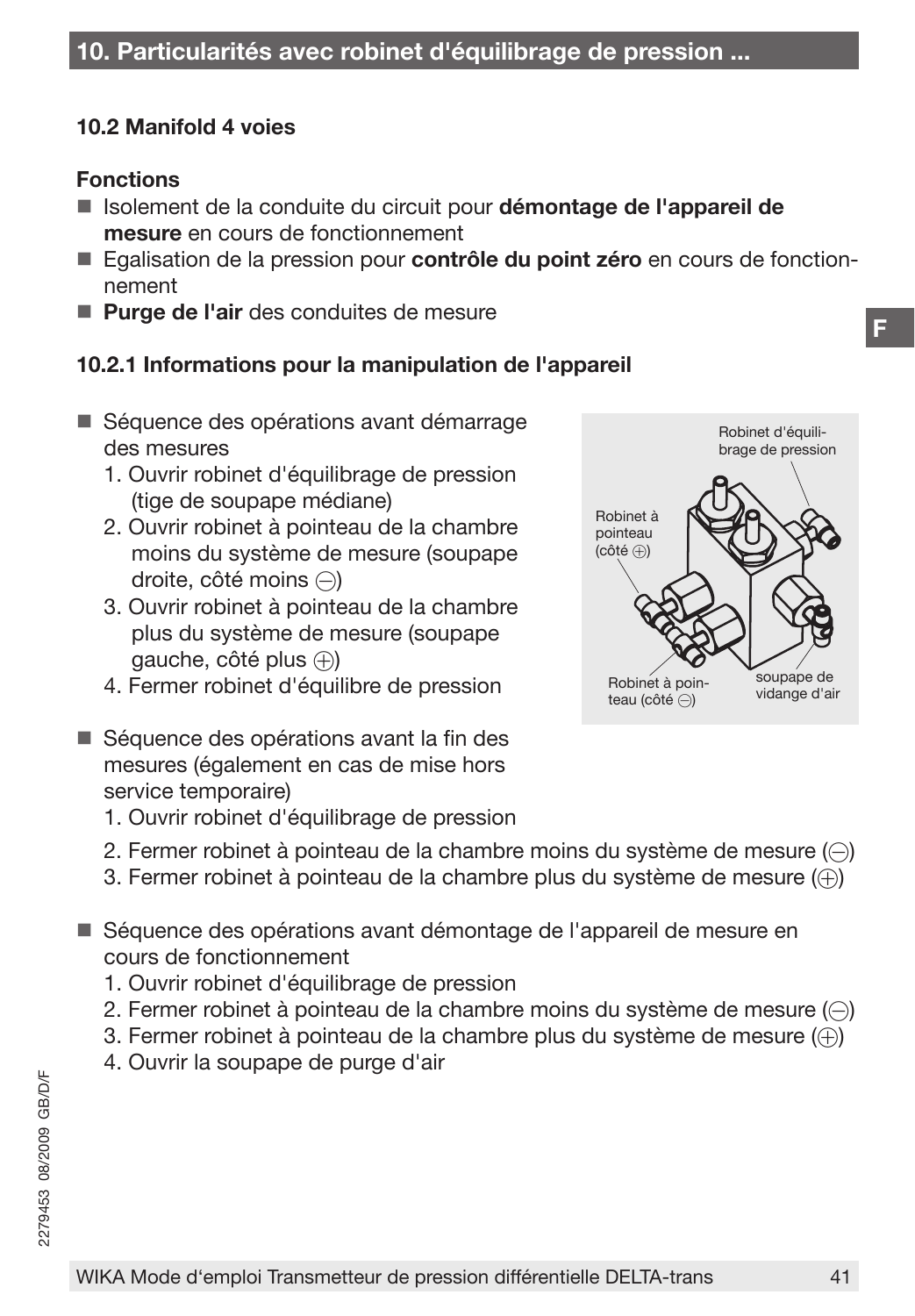# **11. Stockage**

Pour stocker les transmetteurs de pression en attendant leur montage, il est nécessaire - afin d'éviter des dégats - de respecter les points suivants:

- Laisser les transmetteurs de pression dans leur emballage d'origine.
- Après avoir prélevé un transmetteur de pression (par exemple pour un contrôle) le réemballer dans son emballage d'origine.
- Température de stockage -20 °C ... +60 °C
- Protéger les appareils de l'humidité et de la poussière.

# **12. Mesures à prendre en cas de pannes**

| Panne                                                                                        | <b>Cause possible</b>                                                                                                     | Mesure à prendre                                                                                      |
|----------------------------------------------------------------------------------------------|---------------------------------------------------------------------------------------------------------------------------|-------------------------------------------------------------------------------------------------------|
| Aucun signal de sortie                                                                       | Aucune tension d'alimentation Rupture<br>de cable                                                                         | Contrôler l'alimentat, en courant et les<br>cables; le cas échéant changer les pièces<br>défectueuses |
|                                                                                              | Transmetteur mal branché                                                                                                  | Contrôler les branchements; le cas<br>échéant, corriger les branchements                              |
|                                                                                              | Aucune pression d'entrée                                                                                                  | Contrôler l'arrivée de pression                                                                       |
|                                                                                              | Electronique défectueuse, conséquence<br>d'une tension d'alimentation trop élevée ou<br>d'une tention d'origine étrangère | Envoyer le transmetteur au fabricant pour<br>réparation                                               |
| Signal de sortie constant<br>sous modification de                                            | Canal d'entrée bouché                                                                                                     | Nettoyer le canal d'entrée et/ou la vis<br>d'étranglement                                             |
| pression                                                                                     | Electronique défectueuse, conséquence<br>d'une tension d'alimentation trop élevée ou<br>d'une tention d'origine étrangère | Envoyer le transmetteur au fabricant pour<br>réparation                                               |
|                                                                                              | Transmetteur défectueux à la suite d'une<br>surcharge mécanique                                                           | Envoyer le transmetteur au fabricant pour<br>réparation                                               |
| Signal de sortie trop élevé<br>et constant sous modifica-<br>tion de pression                | Electronique défectueuse, conséquence<br>d'une tension d'alimentation trop élevée ou<br>d'une tention d'origine étrangère | Envoyer le transmetteur au fabricant pour<br>réparation                                               |
| Plage de signalisation trop<br>faible                                                        | Tension d'alimentation trop faible                                                                                        | Corriger la tension d'alimentation                                                                    |
|                                                                                              | Charge ohmique trop élevée                                                                                                | Respecter la charge ohmique max. admise                                                               |
|                                                                                              | Déréglage du potent. de la plage de<br>mesure                                                                             | Réajuster le transmetteur                                                                             |
| Point zéro trop faible                                                                       | Déréglage du potentiomètre du point<br>neutre                                                                             | Réajuster le transmetteur                                                                             |
| Point zéro trop élevé                                                                        | Déréglage du potentiomètre du point<br>neutre                                                                             | Réajuster le transmetteur                                                                             |
|                                                                                              | Surcharge mécanique                                                                                                       | Envoyer le transmetteur au fabricant pour<br>réparation                                               |
| Courbe caractéristique de<br>signalisation non-linéaire<br>après correction du point<br>zéro | Surcharge mécanique                                                                                                       | Envoyer le transmetteur au fabricant pour<br>réparation                                               |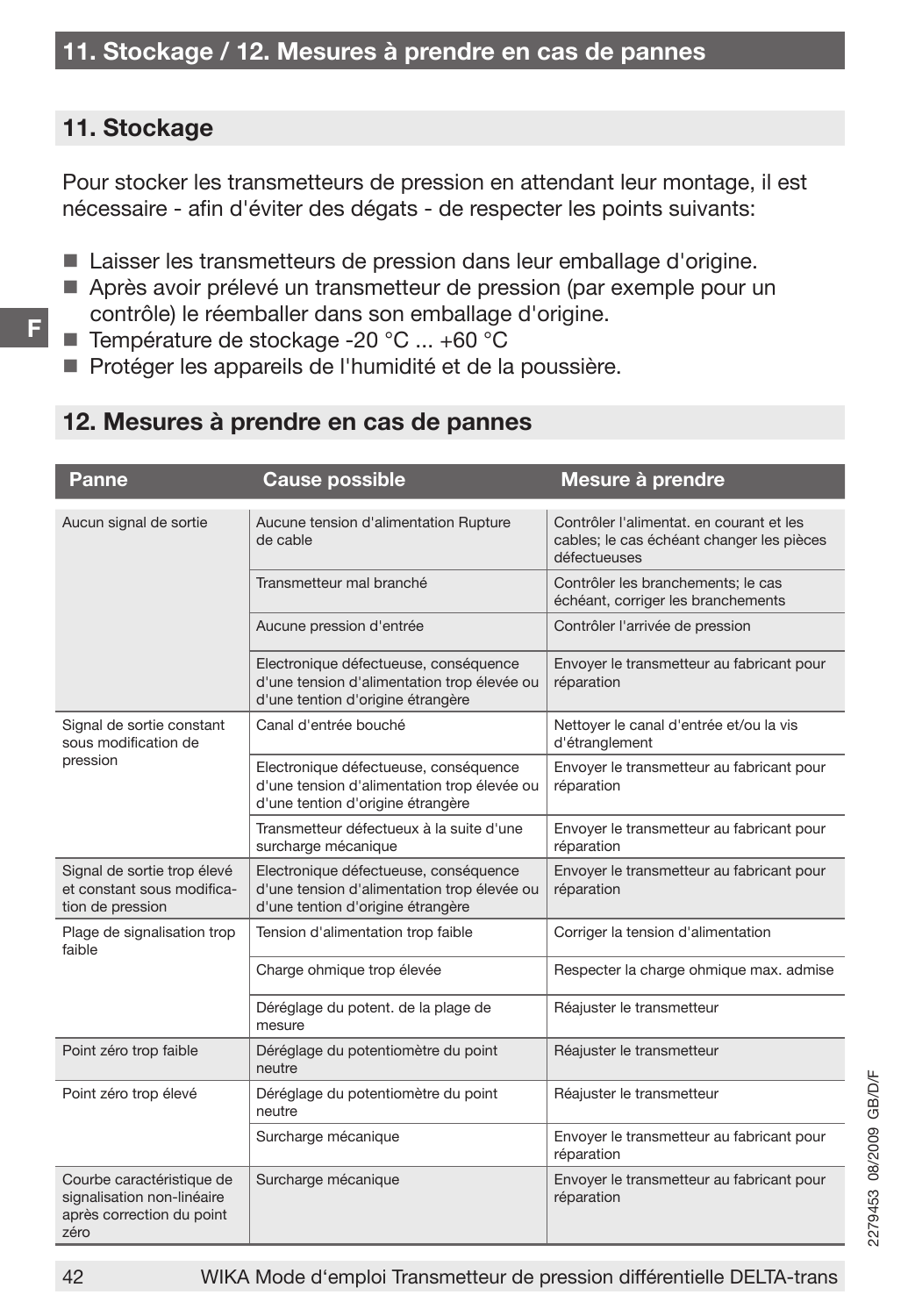# **13. Entretien / Nettoyage ... 15. Mise au rebus**

# **13. Entretien / Nettoyage**

S'ils sont manipulés et utilisés correctement, les instruments ne requièrent aucune maintenance et se distinguent par une longue durée de vie. Un contrôle de l'affichage et des fonctions de commande est recommandé 1 à 2 fois/an. Pour le contrôle de l'afficheur et des fonctions de commande, il faut isoler l'appareil du process de mesure et le contrôler avec un dispositif de contrôle de pression.

L'appareil se nettoie à l'aide d'un chiffon humidifié (avec du savon). Avant de rebrancher l'instrument, s'assurer que toutes les pièces soient complètement sèches.

Des restes de fluide se trouvant dans les manomètres démontés peuvent provoquer une mise en danger de personnes, de l'environnement et de l'équipement. Des précautions adéquates sont à prendre.

# **14. Réparations**

Toute réparation doit être exclusivement confiée au fabricant à du personnel qualifié correspondant.

Pour autres données, se reporter à la fiche technique de l'instrument PV 17.18)

#### **15. Mise au rebus**

Mettez les composants des appareils et les emballages au rebus en respectant les prescriptions nationales pour le traitement et la mise au rebus des régions ou pays de livraison.